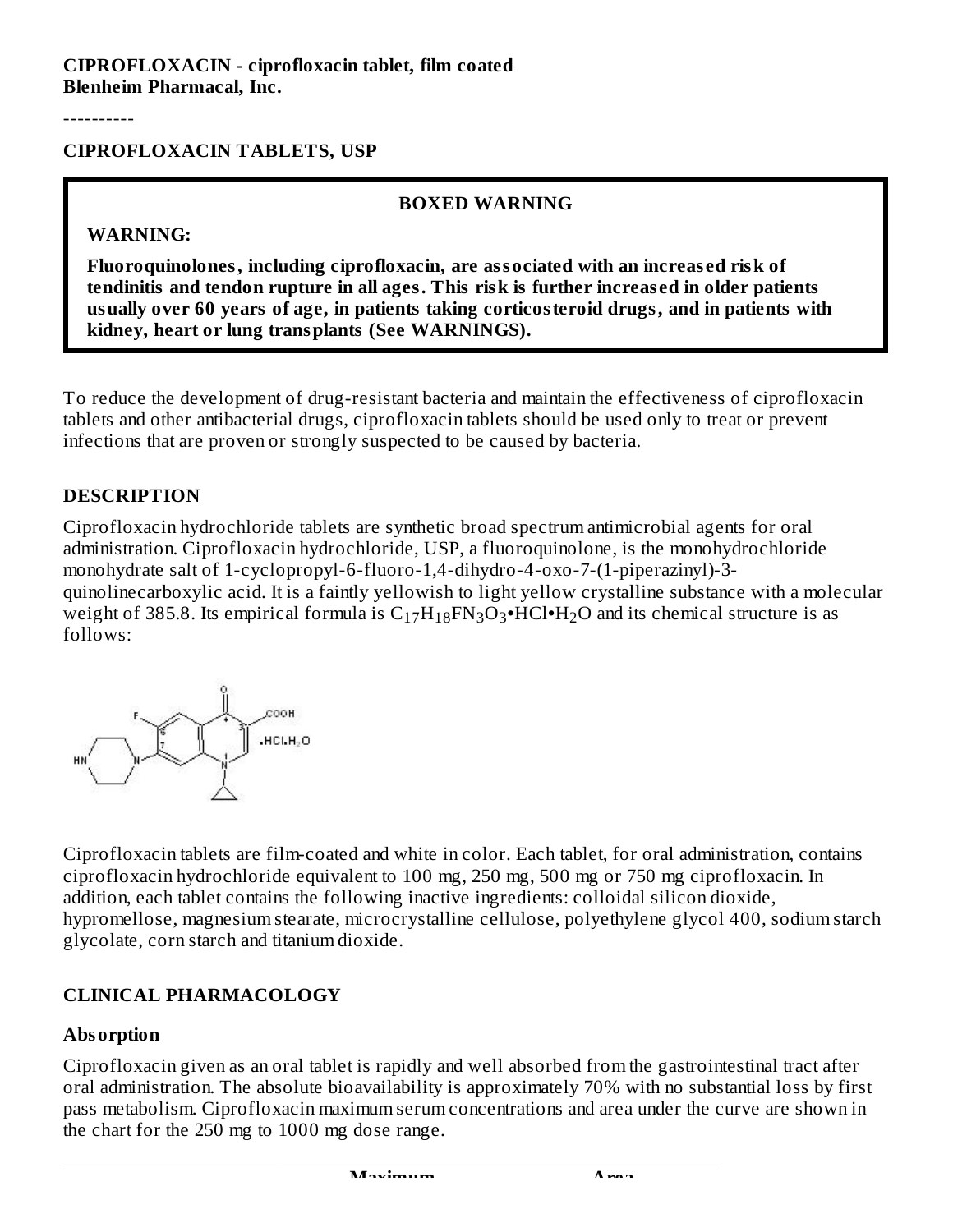| <b>Dose</b><br>(mg) | IVIAXIIIIUIII<br><b>Serum Concentration</b><br>$(\mu g/mL)$ | Area<br><b>Under Curve (AUC)</b><br>$(\mu g \cdot hr/mL)$ |
|---------------------|-------------------------------------------------------------|-----------------------------------------------------------|
| 250                 | 1.2                                                         | 4.8                                                       |
| 500                 | 2.4                                                         | 11.6                                                      |
| 750                 | 4.3                                                         | 20.2                                                      |
| 1000                | 5.4                                                         | 30.8                                                      |

Maximum serum concentrations are attained 1 to 2 hours after oral dosing. Mean concentrations 12 hours after dosing with 250, 500, or 750 mg are 0.1, 0.2, and 0.4 µg/mL, respectively. The serum elimination half-life in subjects with normal renal function is approximately 4 hours. Serum concentrations increase proportionately with doses up to 1000 mg.

A 500 mg oral dose given every 12 hours has been shown to produce an area under the serum concentration time curve (AUC) equivalent to that produced by an intravenous infusion of 400 mg ciprofloxacin given over 60 minutes every 12 hours. A 750 mg oral dose given every 12 hours has been shown to produce an AUC at steady-state equivalent to that produced by an intravenous infusion of 400 mg given over 60 minutes every 8 hours. A 750 mg oral dose results in a  $\rm{C_{max}}$  similar to that observed with a 400 mg I.V. dose. A 250 mg oral dose given every 12 hours produces an AUC equivalent to that produced by an infusion of 200 mg ciprofloxacin given every 12 hours.

#### **Steady-state Pharmacokinetic Parameters Following Multiple Oral and I.V. Dos es**

|                          |                     | <b>DUJLJ</b>           |                     |                     |
|--------------------------|---------------------|------------------------|---------------------|---------------------|
| <b>Parameters</b>        | 500 mg<br>q12h, P.O | $400$ mg<br>q12h, I.V. | 750 mg<br>q12h, P.O | 400 mg<br>q8h, I.V. |
| $AUC$ ( $\mu$ g.hr/mL)   | $13.7*$             | $12.7^*$               | $31.6^{\dagger}$    | $32.9^{\ddagger}$   |
| $C_{\text{max}}$ (µg/mL) | 2.97                | 4.56                   | 3.59                | 4.07                |

 $*$  AUC<sub>0-12h</sub>

 $\dagger$  AUC 24 h=AUC<sub>0-12h</sub>  $\times$  2

 $\ddagger$  AUC 24h=AUC<sub>0-8h</sub>  $\times$  3

### **Distribution**

The binding of ciprofloxacin to serum proteins is 20 to 40% which is not likely to be high enough to cause significant protein binding interactions with other drugs.

After oral administration, ciprofloxacin is widely distributed throughout the body. Tissue concentrations often exceed serum concentrations in both men and women, particularly in genital tissue including the prostate. Ciprofloxacin is present in active form in the saliva, nasal and bronchial secretions, mucosa of the sinuses, sputum, skin blister fluid, lymph, peritoneal fluid, bile, and prostatic secretions. Ciprofloxacin has also been detected in lung, skin, fat, muscle, cartilage, and bone. The drug diffuses into the cerebrospinal fluid (CSF); however, CSF concentrations are generally less than 10% of peak serum concentrations. Low levels of the drug have been detected in the aqueous and vitreous humors of the eye.

### **Metabolism**

Four metabolites have been identified in human urine which together account for approximately 15% of an oral dose. The metabolites have antimicrobial activity, but are less active than unchanged ciprofloxacin. Ciprofloxacin is an inhibitor of human cytochrome P450 1A2 (CYP1A2) mediated metabolism. Coadministration of ciprofloxacin with other drugs primarily metabolized by CYP1A2 results in increased plasma concentrations of these drugs and could lead to clinically significant adverse events of the coadministered drug (see **CONTRAINDICATIONS**; **WARNINGS**; **PRECAUTIONS: Drug Interactions**).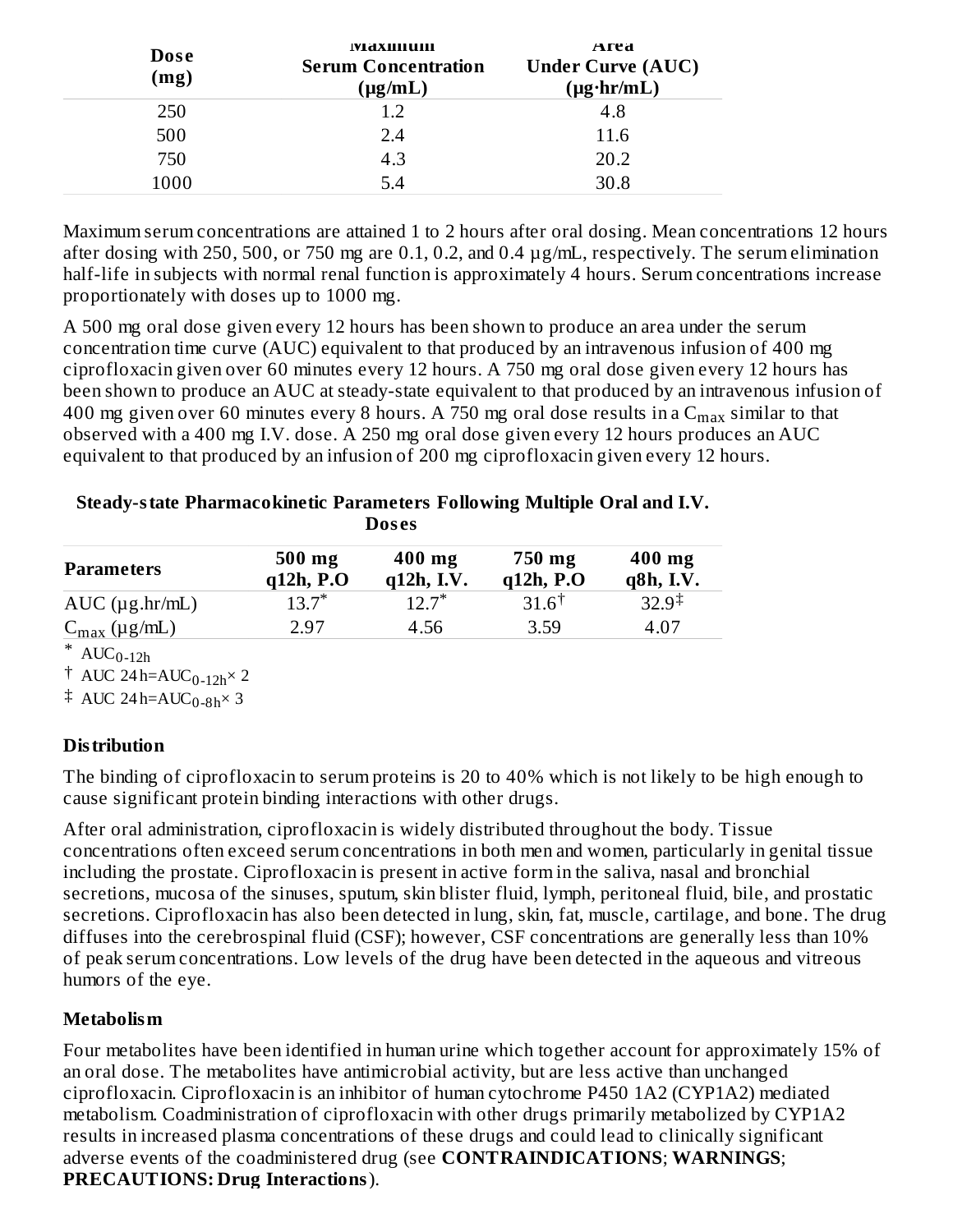## **Excretion**

**PRECAUTIONS: Drug Interactions**).

The serum elimination half-life in subjects with normal renal function is approximately 4 hours. Approximately 40 to 50% of an orally administered dose is excreted in the urine as unchanged drug. After a 250 mg oral dose, urine concentrations of ciprofloxacin usually exceed 200 µg/mL during the first two hours and are approximately 30 µg/mL at 8 to 12 hours after dosing. The urinary excretion of ciprofloxacin is virtually complete within 24 hours after dosing. The renal clearance of ciprofloxacin, which is approximately 300 mL/minute, exceeds the normal glomerular filtration rate of 120 mL/minute. Thus, active tubular secretion would seem to play a significant role in its elimination. Co-administration of probenecid with ciprofloxacin results in about a 50% reduction in the ciprofloxacin renal clearance and a 50% increase in its concentration in the systemic circulation. Although bile concentrations of ciprofloxacin are several fold higher than serum concentrations after oral dosing, only a small amount of the dose administered is recovered from the bile as unchanged drug. An additional 1 to 2% of the dose is recovered from the bile in the form of metabolites. Approximately 20 to 35% of an oral dose is recovered from the feces within 5 days after dosing. This may arise from either biliary clearance or transintestinal elimination.

## **Drug-drug Interactions**

When ciprofloxacin tablets are given concomitantly with food, there is a delay in the absorption of the drug, resulting in peak concentrations that occur closer to 2 hours after dosing rather than 1 hour. The overall absorption of ciprofloxacin tablets, however, is not substantially affected. Concurrent administration of antacids containing magnesium hydroxide or aluminum hydroxide may reduce the bioavailability of ciprofloxacin by as much as 90%. (See **PRECAUTIONS.**)

The serum concentrations of ciprofloxacin and metronidazole were not altered when these two drugs were given concomitantly.

Concomitant administration with tizanidine is contraindicated (See **CONTRAINDICATIONS**).

Concomitant administration of ciprofloxacin with theophylline decreases the clearance of theophylline resulting in elevated serum theophylline levels and increased risk of a patient developing CNS or other adverse reactions. Ciprofloxacin also decreases caffeine clearance and inhibits the formation of paraxanthine after caffeine administration. (See **WARNINGS, PRECAUTIONS.**)

## **Special Populations**

Pharmacokinetic studies of the oral (single dose) and intravenous (single and multiple dose) forms of ciprofloxacin indicate that plasma concentrations of ciprofloxacin are higher in elderly subjects (>65 years) as compared to young adults. Although the  $\rm C_{max}$  is increased 16-40%, the increase in mean AUC is approximately 30%, and can be at least partially attributed to decreased renal clearance in the elderly. Elimination half-life is only slightly  $(\sim 20\%)$  prolonged in the elderly. These differences are not considered clinically significant. (See **PRECAUTIONS: Geriatric Us e**.)

In patients with reduced renal function, the half-life of ciprofloxacin is slightly prolonged. Dosage adjustments may be required. (See **DOSAGE AND ADMINISTRATION**.)

In preliminary studies in patients with stable chronic liver cirrhosis, no significant changes in ciprofloxacin pharmacokinetics have been observed. The kinetics of ciprofloxacin in patients with acute hepatic insufficiency, however, have not been fully elucidated.

## **MICROBIOLOGY**

Ciprofloxacin has *in vitro* activity against a wide range of gram-negative and gram-positive microorganisms. The bactericidal action of ciprofloxacin results from inhibition of the enzymes topoisomerase II (DNA gyrase) and topoisomerase IV, which are required for bacterial DNA replication, transcription, repair, and recombination. The mechanism of action of fluoroquinolones,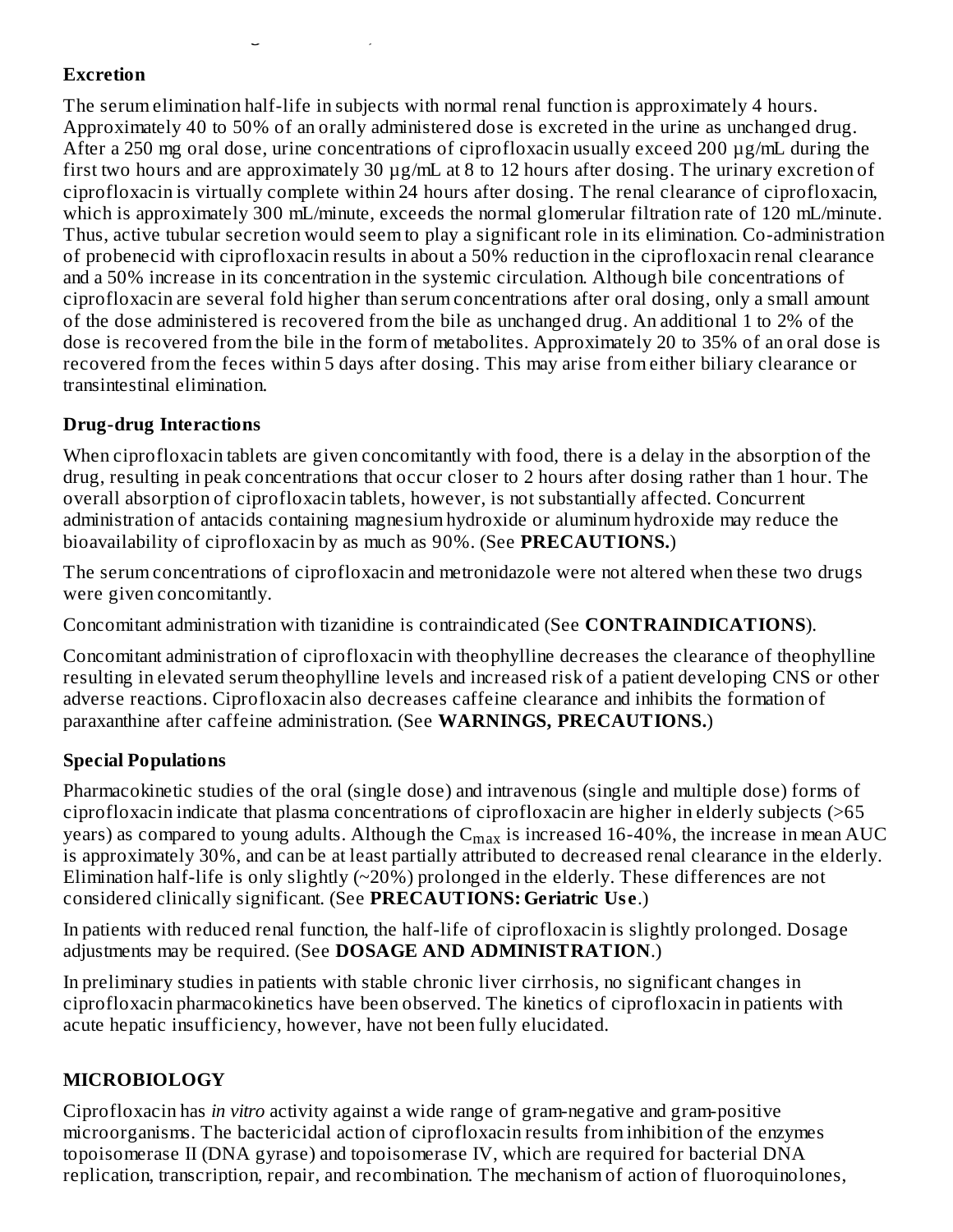including ciprofloxacin, is different from that of penicillins, cephalosporins, aminoglycosides, macrolides, and tetracyclines; therefore, microorganisms resistant to these classes of drugs may be susceptible to ciprofloxacin and other quinolones. There is no known cross-resistance between ciprofloxacin and other classes of antimicrobials. *In vitro* resistance to ciprofloxacin develops slowly by multiple step mutations.

Ciprofloxacin is slightly less active when tested at acidic pH. The inoculum size has little effect when tested *in vitro*. The minimal bactericidal concentration (MBC) generally does not exceed the minimal inhibitory concentration (MIC) by more than a factor of 2.

Ciprofloxacin has been shown to be active against most strains of the following microorganisms, both *in vitro* and in clinical infections as described in the **INDICATIONS AND USAGE** section of the package insert for ciprofloxacin hydrochloride tablets.

## **Aerobic gram-positive microorganisms**

*Enterococcus faecalis* (Many strains are only moderately susceptible.) *Staphylococcus aureus* (methicillin-susceptible strains only) *Staphylococcus epidermidis* (methicillin-susceptible strains only) Staphylococcus saprophyticus *Streptococcus pneumoniae* (penicillin-susceptible strains only) *Streptococcus pyogenes*

### **Aerobic gram-negative microorganisms**

| Proteus mirabilis      |
|------------------------|
| Proteus vulgaris       |
| Providencia rettgeri   |
| Providencia stuartii   |
| Pseudomonas aeruginosa |
| Salmonella typhi       |
| Serratia marcescens    |
| Shigella boydii        |
| Shigella dysenteriae   |
| Shigella flexneri      |
| Shigella sonnei        |
|                        |

Ciprofloxacin has been shown to be active against *Bacillus anthracis* both *in vitro* and by use of serum levels as a surrogate marker (see **INDICATIONS AND USAGE** and **INHALATIONAL ANTHRAX - ADDITIONAL INFORMATION.**)

## The following *in vitro* data are available, **but their clinical significance is unknown.**

Ciprofloxacin exhibits *in vitro* minimum inhibitory concentrations (MICs) of 1 µg/mL or less against most (≥ 90%) strains of the following microorganisms; however, the safety and effectiveness of ciprofloxacin in treating clinical infections due to these microorganisms have not been established in adequate and well-controlled clinical trials.

## **Aerobic gram-positive microorganisms**

*Staphylococcus haemolyticus Staphylococcus hominis* Streptococcus pneumoniae (penicillin-resistant strains only)

### **Aerobic gram-negative microorganisms**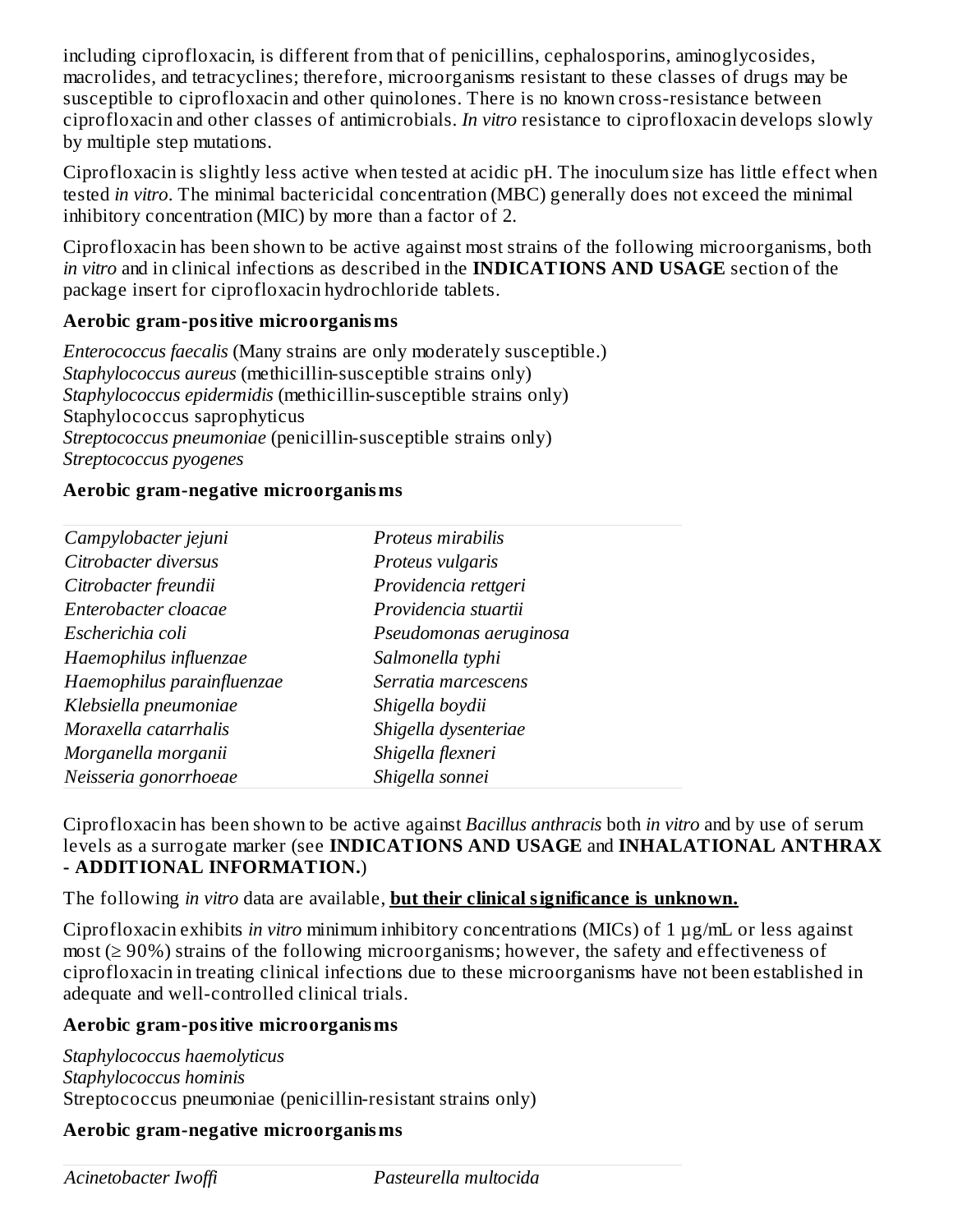| Aeromonas hydrophila   | Salmonella enteritidis  |
|------------------------|-------------------------|
| Edwardsiella tarda     | Vibrio cholerae         |
| Enterobacter aerogenes | Vibrio parahaemolyticus |
| Klebsiella oxytoca     | Vibrio vulnificus       |
| Legionella pneumophila | Yersinia enterocolitica |

Most strains of *Burkholderia cepacia* and some strains of *Stenotrophomonas maltophilia* are resistant to ciprofloxacin as are most anaerobic bacteria, including *Bacteroides fragilis* and *Clostridium difficile.*

### **Sus ceptibility Tests**

### Dilution Techniques

Quantitative methods are used to determine antimicrobial minimum inhibitory concentrations (MICs). These MICs provide estimates of the susceptibility of bacteria to antimicrobial compounds. The MICs should be determined using a standardized procedure. Standardized procedures are based on a dilution  $m$ ethod<sup>1</sup> (broth or agar) or equivalent with standardized inoculum concentrations and standardized concentrations of ciprofloxacin powder. The MIC values should be interpreted according to the following criteria:

*For testing Enterobacteriaceae, Enterococcus faecalis, methicillin-susceptible Staphylococcus species, penicillin-susceptible Streptococcus pneumoniae, Streptococcus pyogenes, and Pseudomonas aeruginosa : a*

| $MIC$ ( $\mu g/mL$ ) | Interpretation   |
|----------------------|------------------|
| $\leq 1$             | Susceptible (S)  |
|                      | Intermediate (I) |
| >4                   | Resistant (R)    |

<sup>a</sup> These interpretive standards are applicable only to broth microdilution susceptibility tests with streptococci using cation-adjusted Mueller-Hinton broth with 2-5% lysed horse blood.

For testing *Haemophilus influenzae* and *Haemophilus parainfluenzae* <sup>b</sup>:

| MIC (µg/mL) | Interpretation  |
|-------------|-----------------|
|             | Susceptible (S) |

 $^{\rm b}$  This interpretive standard is applicable only to broth microdilution susceptibility tests with *Haemophilus influenzae* and *Haemophilus parainfluenzae* using *Haemophilus* Test Medium. 1

The current absence of data on resistant strains precludes defining any results other than "Susceptible". Strains yielding MIC results suggestive of a "nonsusceptible" category should be submitted to a reference laboratory for further testing.

For testing *Neisseria gonorrhoeae*<sup>c</sup>:

| MIC (µg/mL)  | Interpretation   |
|--------------|------------------|
| $\leq 0.06$  | Susceptible (S)  |
| $0.12 - 0.5$ | Intermediate (I) |
| >1           | Resistant (R)    |

<sup>c</sup> This interpretive standard is applicable only to agar dilution test with GC agar base and 1% defined growth supplement.

A report of "Susceptible" indicates that the pathogen is likely to be inhibited if the antimicrobial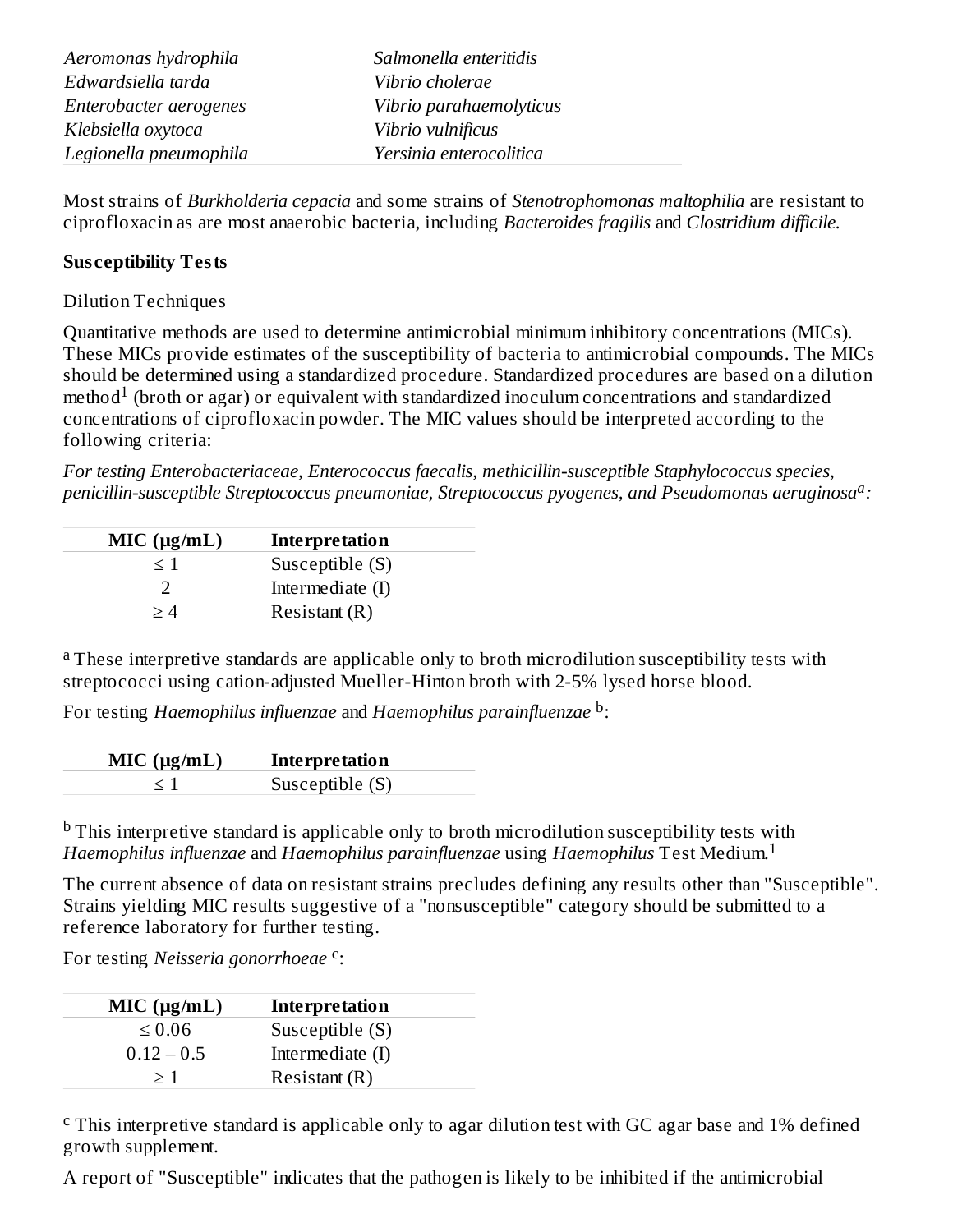compound in the blood reaches the concentrations usually achievable. A report of "Intermediate" indicates that the result should be considered equivocal, and, if the microorganism is not fully susceptible to alternative, clinically feasible drugs, the test should be repeated. This category implies possible clinical applicability in body sites where the drug is physiologically concentrated or in situations where high dosage of drug can be used. This category also provides a buffer zone, which prevents small uncontrolled technical factors from causing major discrepancies in interpretation. A report of "Resistant" indicates that the pathogen is not likely to be inhibited if the antimicrobial compound in the blood reaches the concentrations usually achievable; other therapy should be selected.

Standardized susceptibility test procedures require the use of laboratory control microorganisms to control the technical aspects of the laboratory procedures. Standard ciprofloxacin powder should provide the following MIC values:

| Organism                    |                   | $MIC$ ( $\mu g/mL$ )            |
|-----------------------------|-------------------|---------------------------------|
| E. faecalis                 | <b>ATCC 29212</b> | $0.25 - 2$                      |
| E. coli                     | <b>ATCC 25922</b> | $0.004 - 0.015$                 |
| $H.$ influenzae $*$         | <b>ATCC 49247</b> | $0.004 - 0.03$                  |
| P. aeruginosa               | <b>ATCC 27853</b> | $0.25 - 1.0$                    |
| S. aureus                   | <b>ATCC 29213</b> | $0.12 - 0.5$                    |
| C.jejuni $\ddagger\ddagger$ | <b>ATCC 33560</b> | $0.06 - 0.25$ and $0.03 - 0.12$ |
| N. gonorrhoeae $\S$         | <b>ATCC 49226</b> | $0.001 - 0.008$                 |

\* This quality control range is applicable to only *H. influenzae* ATCC 4 924 7 tested by a broth microdilution procedure using *Haemophilus* Test Medium (HTM)<sup>1</sup>.

†‡ C. jejuni ATCC 33560 tested by broth microdilution procedure using cation adjusted Mueller Hinton broth with 2.5-5% lysed horse blood in a microaerophilic environment at 36-37°C for 48 hours and for 42°C at 24 hours<sup>2</sup>, respectively.

§ N. gonorrhoeae ATCC 4 9226 tested by agar dilution procedure using GC agar and 1% defined growth supplement in a 5% CO2 environment at 35-37 $\degree$ C for 20-24 hours<sup>3</sup>.

### Diffusion Techniques

Quantitative methods that require measurement of zone diameters also provide reproducible estimates of the susceptibility of bacteria to antimicrobial compounds. One such standardized procedure<sup>3</sup> requires the use of standardized inoculum concentrations. This procedure uses paper disks impregnated with 5-ug ciprofloxacin to test the susceptibility of microorganisms to ciprofloxacin.

Reports from the laboratory providing results of the standard single-disk susceptibility test with a 5-µg ciprofloxacin disk should be interpreted according to the following criteria:

*For testing Enterobacteriaceae, Enterococcus faecalis, methicillin-susceptible Staphylococcus species, penicillin-susceptible Streptococcus pneumoniae, Streptococcus pyogenes, and Pseudomonas aeruginosa : a*

| <b>Zone Diameter (mm)</b> Interpretation |                  |
|------------------------------------------|------------------|
| > 21                                     | Susceptible (S)  |
| $16 - 20$                                | Intermediate (I) |
| $\leq 15$                                | Resistant (R)    |

<sup>a</sup> These zone diameter standards are applicable only to tests performed for streptococci using Mueller-Hinton agar supplemented with 5% sheep blood incubated in 5%  $\mathrm{CO}_2.$ 

For testing *Haemophilus influenzae* and *Haemophilus parainfluenzae* <sup>b</sup>:

### **Zone Diameter (mm) Interpretation**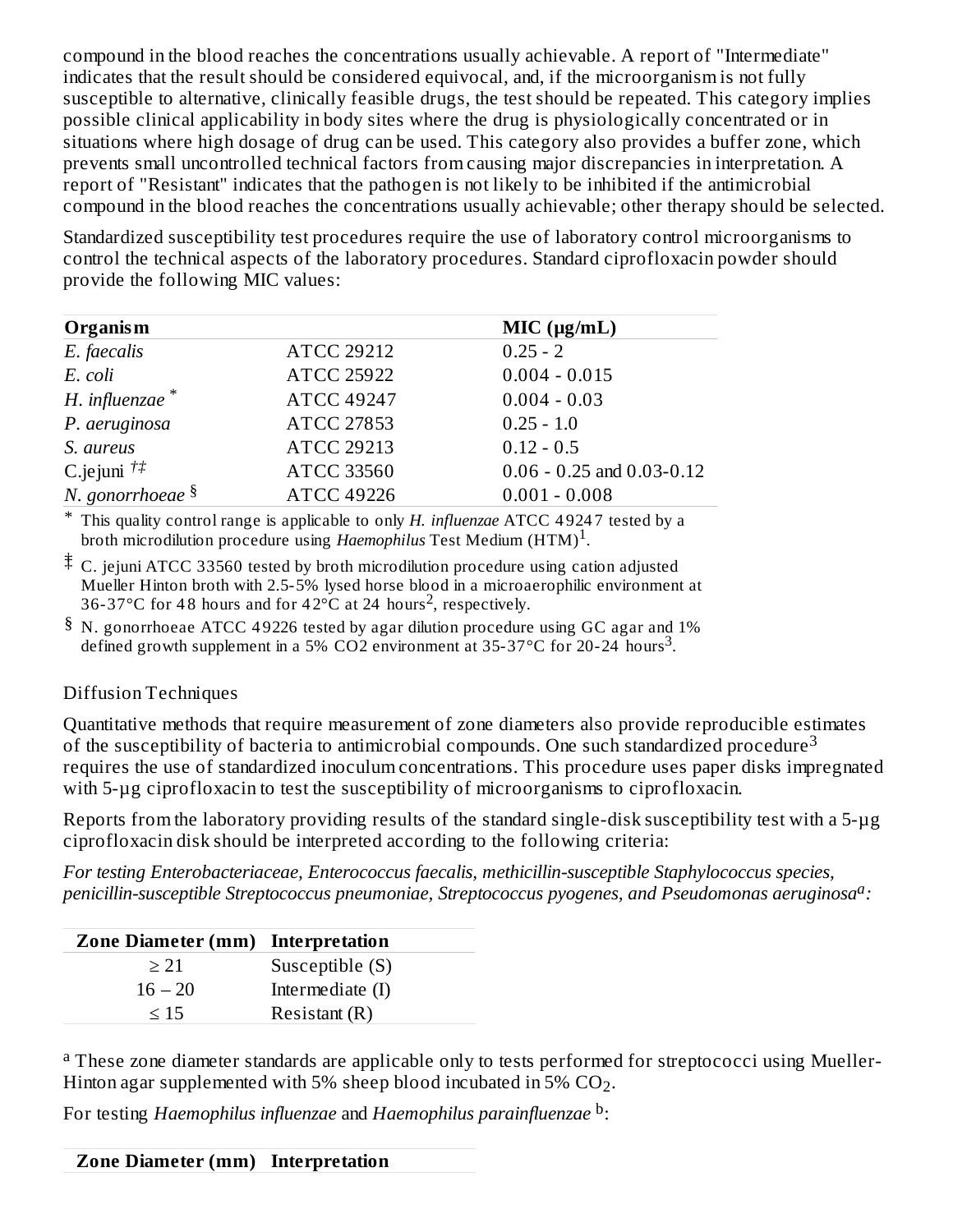This zone diameter standard is applicable only to tests with *Haemophilus influenzae* and *Haemophilus* b parainfluenzae using Haemophilus Test Medium (HTM)<sup>3</sup>.

The current absence of data on resistant strains precludes defining any results other than "Susceptible". Strains yielding zone diameter results suggestive of a "nonsusceptible" category should be submitted to a reference laboratory for further testing.

For testing *Neisseria gonnorhoeae*<sup>c</sup>:

| <b>Zone Diameter (mm)</b> Interpretation |                  |
|------------------------------------------|------------------|
| > 41                                     | Susceptible (S)  |
| $28 - 40$                                | Intermediate (I) |
| < 77                                     | Resistant (R)    |
|                                          |                  |

 $\rm c$  This zone diameter standard is applicable only to disk diffusion tests with GC agar base and 1% defined growth supplement.

Interpretation should be as stated above for results using dilution techniques. Interpretation involves correlation of the diameter obtained in the disk test with the MIC for ciprofloxacin.

As with standardized dilution techniques, diffusion methods require the use of laboratory control microorganisms that are used to control the technical aspects of the laboratory procedures. For the diffusion technique, the 5-µg ciprofloxacin disk should provide the following zone diameters in these laboratory test quality control strains:

| Organism                    |                   | <b>Zone Diameter (mm)</b> |
|-----------------------------|-------------------|---------------------------|
| E. coli                     | <b>ATCC 25922</b> | $30 - 40$                 |
| $H.$ influenzae $*$         | <b>ATCC 49247</b> | $34 - 42$                 |
| N. gonorrhoeae $^{\dagger}$ | <b>ATCC 49226</b> | $48 - 58$                 |
| P. aeruginosa               | <b>ATCC 27853</b> | $25 - 33$                 |
| S. aureus                   | <b>ATCC 25923</b> | $22 - 30$                 |

\* These quality control limits are applicable to only *H. influenzae* ATCC 4 924 7 testing using *Haemophilus* Test Medium (HTM)<sup>3</sup>.

† These quality control limits are applicable only to tests conducted with *N. gonorrhoeae* ATCC 4 9226 performed by disk diffusion using GC agar base and 1% defined growth supplement.

# **INDICATIONS AND USAGE**

Ciprofloxacin tablets are indicated for the treatment of infections caused by susceptible strains of the designated microorganisms in the conditions and patient populations listed below. Please see **DOSAGE AND ADMINISTRATION** for specific recommendations.

## **Adult Patients**

**Urinary Tract Infections** caused by *Escherichia coli, Klebsiella pneumoniae, Enterobacter cloacae, Serratia marcescens, Proteus mirabilis, Providencia rettgeri, Morganella morganii, Citrobacter diversus, Citrobacter freundii, Pseudomonas aeruginosa,* methicillin-susceptible *Staphylococcus epidermidis, Staphylococcus saprophyticus,* or *Enterococcus faecalis.*

**Acute Uncomplicated Cystitis in females** caused by *Escherichia coli* or *Staphylococcus saprophyticus.*

**Chronic Bacterial Prostatitis** caused by *Escherichia coli* or *Proteus mirabilis.*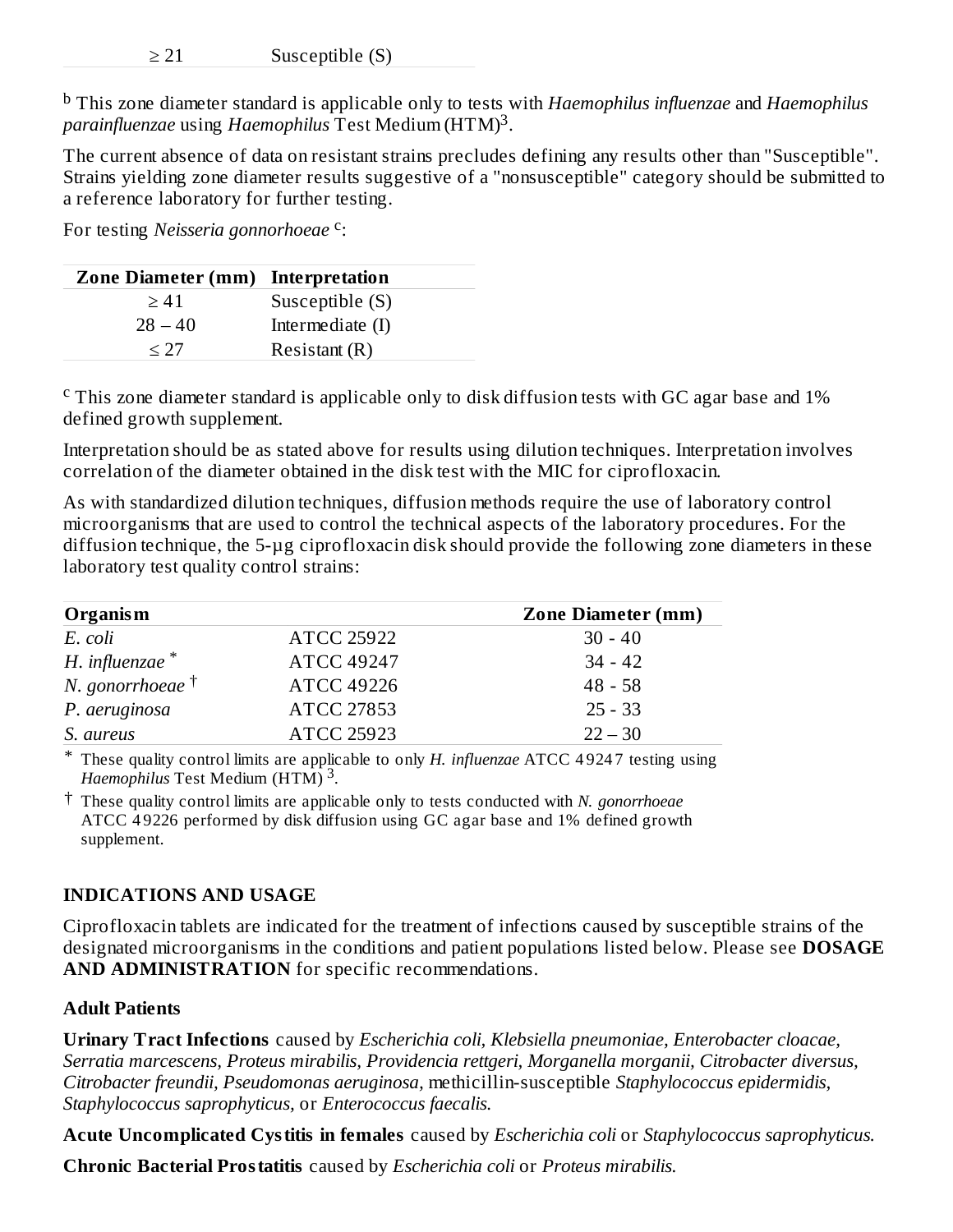**Lower Respiratory Tract Infections** caused by *Escherichia coli, Klebsiella pneumoniae, Enterobacter cloacae, Proteus mirabilis, Pseudomonas aeruginosa, Haemophilus influenzae, Haemophilus parainfluenzae,* or penicillin-susceptible *Streptococcus pneumoniae.* Also, *Moraxella catarrhalis* for the treatment of acute exacerbations of chronic bronchitis.

NOTE: Although effective in clinical trials, ciprofloxacin is not a drug of first choice in the treatment of presumed or confirmed pneumonia secondary to *Streptococcus pneumoniae.*

**Acute Sinusitis** caused by *Haemophilus influenzae,* penicillin-susceptible *Streptococcus pneumoniae,* or *Moraxella catarrhalis.*

**Skin and Skin Structure Infections** caused by *Escherichia coli, Klebsiella pneumoniae, Enterobacter cloacae, Proteus mirabilis, Proteus vulgaris, Providencia stuartii, Morganella morganii, Citrobacter freundii, Pseudomonas aeruginosa,* methicillin-susceptible, *Staphylococcus aureus,* methicillinsusceptible *Staphylococcus epidermidis,* or *Streptococcus pyogenes.*

**Bone and Joint Infections** caused by *Enterobacter cloacae, Serratia marcescens,* or *Pseudomonas aeruginosa.*

**Complicated Intra-Abdominal Infections** (used in combination with metronidazole) caused by *Escherichia coli, Pseudomonas aeruginosa, Proteus mirabilis, Klebsiella pneumoniae,* or *Bacteroides fragilis.*

**Infectious Diarrhea** caused by *Escherichia coli* (enterotoxigenic strains), *Campylobacter jejuni, Shigella* boydii<sup>1</sup>, Shigella dysenteriae, Shigella flexneri or Shigella sonnei<sup>1</sup> when antibacterial therapy is indicated.

**Typhoid Fever (Enteric Fever)** caused by *Salmonella typhi.*

NOTE: The efficacy of ciprofloxacin in the eradication of the chronic typhoid carrier state has not been demonstrated.

**Uncomplicated cervical and urethral gonorrhea** due to *Neisseria gonorrhoeae.*

1 Although treatment of infections due to this organism in this organ system demonstrated a clinically significant outcome, efficacy was studied in fewer than 10 patients.

### **Pediatric Patients (1 to 17 years of age)**

**Complicated Urinary Tract Infections and Pyelonephritis** due to *Escherichia coli*.

Ciprofloxacin is not a drug of first choice in the pediatric population due to an increased incidence of adverse events compared to controls, including events related to joints and/or surrounding tissues. (See**WARNINGS, PRECAUTIONS, Pediatric Us e, ADVERSE REACTIONS** and **CLINICAL STUDIES**.) Ciprofloxacin, like other fluoroquinolones, is associated with arthropathy and histopathological changes in weight-bearing joints of juvenile animals. (See**ANIMAL PHARMACOLOGY**.)

### **Adult and Pediatric Patients**

**Inhalational anthrax** (post-exposure): To reduce the incidence or progression of disease following exposure to aerosolized *Bacillus anthracis.*

Ciprofloxacin serum concentrations achieved in humans served as a surrogate endpoint reasonably likely to predict clinical benefit and provided the initial basis for approval of this indication.<sup>5</sup> Supportive clinical information for ciprofloxacin for anthrax post-exposure prophylaxis was obtained during the anthrax bioterror attacks of October 2001. (See also, **INHALATIONAL ANTHRAX - ADDITIONAL INFORMATION**).

If anaerobic organisms are suspected of contributing to the infection, appropriate therapy should be administered. Appropriate culture and susceptibility tests should be performed before treatment in order to isolate and identify organisms causing infection and to determine their susceptibility to ciprofloxacin.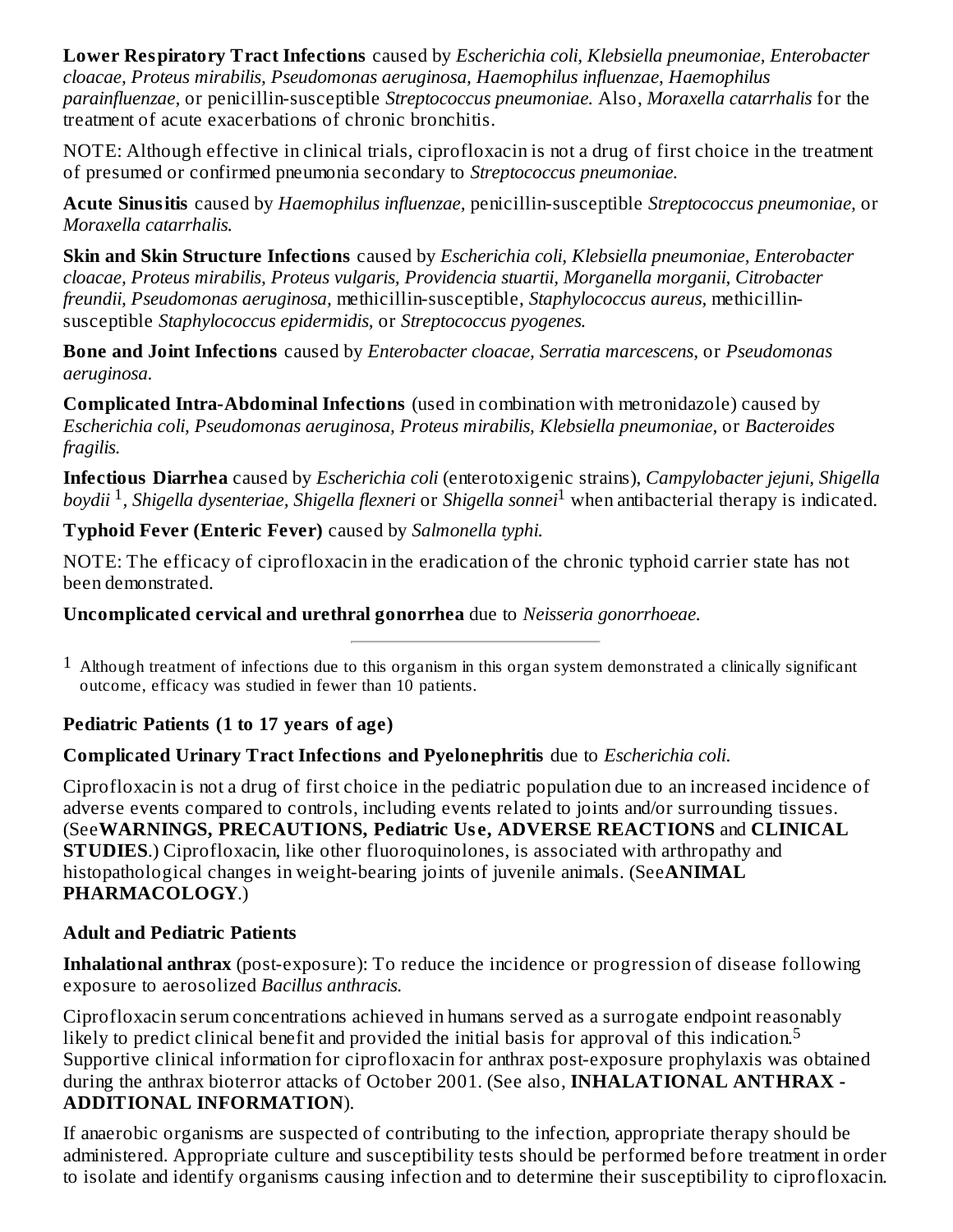Therapy with ciprofloxacin hydrochloride may be initiated before results of these tests are known; once results become available appropriate therapy should be continued. As with other drugs, some strains of *Pseudomonas aeruginosa* may develop resistance fairly rapidly during treatment with ciprofloxacin. Culture and susceptibility testing performed periodically during therapy will provide information not only on the therapeutic effect of the antimicrobial agent but also on the possible emergence of bacterial resistance.

To reduce the development of drug-resistant bacteria and maintain the effectiveness of ciprofloxacin tablets and other antibacterial drugs, ciprofloxacin tablets should be used only to treat or prevent infections that are proven or strongly suspected to be caused by susceptible bacteria. When culture and susceptibility information are available, they should be considered in selecting or modifying antibacterial therapy. In the absence of such data, local epidemiology and susceptibility patterns may contribute to the empiric selection of therapy.

# **CONTRAINDICATIONS**

Ciprofloxacin hydrochloride is contraindicated in persons with a history of hypersensitivity to ciprofloxacin, any member of the quinolone class of antimicrobial agents, or any of the product components.

Concomitant administration with tizanidine is contraindicated. (See **PRECAUTIONS, Drug Interactions**.)

## **WARNINGS**

## **Tendinopathy and Tendon Rupture:**

Fluoroquinolones, including ciprofloxacin, are associated with an increased risk of tendinitis and tendon rupture in all ages. This adverse reaction most frequently involves the Achilles tendon, and rupture of the Achilles tendon may require surgical repair. Tendinitis and tendon rupture in the rotator cuff (the shoulder), the hand, the biceps, the thumb, and other tendon sites have also been reported. The risk of developing fluoroquinolone-associated tendinitis and tendon rupture is further increased in older patients usually over 60 years of age, in patients taking corticosteroid drugs, and in patients with kidney, heart or lung transplants. Factors, in addition to age and corticosteroid use, that may independently increase the risk of tendon rupture include strenuous physical activity, renal failure, and previous tendon disorders such as rheumatoid arthritis. Tendinitis and tendon rupture have also occurred in patients taking fluoroquinolones who do not have the above risk factors. Tendon rupture can occur during or after completion of therapy; cases occurring up to several months after completion of therapy have been reported. Ciprofloxacin should be discontinued if the patient experiences pain, swelling, inflammation or rupture of a tendon. Patients should be advised to rest at the first sign of tendinitis or tendon rupture, and to contact their healthcare provider regarding changing to a non-quinolone antimicrobial drug.

## **Pregnant Women**

### **THE SAFETY AND EFFECTIVENESS OF CIPROFLOXACIN IN PREGNANT AND LACTATING WOMEN HAVE NOT BEEN ESTABLISHED.** (See **PRECAUTIONS: Pregnancy,** and **Nursing Mothers** subsections.)

## **Pediatrics**

Ciprofloxacin should be used in pediatric patients (less than 18 years of age) only for infections listed in the **INDICATIONS AND USAGE** section. An increased incidence of adverse events compared to controls, including events related to joints and/or surrounding tissues, has been observed. (See **ADVERSE REACTIONS.**)

In pre-clinical studies, oral administration of ciprofloxacin caused lameness in immature dogs.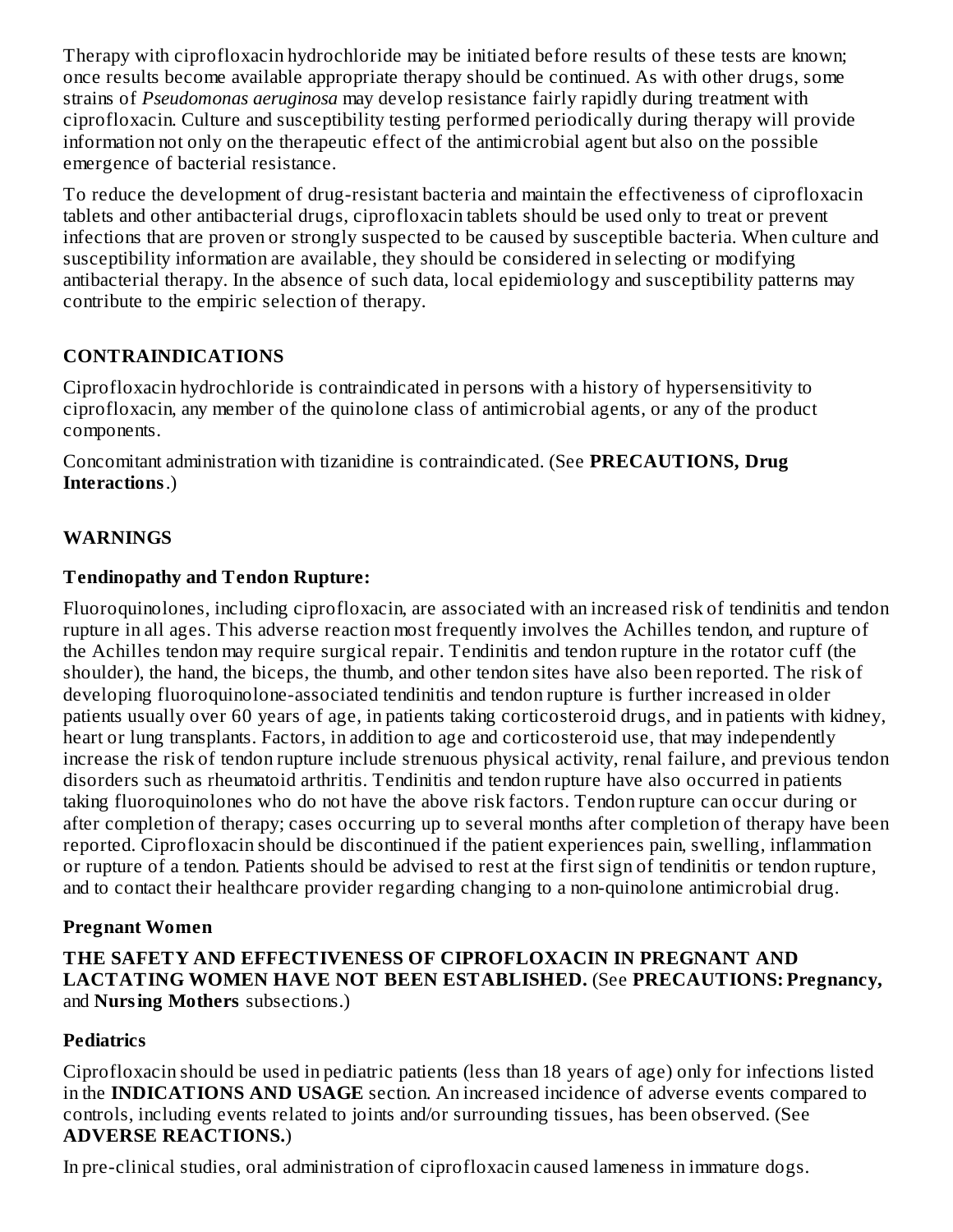Histopathological examination of the weight-bearing joints of these dogs revealed permanent lesions of the cartilage. Related quinolone-class drugs also produce erosions of cartilage of weight-bearing joints and other signs of arthropathy in immature animals of various species. (See **ANIMAL PHARMACOLOGY.**)

# **Cytochrome P450 (CYP450)**

Ciprofloxacin is an inhibitor of the hepatic CYP1A2 enzyme pathway. Coadministration of ciprofloxacin and other drugs primarily metabolized by the CYP1A2 (e.g. theophylline, methylxanthines, tizanidine) results in increased plasma concentrations of the coadministered drug and could lead to clinically significant pharmacodynamic side effects of the coadministered drug.

# **Central Nervous System Disorders**

Convulsions, increased intracranial pressure, and toxic psychosis have been reported in patients receiving quinolones, including ciprofloxacin. Ciprofloxacin may also cause central nervous system (CNS) events including: dizziness, confusion, tremors, hallucinations, depression, and, rarely, suicidal thoughts or acts. These reactions may occur following the first dose. If these reactions occur in patients receiving ciprofloxacin, the drug should be discontinued and appropriate measures instituted. As with all quinolones, ciprofloxacin should be used with caution in patients with known or suspected CNS disorders that may predispose to seizures or lower the seizure threshold (e.g. severe cerebral arteriosclerosis, epilepsy), or in the presence of other risk factors that may predispose to seizures or lower the seizure threshold (e.g. certain drug therapy, renal dysfunction). (See **PRECAUTIONS: General, Information for Patients, Drug Interactions** and **ADVERSE REACTIONS.**)

# **Theophylline**

**SERIOUS AND FATAL REACTIONS HAVE BEEN REPORTED IN PATIENTS RECEIVING CONCURRENT ADMINISTRATION OF CIPROFLOXACIN AND THEOPHYLLINE.** These reactions have included cardiac arrest, seizure, status epilepticus, and respiratory failure. Although similar serious adverse effects have been reported in patients receiving theophylline alone, the possibility that these reactions may be potentiated by ciprofloxacin cannot be eliminated. If concomitant use cannot be avoided, serum levels of theophylline should be monitored and dosage adjustments made as appropriate.

## **Hypers ensitivity Reactions**

Serious and occasionally fatal hypersensitivity (anaphylactic) reactions, some following the first dose, have been reported in patients receiving quinolone therapy. Some reactions were accompanied by cardiovascular collapse, loss of consciousness, tingling, pharyngeal or facial edema, dyspnea, urticaria, and itching. Only a few patients had a history of hypersensitivity reactions. Serious anaphylactic reactions require immediate emergency treatment with epinephrine. Oxygen, intravenous steroids, and airway management, including intubation, should be administered as indicated.

Other serious and sometimes fatal events, some due to hypersensitivity, and some due to uncertain etiology, have been reported rarely in patients receiving therapy with quinolones, including ciprofloxacin. These events may be severe and generally occur following the administration of multiple doses. Clinical manifestations may include one or more of the following:

- fever, rash, or severe dermatologic reactions (e.g., toxic epidermal necrolysis, Stevens-Johnson Syndrome);
- vasculitis; arthralgia; myalgia; serum sickness;
- allergic pneumonitis;
- interstitial nephritis; acute renal insufficiency or failure;
- hepatitis; jaundice; acute hepatic necrosis or failure;
- anemia, including hemolytic and aplastic; thrombocytopenia, including thrombotic thrombocytopenic purpura; leukopenia; agranulocytosis; pancytopenia; and/or other hematologic abnormalities.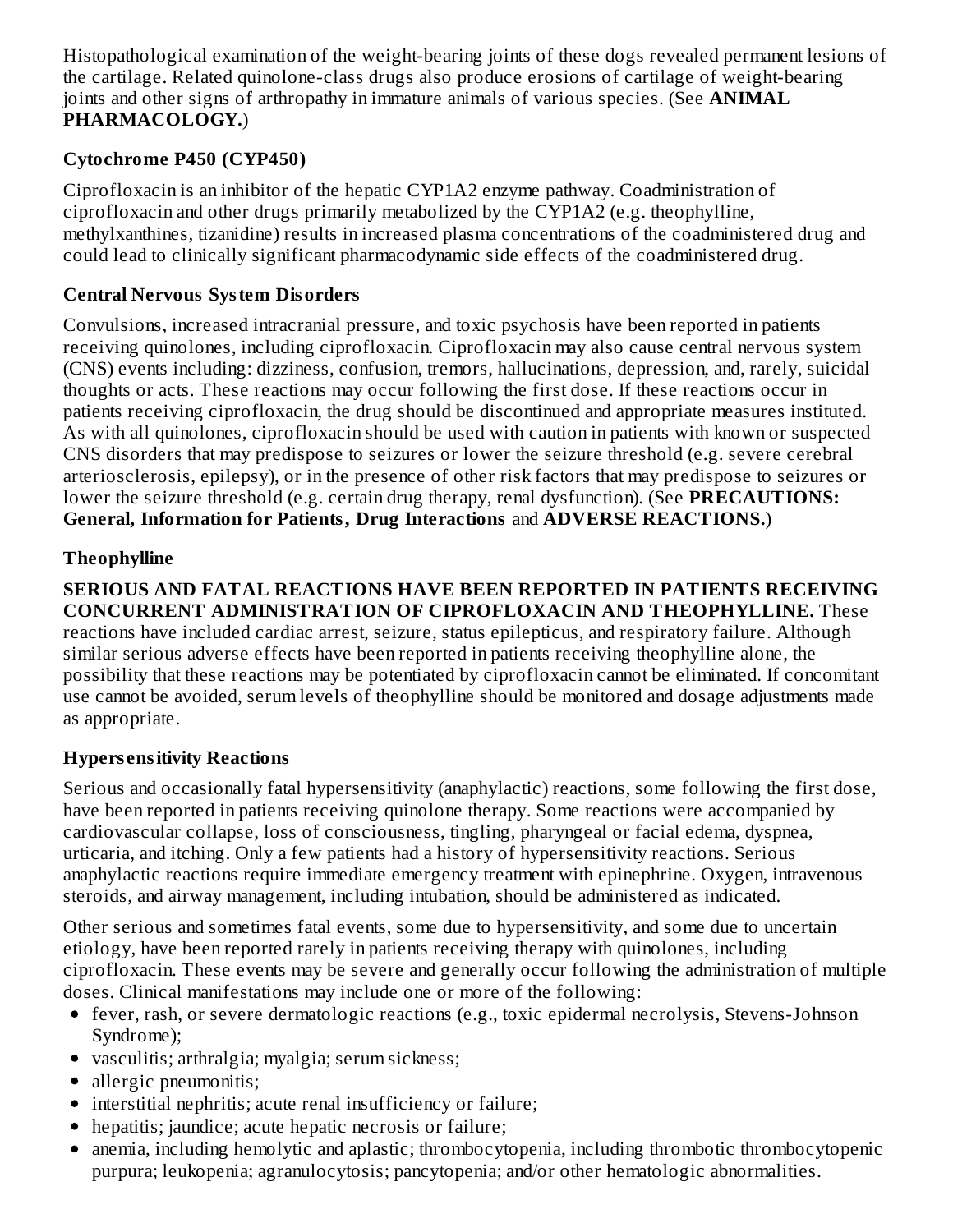The drug should be discontinued immediately at the first appearance of a skin rash, jaundice, or any other sign of hypersensitivity and supportive measures instituted (See **PRECAUTIONS:Information for Patients** and **ADVERSE REACTIONS**).

### **Ps eudomembranous Colitis**

*Clostridium difficile* associated diarrhea (CDAD) has been reported with use of nearly all antibacterial agents, including ciprofloxacin, and may range in severity from mild diarrhea to fatal colitis. Treatment with antibacterial agents alters the normal flora of the colon leading to overgrowth of *C. difficile.*

*C. difficile* produces toxins A and B which contribute to the development of CDAD. Hypertoxin producing strains of *C. difficile* cause increased morbidity and mortality, as these infections can be refractory to antimicrobial therapy and may require colectomy. CDAD must be considered in all patients who present with diarrhea following antibiotic use. Careful medical history is necessary since CDAD has been reported to occur over two months after the administration of antibacterial agents.

If CDAD is suspected or confirmed, ongoing antibiotic use not directed against *C. difficile* may need to be discontinued. Appropriate fluid and electrolyte management, protein supplementation, antibiotic treatment of *C. difficile*, and surgical evaluation should be instituted as clinically indicated.

## **Peripheral neuropathy**

Rare cases of sensory or sensorimotor axonal polyneuropathy affecting small and/or large axons resulting in paresthesias, hypoesthesias, dysesthesias and weakness have been reported in patients receiving quinolones, including ciprofloxacin. Ciprofloxacin should be discontinued if the patient experiences symptoms of neuropathy including pain, burning, tingling, numbness, and/or weakness, or is found to have deficits in light touch, pain, temperature, position sense, vibratory sensation, and/or motor strength in order to prevent the development of an irreversible condition.

## **Syphilis**

Ciprofloxacin has not been shown to be effective in the treatment of syphilis. Antimicrobial agents used in high dose for short periods of time to treat gonorrhea may mask or delay the symptoms of incubating syphilis. All patients with gonorrhea should have a serologic test for syphilis at the time of diagnosis. Patients treated with ciprofloxacin should have a follow-up serologic test for syphilis after three months.

# **PRECAUTIONS**

# **General**

Crystals of ciprofloxacin have been observed rarely in the urine of human subjects but more frequently in the urine of laboratory animals, which is usually alkaline. (See **ANIMAL PHARMACOLOGY.**) Crystalluria related to ciprofloxacin has been reported only rarely in humans because human urine is usually acidic. Alkalinity of the urine should be avoided in patients receiving ciprofloxacin. Patients should be well hydrated to prevent the formation of highly concentrated urine.

## **Central Nervous System**

Quinolones, including ciprofloxacin, may also cause central nervous system (CNS) events, including: nervousness, agitation, insomnia, anxiety, nightmares or paranoia. (See **WARNINGS, Information for Patients,** and **Drug Interactions.**)

# **Renal Impairment**

Alteration of the dosage regimen is necessary for patients with impairment of renal function. (See **DOSAGE AND ADMINISTRATION.**)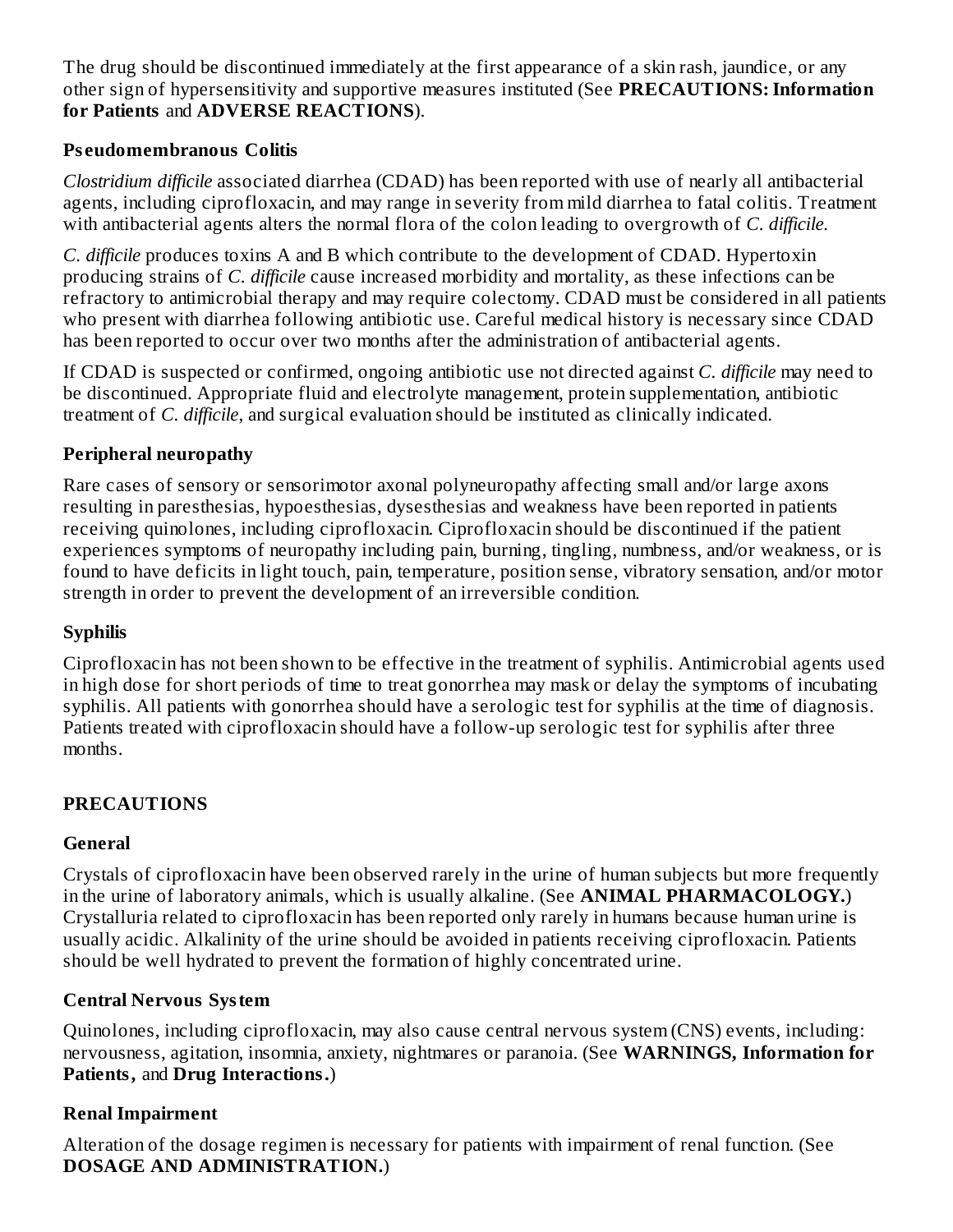### **Photos ensitivity/Phototoxicity**

Moderate to severe photosensitivity/phototoxicity reactions, the latter of which may manifest as exaggerated sunburn reactions (e.g., burning, erythema, exudation, vesicles, blistering, edema) involving areas exposed to light (typically the face, "V" area of the neck, extensor surfaces of the forearms, dorsa of the hands), can be associated with the use of quinolones after sun or UV light exposure. Therefore, excessive exposure to these sources of light should be avoided. Drug therapy should be discontinued if phototoxicity occurs (See **ADVERSE REACTIONS and ADVERSE REACTIONS/ Post-Marketing Advers e Events).**

As with any potent drug, periodic assessment of organ system functions, including renal, hepatic, and hematopoietic function, is advisable during prolonged therapy.

Prescribing ciprofloxacin tablets in the absence of a proven or strongly suspected bacterial infection or a prophylactic indication is unlikely to provide benefit to the patient and increases the risk of the development of drug-resistant bacteria.

# **Information for Patients**

Patients should be advised:

- to contact their healthcare provider if they experience pain, swelling, or inflammation of a tendon, or weakness or inability to use one of their joints; rest and refrain from exercise; and discontinue ciprofloxacin treatment. The risk of severe tendon disorder with fluoroquinolones is higher in older patients usually over 60 years of age, in patients taking corticosteroid drugs, and in patients with kidney, heart or lung transplants.
- that antibacterial drugs including ciprofloxacin tablets should only be used to treat bacterial infections. They do not treat viral infections (e.g., the common cold). When ciprofloxacin tablets are prescribed to treat a bacterial infection, patients should be told that although it is common to feel better early in the course of therapy, the medication should be taken exactly as directed. Skipping doses or not completing the full course of therapy may (1) decrease the effectiveness of the immediate treatment and (2) increase the likelihood that bacteria will develop resistance and will not be treatable by ciprofloxacin tablets or other antibacterial drugs in the future.
- that ciprofloxacin may be taken with or without meals and to drink fluids liberally. As with other quinolones, concurrent administration of ciprofloxacin with magnesium/aluminum antacids, or sucralfate, didanosine chewable/buffered tablets or pediatric powder, other highly buffered drugs or with other products containing calcium, iron or zinc should be avoided. Ciprofloxacin may be taken two hours before or six hours after taking these products. Ciprofloxacin should not be taken with dairy products (like milk or yogurt) or calcium-fortified juices alone since absorption of ciprofloxacin may be significantly reduced; however, ciprofloxacin may be taken with a meal that contains these products.
- that ciprofloxacin may be associated with hypersensitivity reactions, even following a single dose, and to discontinue the drug at the first sign of a skin rash or other allergic reaction.
- $\bullet$  that photosensitivity/phototoxicity has been reported in patients receiving quinolones. Patients should minimize or avoid exposure to natural or artificial sunlight (tanning beds or UVA/B treatment) while taking quinolones. If patients need to be outdoors while using quinolones, they should wear loose-fitting clothes that protect skin from sun exposure and discuss other sun protection measures with their physician. If a sunburn-like reaction or skin eruption occurs, patients should contact their physician.
- that peripheral neuropathies have been associated with ciprofloxacin use. If symptoms of peripheral neuropathy including pain, burning, tingling, numbness and/or weakness develop, they should discontinue treatment and contact their physicians.
- that ciprofloxacin may cause dizziness and lightheadedness; therefore, patients should know how they react to this drug before they operate an automobile or machinery or engage in activities requiring mental alertness or coordination.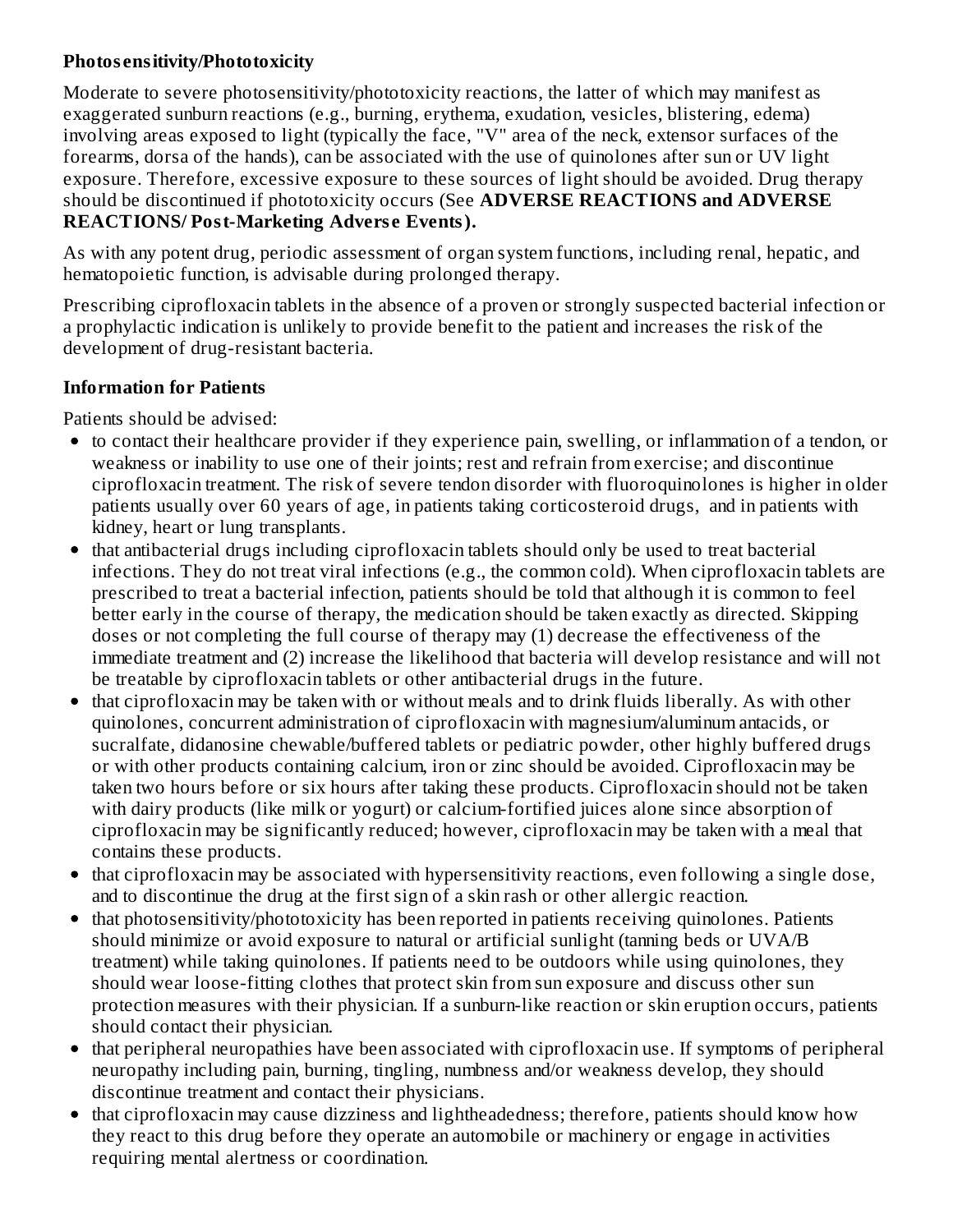- that ciprofloxacin increase the effects of tizanidine. Patients should not use ciprofloxacin if they are already taking tizanidine.
- that ciprofloxacin may increase the effects of theophylline and caffeine. There is a possibility of caffeine accumulation when products containing caffeine are consumed while taking quinolones.
- that convulsions have been reported in patients receiving quinolones, including ciprofloxacin, and to notify their physician before taking this drug if there is a history of this condition.
- that ciprofloxacin has been associated with an increased rate of adverse events involving joints and surrounding tissue structures (like tendons) in pediatric patients (less than 18 years of age). Parents should inform their child's physician if the child has a history of joint-related problems before taking this drug. Parents of pediatric patients should also notify their child's physician of any jointrelated problems that occur during or following ciprofloxacin therapy. (See **WARNINGS, PRECAUTIONS, Pediatric Us e** and **ADVERSE REACTIONS**.)
- $\bullet$  that diarrhea is a common problem caused by antibiotics which usually ends when the antibiotic is discontinued. Sometimes after starting treatment with antibiotics, patients can develop watery and bloody stools (with or without stomach cramps and fever) even as late as two or more months after having taken the last dose of the antibiotic. If this occurs, patients should contact their physician as soon as possible.

## **Drug Interactions**

In a pharmacokinetic study, systemic exposure of tizanidine (4 mg single dose) was significantly increased (C $_{\rm max}$  7-fold, AUC 10-fold) when the drug was given concomitantly with ciprofloxacin (500 mg bid for 3 days). The hypotensive and sedative effects of tizanidine were also potentiated. Concomitant administration of tizanidine and ciprofloxacin is contraindicated.

As with some other quinolones, concurrent administration of ciprofloxacin with theophylline may lead to elevated serum concentrations of theophylline and prolongation of its elimination half-life. This may result in increased risk of theophylline-related adverse reactions. (See **WARNINGS.**) If concomitant use cannot be avoided, serum levels of theophylline should be monitored and dosage adjustments made as appropriate.

Some quinolones, including ciprofloxacin, have also been shown to interfere with the metabolism of caffeine. This may lead to reduced clearance of caffeine and a prolongation of its serum half-life.

Concurrent administration of a quinolone, including ciprofloxacin, with multivalent cation-containing products such as magnesium/aluminum antacids, sucralfate, didanosine chewable/buffered tablets or pediatric powder, other highly buffered drugs, or products containing calcium, iron, or zinc may substantially decrease its absorption, resulting in serum and urine levels considerably lower than desired. (See **DOSAGE AND ADMINISTRATION** for concurrent administration of these agents with ciprofloxacin.)

Histamine  $\rm{H}_{2}$ -receptor antagonists appear to have no significant effect on the bioavailability of ciprofloxacin.

Altered serum levels of phenytoin (increased and decreased) have been reported in patients receiving concomitant ciprofloxacin.

The concomitant administration of ciprofloxacin with the sulfonylurea glyburide has, on rare occasions, resulted in severe hypoglycemia.

Some quinolones, including ciprofloxacin, have been associated with transient elevations in serum creatinine in patients receiving cyclosporine concomitantly.

Quinolones, including ciprofloxacin, have been reported to enhance the effects of the oral anticoagulant warfarin or its derivatives. When these products are administered concomitantly, prothrombin time or other suitable coagulation tests should be closely monitored.

Probenecid interferes with renal tubular secretion of ciprofloxacin and produces an increase in the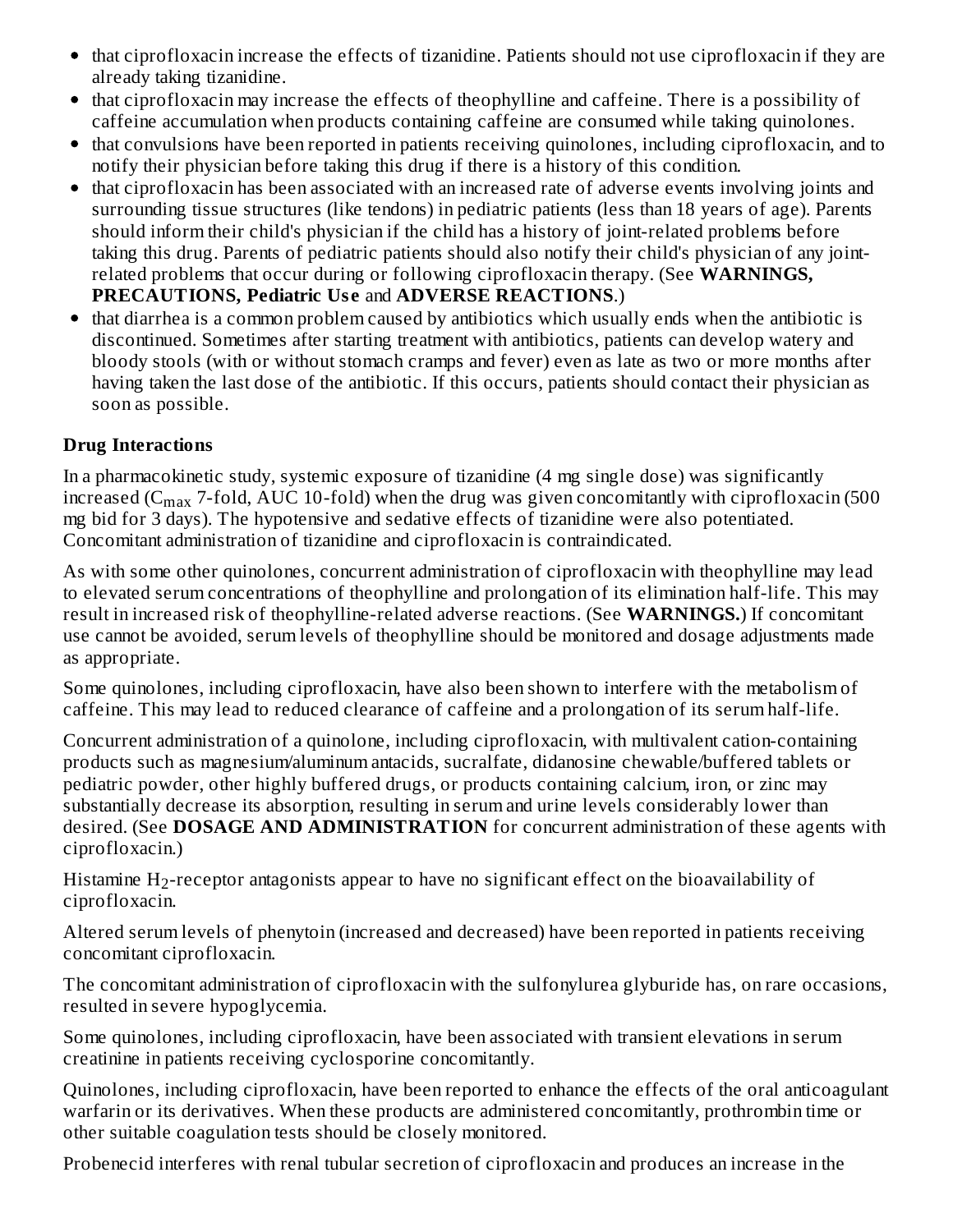level of ciprofloxacin in the serum. This should be considered if patients are receiving both drugs concomitantly.

Renal tubular transport of methotrexate may be inhibited by concomitant administration of ciprofloxacin potentially leading to increased plasma levels of methotrexate. This might increase the risk of methotrexate associated toxic reactions. Therefore, patients under methotrexate therapy should be carefully monitored when concomitant ciprofloxacin therapy is indicated.

Metoclopramide significantly accelerates the absorption of oral ciprofloxacin resulting in shorter time to reach maximum plasma concentrations. No significant effect was observed on the bioavailability of ciprofloxacin.

Non-steroidal anti-inflammatory drugs (but not acetyl salicylic acid) in combination of very high doses of quinolones have been shown to provoke convulsions in pre-clinical studies.

## **Carcinogenesis, Mutagenesis, Impairment of Fertility**

Eight *in vitro* mutagenicity tests have been conducted with ciprofloxacin, and the test results are listed below:

Salmonella/Microsome Test (Negative) *E. coli* DNA Repair Assay (Negative) Mouse Lymphoma Cell Forward Mutation Assay (Positive) Chinese Hamster  $V_{79}$  Cell HGPRT Test (Negative) Syrian Hamster Embryo Cell Transformation Assay (Negative) *Saccharomyces cerevisiae* Point Mutation Assay (Negative) *Saccharomyces cerevisiae* Mitotic Crossover and Gene Conversion Assay (Negative) Rat Hepatocyte DNA Repair Assay (Positive)

Thus, 2 of the 8 tests were positive, but results of the following 3 *in vivo* test systems gave negative results:

Rat Hepatocyte DNA Repair Assay Micronucleus Test (Mice) Dominant Lethal Test (Mice)

Long-term carcinogenicity studies in rats and mice resulted in no carcinogenic or tumorigenic effects due to ciprofloxacin at daily oral dose levels up to 250 and 750 mg/kg to rats and mice, respectively (approximately 1.7- and 2.5- times the highest recommended therapeutic dose based upon mg/m<sup>2</sup>).

Results from photo co-carcinogenicity testing indicate that ciprofloxacin does not reduce the time to appearance of UV-induced skin tumors as compared to vehicle control. Hairless (Skh-1) mice were exposed to UVA light for 3.5 hours five times every two weeks for up to 78 weeks while concurrently being administered ciprofloxacin. The time to development of the first skin tumors was 50 weeks in mice treated concomitantly with UVA and ciprofloxacin (mouse dose approximately equal to maximum recommended human dose based upon mg/m<sup>2</sup>), as opposed to 34 weeks when animals were treated with both UVA and vehicle. The times to development of skin tumors ranged from 16-32 weeks in mice treated concomitantly with UVA and other quinolones<sup>4</sup>.

In this model, mice treated with ciprofloxacin alone did not develop skin or systemic tumors. There are no data from similar models using pigmented mice and/or fully haired mice. The clinical significance of these findings to humans is unknown.

Fertility studies performed in rats at oral doses of ciprofloxacin up to 100 mg/kg (approximately 0.7 times the highest recommended therapeutic dose based upon mg/m<sup>2</sup>) revealed no evidence of impairment.

## **Pregnancy**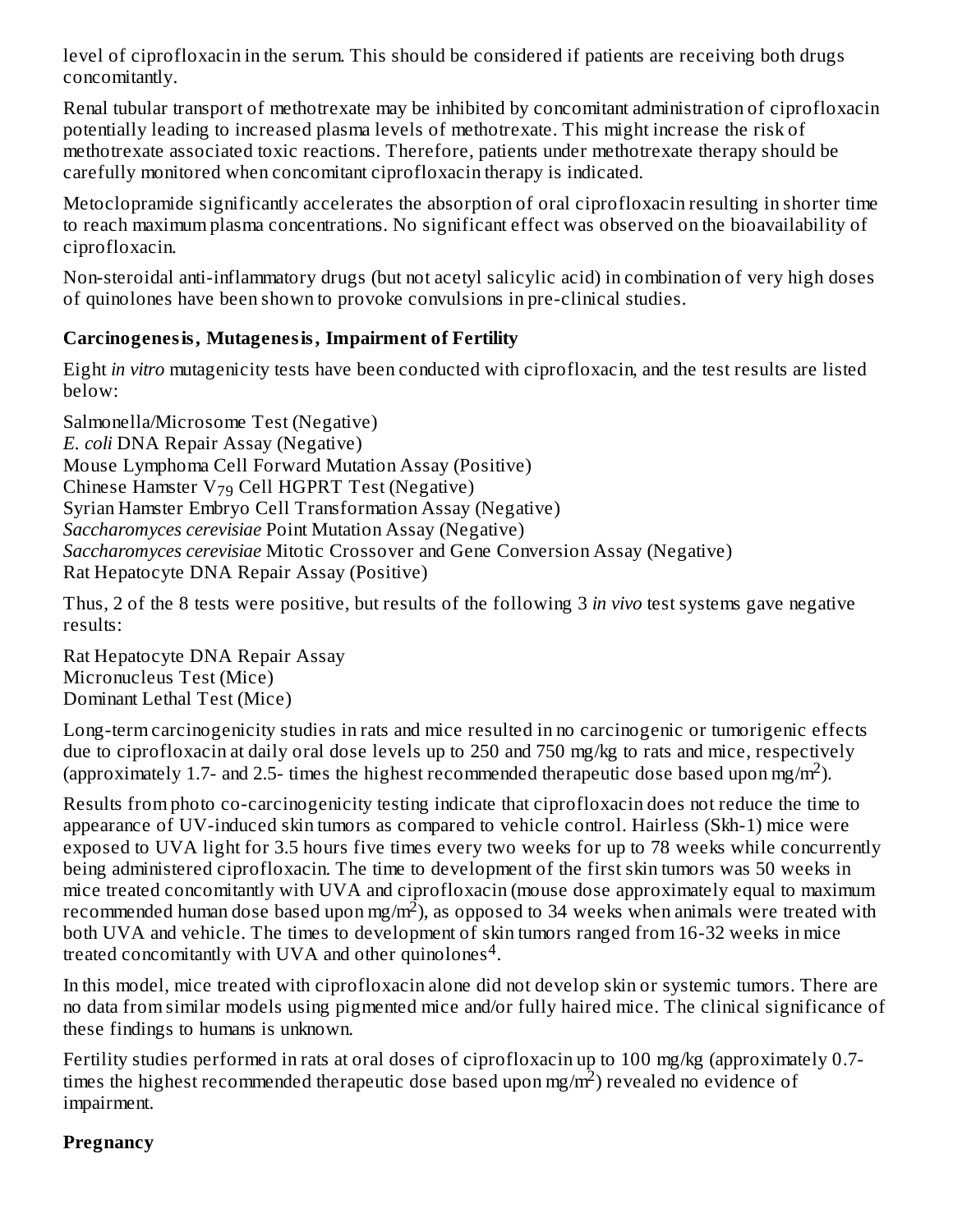### Teratogenic Effects

### *Pregnancy Category C*

There are no adequate and well-controlled studies in pregnant women. An expert review of published data on experiences with ciprofloxacin use during pregnancy by TERIS - the Teratogen Information System - concluded that therapeutic doses during pregnancy are unlikely to pose a substantial teratogenic risk (quantity and quality of data=fair), but the data are insufficient to state that there is no risk<sup>8</sup>.

A controlled prospective observational study followed 200 women exposed to fluoroquinolones (52.5% exposed to ciprofloxacin and 68% first trimester exposures) during gestation<sup>9</sup>. In utero exposure to fluoroquinolones during embryogenesis was not associated with increased risk of major malformations. The reported rates of major congenital malformations were 2.2% for the fluoroquinolone group and 2.6% for the control group (background incidence of major malformations is 1-5%). Rates of spontaneous abortions, prematurity and low birth weight did not differ between the groups and there were no clinically significant musculoskelatal dysfunctions up to one year of age in the ciprofloxacin exposed children.

Another prospective follow-up study reported on 549 pregnancies with fluoroquinolone exposure (93% first trimester exposures)<sup>10</sup>. There were 70 ciprofloxacin exposures, all within the first trimester. The malformation rates among live-born babies exposed to ciprofloxacin and to fluoroquinolones overall were both within background incidence ranges. No specific patterns of congenital abnormalities were found. The study did not reveal any clear adverse reactions due to in utero exposure to ciprofloxacin.

No differences in the rates of prematurity, spontaneous abortions, or birth weight were seen in women exposed to ciprofloxacin during pregnancy<sup>8,9</sup>. However, these small postmarketing epidemiology studies, of which most experience is from short term, first trimester exposure, are insufficient to evaluate the risk for less common defects or to permit reliable and definitive conclusions regarding the safety of ciprofloxacin in pregnant women and their developing fetuses. Ciprofloxacin should not be used during pregnancy unless the potential benefit justifies the potential risk to both fetus and mother. (See **WARNINGS.**)

Reproduction studies have been performed in rats and mice using oral doses up to 100 mg/kg (0.6 and 0.3 times the maximum daily human dose based upon body surface area, respectively) and have revealed no evidence of harm to the fetus due to ciprofloxacin. In rabbits, oral ciprofloxacin dose levels of 30 and 100 mg/kg (approximately 0.4- and 1.3-times the highest recommended therapeutic dose based upon  $mg/m<sup>2</sup>$ ) produced gastrointestinal toxicity resulting in maternal weight loss and an increased incidence of abortion, but no teratogenicity was observed at either dose level. After intravenous administration of doses up to 20 mg/kg (approximately 0.3-times the highest recommended therapeutic dose based upon  $mg/m<sup>2</sup>$ ) no maternal toxicity was produced and no embryotoxicity or teratogenicity was observed. (See **WARNINGS**.)

### **Nursing Mothers**

Ciprofloxacin is excreted in human milk. The amount of ciprofloxacin absorbed by the nursing infant is unknown. Because of the potential for serious adverse reactions in infants nursing from mothers taking ciprofloxacin, a decision should be made whether to discontinue nursing or to discontinue the drug, taking into account the importance of the drug to the mother.

## **Pediatric Us e**

Ciprofloxacin, like other quinolones, causes arthropathy and histological changes in weight-bearing joints of juvenile animals resulting in lameness. (See **ANIMAL PHARMACOLOGY**.)

Inhalational Anthrax (Post-Exposure)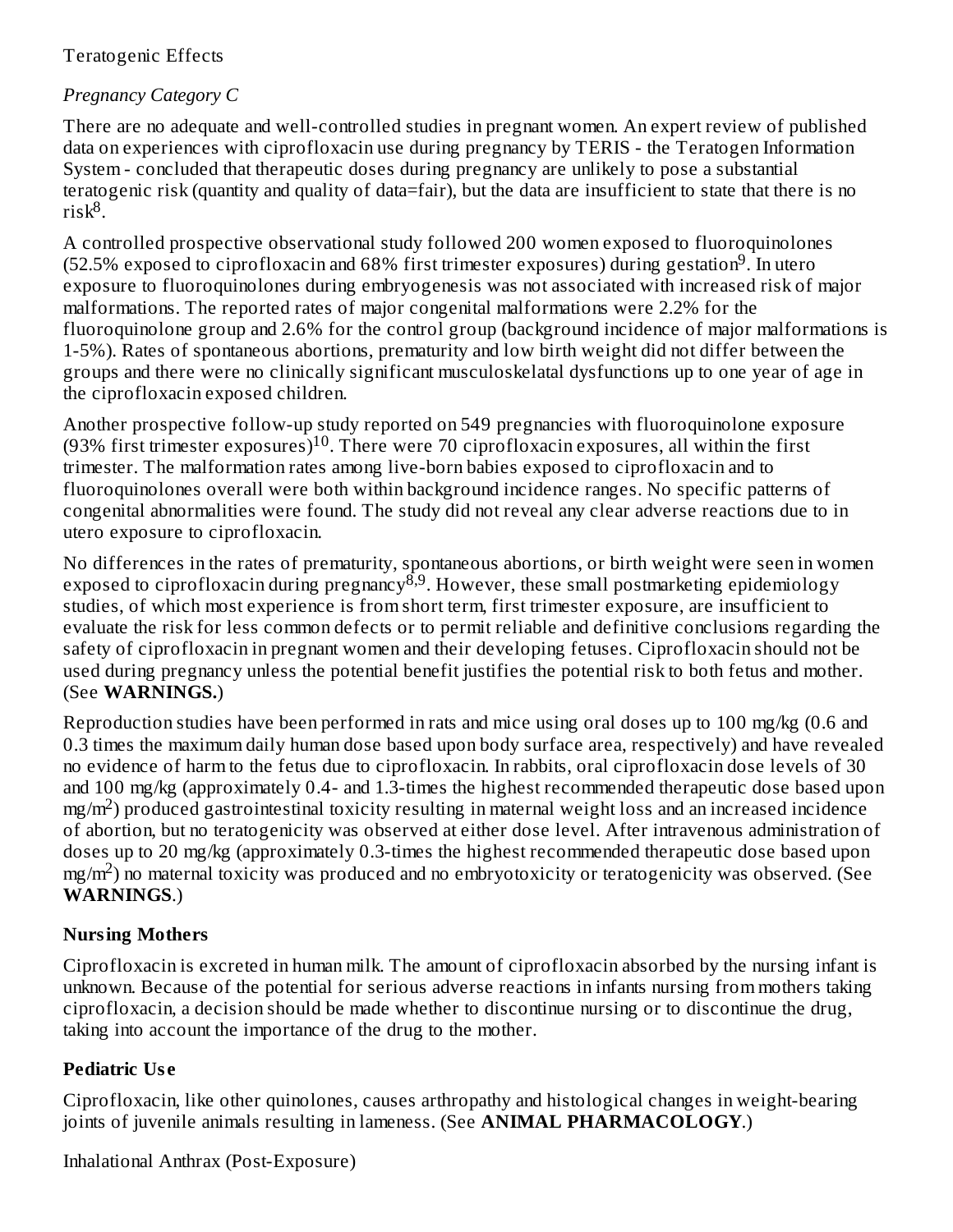Ciprofloxacin is indicated in pediatric patients for inhalational anthrax (post-exposure). The risk-benefit assessment indicates that administration of ciprofloxacin to pediatric patients is appropriate. For information regarding pediatric dosing in inhalational anthrax (post-exposure), see **DOSAGE AND ADMINISTRATION** and **INHALATIONAL ANTHRAX - ADDITIONAL INFORMATION.**

Complicated Urinary Tract Infection and Pyelonephritis

Ciprofloxacin is indicated for the treatment of complicated urinary tract infections and pyelonephritis due to *Escherichia coli*. Although effective in clinical trials, ciprofloxacin is not a drug of first choice in the pediatric population due to an increased incidence of adverse events compared to controls, including events related to joints and/or surrounding tissues. The rates of these events in pediatric patients with complicated urinary tract infection and pyelonephritis within six weeks of follow-up were 9.3% (31/335) versus 6.0% (21/349) for control agents. The rates of these events occurring at any time up to the one year follow-up were 13.7% (46/335) and 9.5% (33/349), respectively. The rate of all adverse events regardless of drug relationship at six weeks was 41% (138/335) in the ciprofloxacin arm compared to 31% (109/349) in the control arm. (See **ADVERSE REACTIONS** and **CLINICAL STUDIES**.)

# Cystic Fibrosis

Short-term safety data from a single trial in pediatric cystic fibrosis patients are available. In a randomized, double-blind clinical trial for the treatment of acute pulmonary exacerbations in cystic fibrosis patients (ages 5-17 years). 67 patients received ciprofloxacin I.V. 10 mg/kg/dose q8h for one week followed by ciprofloxacin tablets 20 mg/kg/dose q12h to complete 10-21 days treatment and 62 patients received the combination of ceftazidime I.V. 50 mg/kg/dose q8h and tobramycin I.V. 3 mg/kg/dose q8h for a total of 10-21 days. Patients less than 5 years of age were not studied. Safety monitoring in the study included periodic range of motion examinations and gait assessments by treatment-blinded examiners. Patients were followed for an average of 23 days after completing treatment (range 0-93 days). This study was not designed to determine long term effects and the safety of repeated exposure to ciprofloxacin.

Musculoskeletal adverse events in patients with cystic fibrosis were reported in 22% of the patients in the ciprofloxacin group and 21% in the comparison group. Decreased range of motion was reported in 12% of the subjects in the ciprofloxacin group and 16% in the comparison group. Arthralgia was reported in 10% of the patients in the ciprofloxacin group and 11% in the comparison group. Other adverse events were similar in nature and frequency between treatment arms. One of sixty-seven patients developed arthritis of the knee nine days after a ten day course of treatment with ciprofloxacin. Clinical symptoms resolved, but an MRI showed knee effusion without other abnormalities eight months after treatment. However, the relationship of this event to the patient's course of ciprofloxacin can not be definitively determined, particularly since patients with cystic fibrosis may develop arthralgias/arthritis as part of their underlying disease process.

# **Geriatric Us e**

Geriatric patients are at increased risk for developing severe tendon disorders including tendon rupture when being treated with a fluoroquinolone such as ciprofloxacin. This risk is further increased in patients receiving concomitant corticosteroid therapy. Tendinitis or tendon rupture can involves the Achilles, hand, shoulder, or other tendon sites and can occur during or after completion of therapy; cases occurring up to several months after fluoroquinolone treatment have been reported. Caution should be used when prescribing ciprofloxacin to elderly patients especially those on corticosteroids. Patients should be informed of this potential side effect and advised to discontinue ciprofloxacin and contact their healthcare provider if any symptoms of tendinitis or tendon rupture occur (See **Boxed Warning,WARNINGS,and ADVERSE REACTIONS/Post-Marketing Advers e Event Reports**).

In a retrospective analysis of 23 multiple-dose controlled clinical trials of ciprofloxacin encompassing over 3500 ciprofloxacin treated patients, 25% of patients were greater than or equal to 65 years of age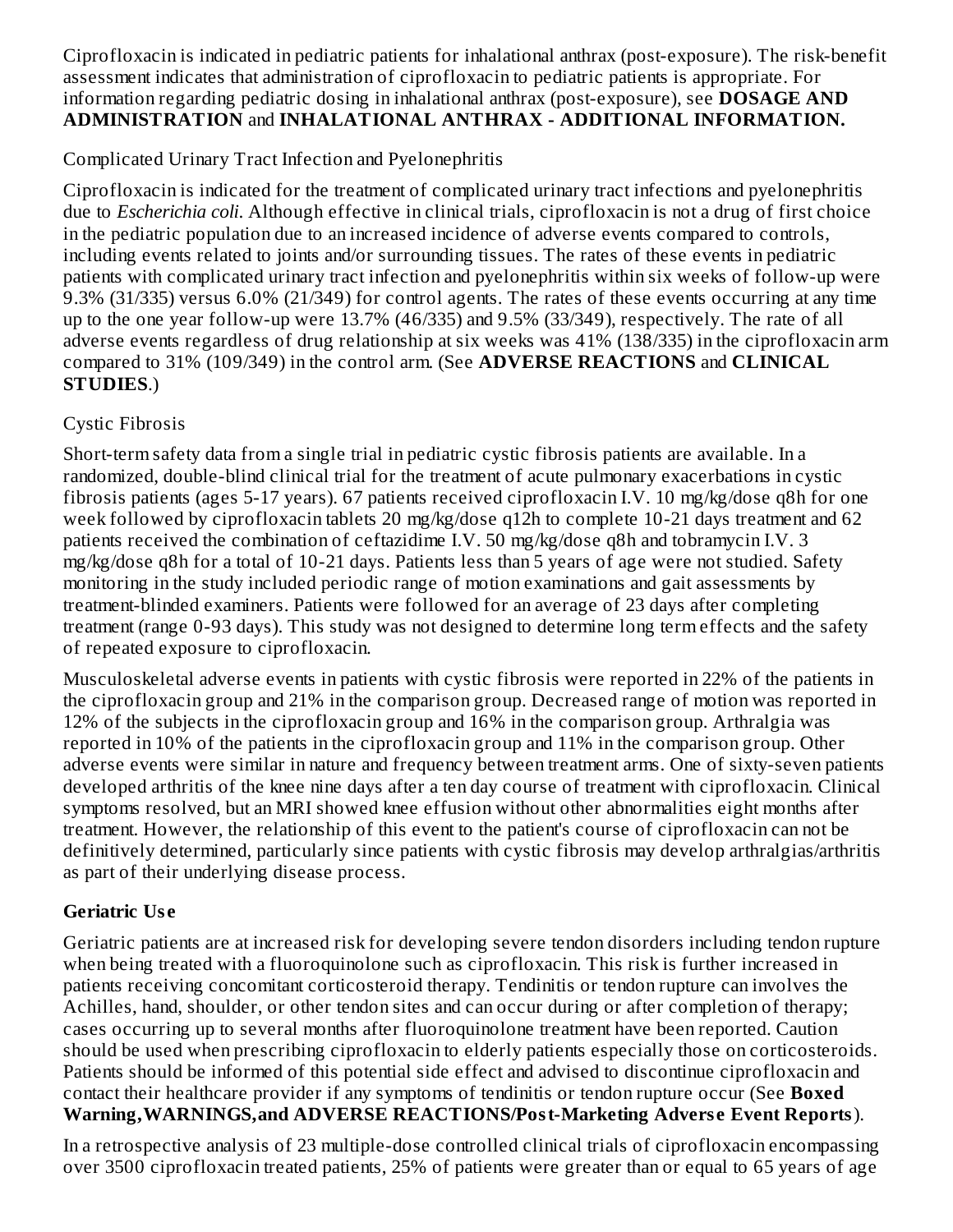and 10% were greater than or equal to 75 years of age. No overall differences in safety or effectiveness were observed between these subjects and younger subjects, and other reported clinical experience has not identified differences in responses between the elderly and younger patients, but greater sensitivity of some older individuals on any drug therapy cannot be ruled out. Ciprofloxacin is known to be substantially excreted by the kidney, and the risk of adverse reactions may be greater in patients with impaired renal function. No alteration of dosage is necessary for patients greater than 65 years of age with normal renal function. However, since some older individuals experience reduced renal function by virtue of their advanced age, care should be taken in dose selection for elderly patients, and renal function monitoring may be useful in these patients. (See **CLINICAL**

## **PHARMACOLOGY** and **DOSAGE AND ADMINISTRATION.**)

In general, elderly patients may be more susceptible to drug-associated effects on the QT interval. Therefore, precaution should be taken when using ciprofloxacin with concomitant drugs that can result in prolongation of the QT interval (e.g., class IA or class III antiarrhythmics) or in patients with risk factors for torsade de pointes (e.g., known QT prolongation, uncorrected hypokalemia).

# **ADVERSE REACTIONS**

# **Advers e Reactions in Adult Patients**

During clinical investigations with oral and parenteral ciprofloxacin, 49,038 patients received courses of the drug. Most of the adverse events reported were described as only mild or moderate in severity, abated soon after the drug was discontinued, and required no treatment. Ciprofloxacin was discontinued because of an adverse event in 1% of orally treated patients.

The most frequently reported drug related events, from clinical trials of all formulation, all dosages, all drug-therapy durations, and for all indications of ciprofloxacin therapy were nausea (2.5%), diarrhea  $(1.6\%)$ , liver function tests abnormal  $(1.3\%)$ , vomiting  $(1\%)$ , and rash  $(1\%)$ .

Additional medically important events that occurred in less than 1% of ciprofloxacin patients are listed below.

**Body as a Whole:** headache, abdominal pain/discomfort, foot pain, pain, pain in extremities, injection site reaction (ciprofloxacin intravenous)

**Cardiovas cular:** palpitation, atrial flutter, ventricular ectopy, syncope, hypertension, angina pectoris, myocardial infarction, cardiopulmonary arrest, cerebral thrombosis, phlebitis, tachycardia, migraine, hypotension

**Central Nervous System:** restlessness, dizziness, lightheadedness, insomnia, nightmares, hallucinations, manic reaction, irritability, tremor, ataxia, convulsive seizures, lethargy, drowsiness, weakness, malaise, anorexia, phobia, depersonalization, depression, paresthesia, abnormal gait, grand mal convulsion

**Gastrointestinal:** painful oral mucosa, oral candidiasis, dysphagia, intestinal perforation, gastrointestinal bleeding, cholestatic jaundice, hepatitis

**Hemic/Lymphatic:** lymphadenopathy, petechia

**Metabolic/Nutritional:** amylase increase, lipase increase

**Mus culoskeletal:** arthralgia or back pain, joint stiffness, achiness, neck or chest pain, flare up of gout

**Renal/Urogenital:** interstitial nephritis, nephritis, renal failure, polyuria, urinary retention, urethral bleeding, vaginitis, acidosis, breast pain

**Respiratory:** dyspnea, epistaxis, laryngeal or pulmonary edema, hiccough, hemoptysis, bronchospasm, pulmonary embolism

**Skin/Hypers ensitivity:** allergic reaction, pruritus, urticaria, photosensitivity/phototoxicity reaction, flushing, fever, chills, angioedema, edema of the face, neck, lips, conjunctivae or hands,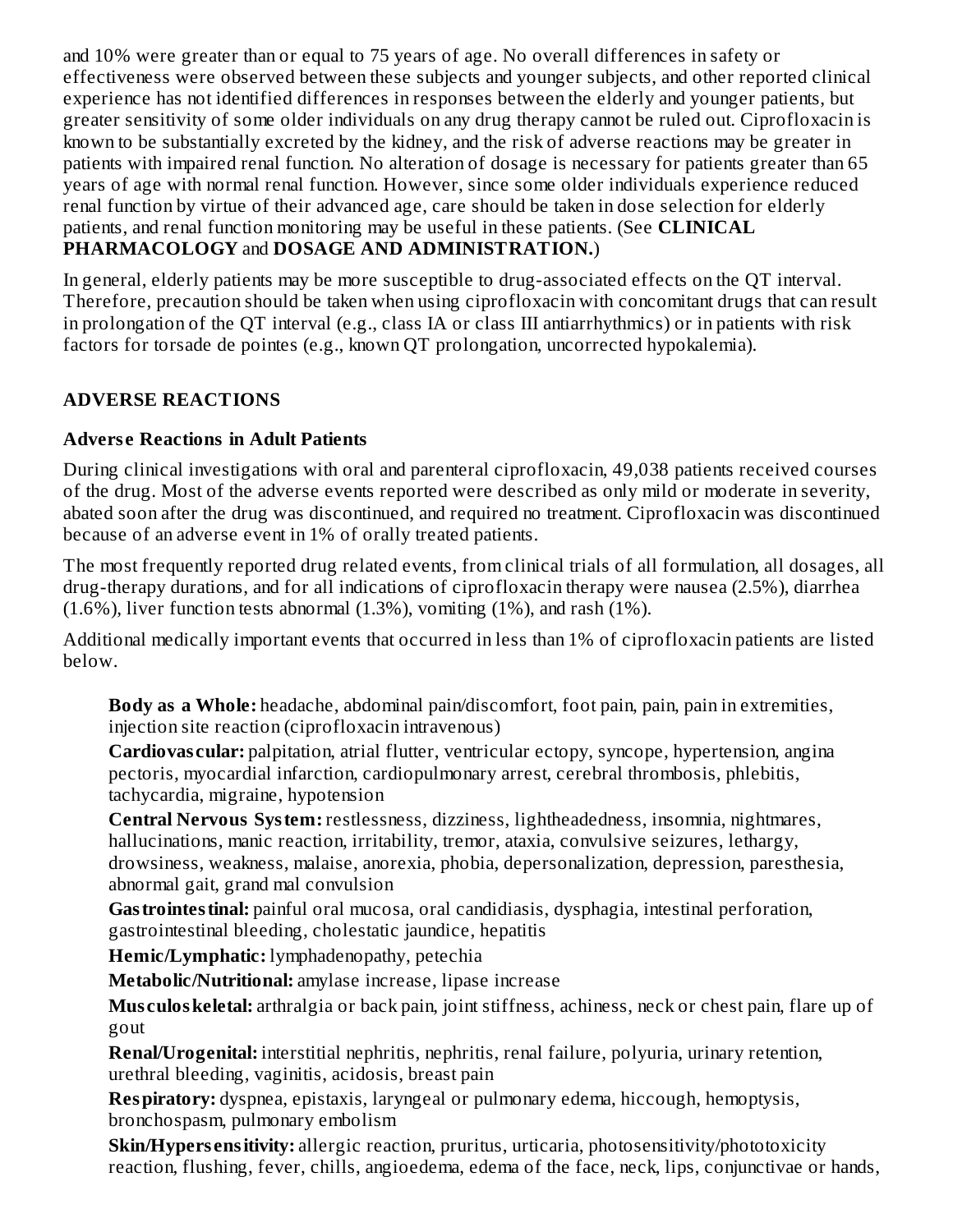cutaneous candidiasis, hyperpigmentation, erythema nodosum, sweating

**Special Senses:** blurred vision, disturbed vision (change in color perception, overbrightness of lights), decreased visual acuity, diplopia, eye pain, tinnitus, hearing loss, bad taste, chromatopsia

In several instances nausea, vomiting, tremor, irritability, or palpitation were judged by investigators to be related to elevated serum levels of theophylline possibly as a result of drug interaction with ciprofloxacin.

In randomized, double-blind controlled clinical trials comparing ciprofloxacin tablets (500 mg BID) to cefuroxime axetil (250 mg - 500 mg BID) and to clarithromycin (500 mg BID) in patients with respiratory tract infections, ciprofloxacin demonstrated a CNS adverse event profile comparable to the control drugs.

### **Advers e Reactions in Pediatric Patients**

Adverse Reactions in Pediatric Patients: Ciprofloxacin, administered I.V. and /or orally, was compared to a cephalosporin for treatment of complicated urinary tract infections (cUTI) or pyelonephritis in pediatric patients 1 to 17 years of age (mean age of  $6 \pm 4$  years). The trial was conducted in the US, Canada, Argentina, Peru, Costa Rica, Mexico, South Africa, and Germany. The duration of therapy was 10 to 21 days (mean duration of treatment was 11 days with a range of 1 to 88 days). The primary objective of the study was to assess musculoskeletal and neurological safety within 6 weeks of therapy and through one year of follow-up in the 335 ciprofloxacin- and 349 comparator-treated patients enrolled.

An Independent Pediatric Safety Committee (IPSC) reviewed all cases of musculoskeletal adverse events as well as all patients with an abnormal gait or abnormal joint exam (baseline or treatmentemergent). These events were evaluated in a comprehensive fashion and included such conditions as arthralgia, abnormal gait, abnormal joint exam, joint sprains, leg pain, back pain, arthrosis, bone pain, pain, myalgia, arm pain, and decreased range of motion in a joint. The affected joints included: knee, elbow, ankle, hip, wrist, and shoulder. Within 6 weeks of treatment initiation, the rates of these events were 9.3% (31/335) in the ciprofloxacin-treated group versus 6 % (21/349) in comparator-treated patients. The majority of these events were mild or moderate in intensity. All musculoskeletal events occurring by 6 weeks resolved (clinical resolution of signs and symptoms), usually within 30 days of end of treatment. Radiological evaluations were not routinely used to confirm resolution of the events. The events occurred more frequently in ciprofloxacin-treated patients than control patients, regardless of whether they received I.V. or oral therapy. Ciprofloxacin-treated patients were more likely to report more than one event and on more than one occasion compared to control patients. These events occurred in all age groups and the rates were consistently higher in the ciprofloxacin group compared to the control group. At the end of 1 year, the rate of these events reported at any time during that period was 13.7% (46/335) in the ciprofloxacin-treated group versus 9.5% (33/349) comparator-treated patients.

An adolescent female discontinued ciprofloxacin for wrist pain that developed during treatment. An MRI performed 4 weeks later showed a tear in the right ulnar fibrocartilage. A diagnosis of overuse syndrome secondary to sports activity was made, but a contribution from ciprofloxacin cannot be excluded. The patient recovered by 4 months without surgical intervention.

|                                  | Ciprofloxacin      | Comparator        |
|----------------------------------|--------------------|-------------------|
| All Patients (within 6<br>weeks) | 31/335 (9.3%)      | 21/349 (6%)       |
| 95% Confidence Interval*         | $(-0.8\%, +7.2\%)$ |                   |
| Age Group                        |                    |                   |
| $\geq$ 12 months < 24 months     | $1/36$ $(2.8\%)$   | 0/41              |
| $\geq$ 2 years $\leq$ 6 years    | 5/124(4%)          | $3/118$ $(2.5\%)$ |

### **Findings Involving Joint or Peri-articular Tissues as Ass ess ed by the IPSC**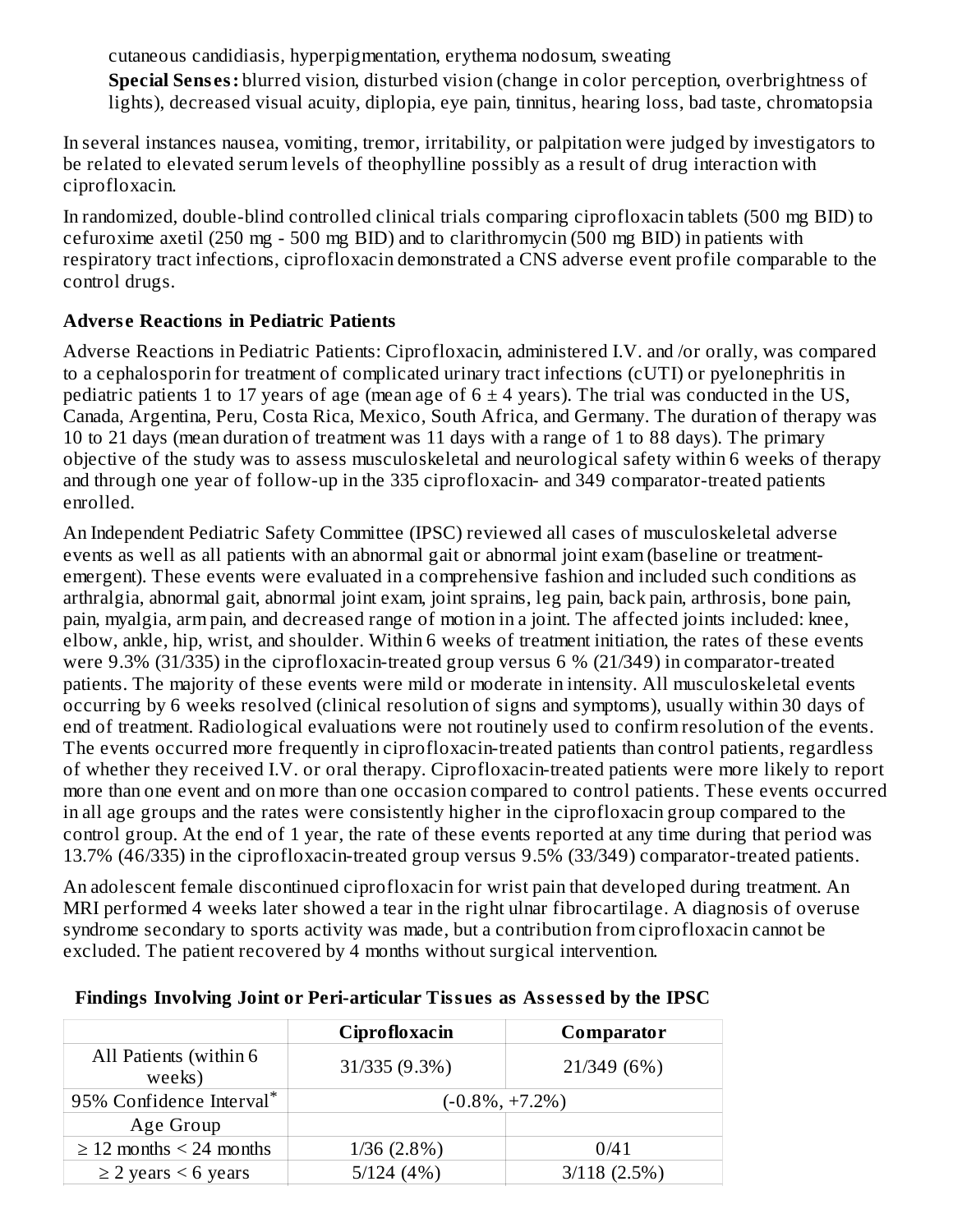| $\geq 6$ years $\leq 12$ years       | 18/143 (12.6%)     | 12/153 (7.8%)  |  |
|--------------------------------------|--------------------|----------------|--|
| $\geq$ 12 years to 17 years          | 7/32 (21.9%)       | $6/37(16.2\%)$ |  |
| All Patients (within 1 year)         | 46/335 (13.7%)     | 33/349 (9.5%)  |  |
| 95% Confidence Interval <sup>*</sup> | $(-0.6\%, +9.1\%)$ |                |  |

\* The study was designed to demonstrate that the arthropathy rate for the ciprofloxacin group did not exceed that of the control group by more than  $+6\%$ . At both the 6 week and 1 year evaluations, the 95% confidence interval indicated that it could not be concluded that ciprofloxacin group had findings comparable to the control group.

The incidence rates of neurological events within 6 weeks of treatment initiation were 3% (9/335) in the ciprofloxacin group versus 2% (7/349) in the comparator group and included dizziness, nervousness, insomnia, and somnolence.

In this trial, the overall incidence rates of adverse events regardless of relationship to study drug and within 6 weeks of treatment initiation were 41% (138/335) in the ciprofloxacin group versus 31% (109/349) in the comparator group. The most frequent events were gastrointestinal: 15% (50/335) of ciprofloxacin patients compared to 9% (31/349) of comparator patients. Serious adverse events were seen in 7.5% (25/335) of ciprofloxacin-treated patients compared to 5.7% (20/349) of control patients. Discontinuation of drug due to an adverse event was observed in 3% (10/335) of ciprofloxacin-treated patients versus 1.4% (5/349) of comparator patients. Other adverse events that occurred in at least 1% of ciprofloxacin patients were diarrhea 4.8%, vomiting 4.8%, abdominal pain 3.3%, accidental injury 3%, rhinitis 3%, dyspepsia 2.7%, nausea 2.7%, fever 2.1%, asthma 1.8% and rash 1.8%.

In addition to the events reported in pediatric patients in clinical trials, it should be expected that events reported in adults during clinical trials or post-marketing experience may also occur in pediatric patients.

### **Post-Marketing Advers e Event Reports**

The following adverse events have been reported from worldwide marketing experience with quinolones, including ciprofloxacin. Because these events are reported voluntarily from a population of uncertain size, it is not always possible to reliably estimate their frequency or establish a causal relationship to drug exposure. Decisions to include these events in labeling are typically based on one or more of the following factors: (1) seriousness of the event, (2) frequency of the reporting, or (3) strength of causal connection to the drug.

Agitation, agranulocytosis, albuminuria, anaphylactic reactions (including life-threatening anaphylactic shock), anosmia, candiduria, cholesterol elevation (serum), confusion, constipation, delirium, dyspepsia, dysphagia, erythema multiforme, exfoliative dermatitis, fixed eruption, flatulence, glucose elevation (blood), hemolytic anemia, hepatic failure (including fatal cases), hepatic necrosis, hyperesthesia, hypertonia, hypesthesia, hypotension (postural), jaundice, marrow depression (life threatening), methemoglobinemia, moniliasis (oral, gastrointestinal, vaginal), myalgia, myasthenia, myasthenia gravis (possible exacerbation), myoclonus, nystagmus, pancreatitis, pancytopenia (life threatening or fatal outcome), peripheral neuropathy, phenytoin alteration (serum), photosensitivity/phototoxicity reaction, potassium elevation (serum), prothrombin time prolongation or decrease, pseudomembranous colitis (The onset of pseudomembranous colitis symptoms may occur during or after antimicrobial treatment.), psychosis (toxic), renal calculi, serum sickness like reaction, Stevens-Johnson syndrome, taste loss, tendinitis, tendon rupture, torsade de pointes, toxic epidermal necrolysis (Lyell's Syndrome), triglyceride elevation (serum), twitching, vaginal candidiasis, and vasculitis (See **PRECAUTIONS.**)

Adverse events were also reported by persons who received ciprofloxacin for anthrax post-exposure prophylaxis following the anthrax bioterror attacks of October 2001. (See also **INHALATIONAL ANTHRAX - ADDITIONAL INFORMATION**.)

## **Advers e Laboratory Changes**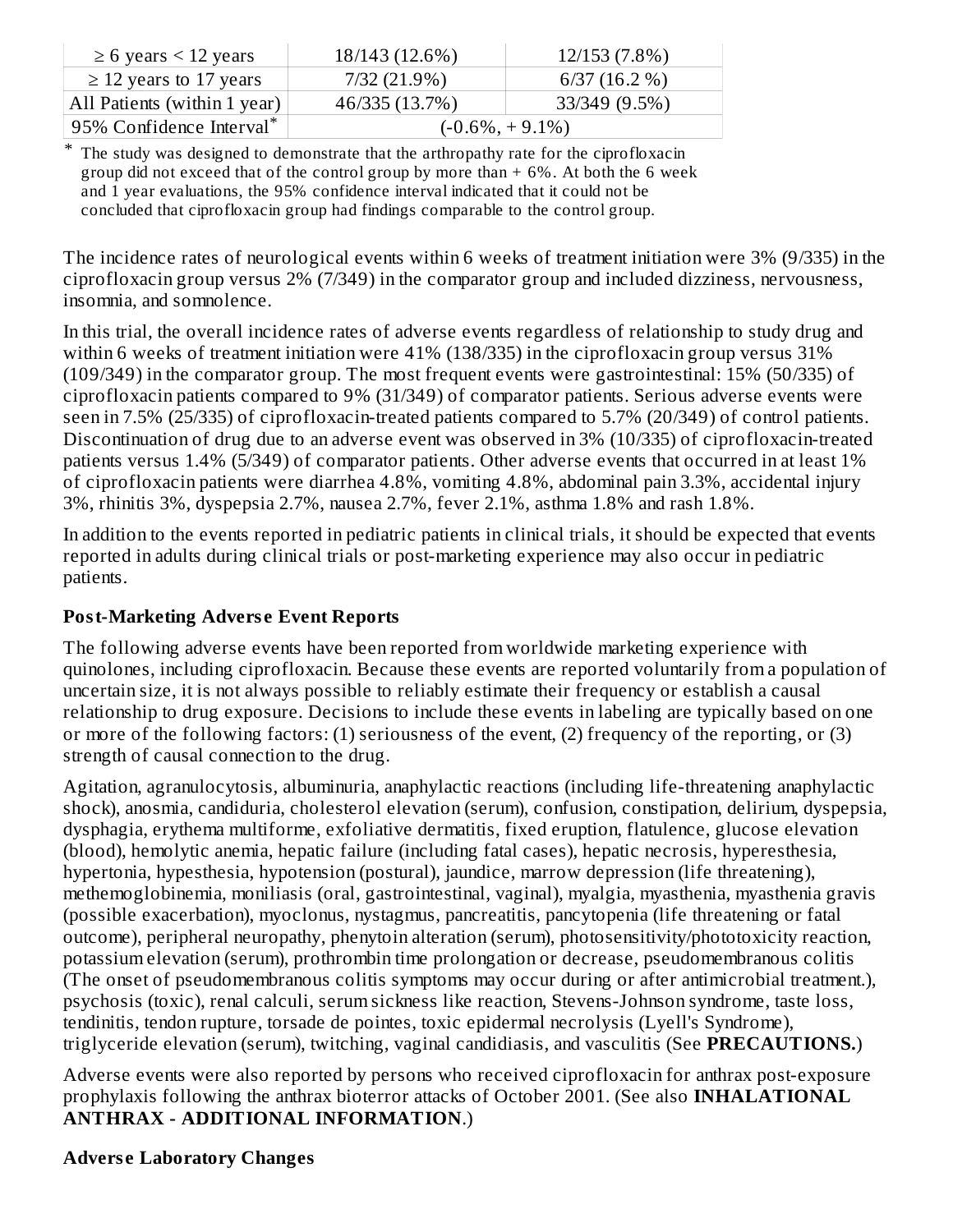Changes in laboratory parameters listed as adverse events without regard to drug relationship are listed below:

| Hepatic     | Elevations of ALT (SGPT) (1.9%), AST (SGOT) (1.7%),<br>alkaline phosphatase (0.8%), LDH (0.4%), serum bilirubin<br>$(0.3\%)$                  |
|-------------|-----------------------------------------------------------------------------------------------------------------------------------------------|
| Hematologic | Eosinophilia (0.6%), leukopenia (0.4%), decreased blood<br>platelets $(0.1\%)$ , elevated blood platelets $(0.1\%)$ ,<br>pancytopenia (0.1%). |
| Renal       | Elevations of serum creatinine (1.1%), BUN (0.9%),<br>CRYSTALLURIA, CYLINDRURIA, AND HEMATURIA<br><b>HAVE BEEN REPORTED.</b>                  |

Other changes occurring in less than 0.1% of courses were: elevation of serum gammaglutamyl transferase, elevation of serum amylase, reduction in blood glucose, elevated uric acid, decrease in hemoglobin, anemia, bleeding diathesis, increase in blood monocytes, leukocytosis.

## **OVERDOSAGE**

In the event of acute overdosage, reversible renal toxicity has been reported in some cases. The stomach should be emptied by inducing vomiting or by gastric lavage. The patient should be carefully observed and given supportive treatment, including monitoring of renal function and administration of magnesium, aluminum, or calcium containing antacids which can reduce the absorption of ciprofloxacin. Adequate hydration must be maintained. Only a small amount of ciprofloxacin (< 10%) is removed from the body after hemodialysis or peritoneal dialysis.

Single doses of ciprofloxacin were relatively non-toxic via the oral route of administration in mice, rats, and dogs. No deaths occurred within a 14-day post treatment observation period at the highest oral doses tested: up to 5000 mg/kg in either rodent species, or up to 2500 mg/kg in the dog. Clinical signs observed included hypoactivity and cyanosis in both rodent species and severe vomiting in dogs. In rabbits, significant mortality was seen at doses of ciprofloxacin > 2500 mg/kg. Mortality was delayed in these animals, occurring 10-14 days after dosing.

In mice, rats, rabbits and dogs, significant toxicity including tonic/clonic convulsions was observed at intravenous doses of ciprofloxacin between 125 and 300 mg/kg.

# **DOSAGE AND ADMINISTRATION - ADULTS**

Ciprofloxacin tablets should be administered orally to adults as described in the Dosage Guidelines table.

The determination of dosage for any particular patient must take into consideration the severity and nature of the infection, the susceptibility of the causative organism, the integrity of the patient's hostdefense mechanisms, and the status of renal function and hepatic function.

The duration of treatment depends upon the severity of infection. The usual duration is 7 to 14 days; however, for severe and complicated infections more prolonged therapy may be required. Ciprofloxacin should be administered at least 2 hours before or 6 hours after magnesium/aluminum antacids, or sucralfate, didanosine chewable/buffered tablets or pediatric powder for oral solution, other highly buffered drugs, or other products containing calcium, iron or zinc.

| Infection            | Severitv            | Dose             |          | <b>Frequency</b> Usual Durations <sup>7</sup> |
|----------------------|---------------------|------------------|----------|-----------------------------------------------|
| <b>Urinary Tract</b> | Acute Uncomplicated | $250 \text{ mg}$ | - a 12 h | 3 Days                                        |

## **ADULT DOSAGE GUIDELINES**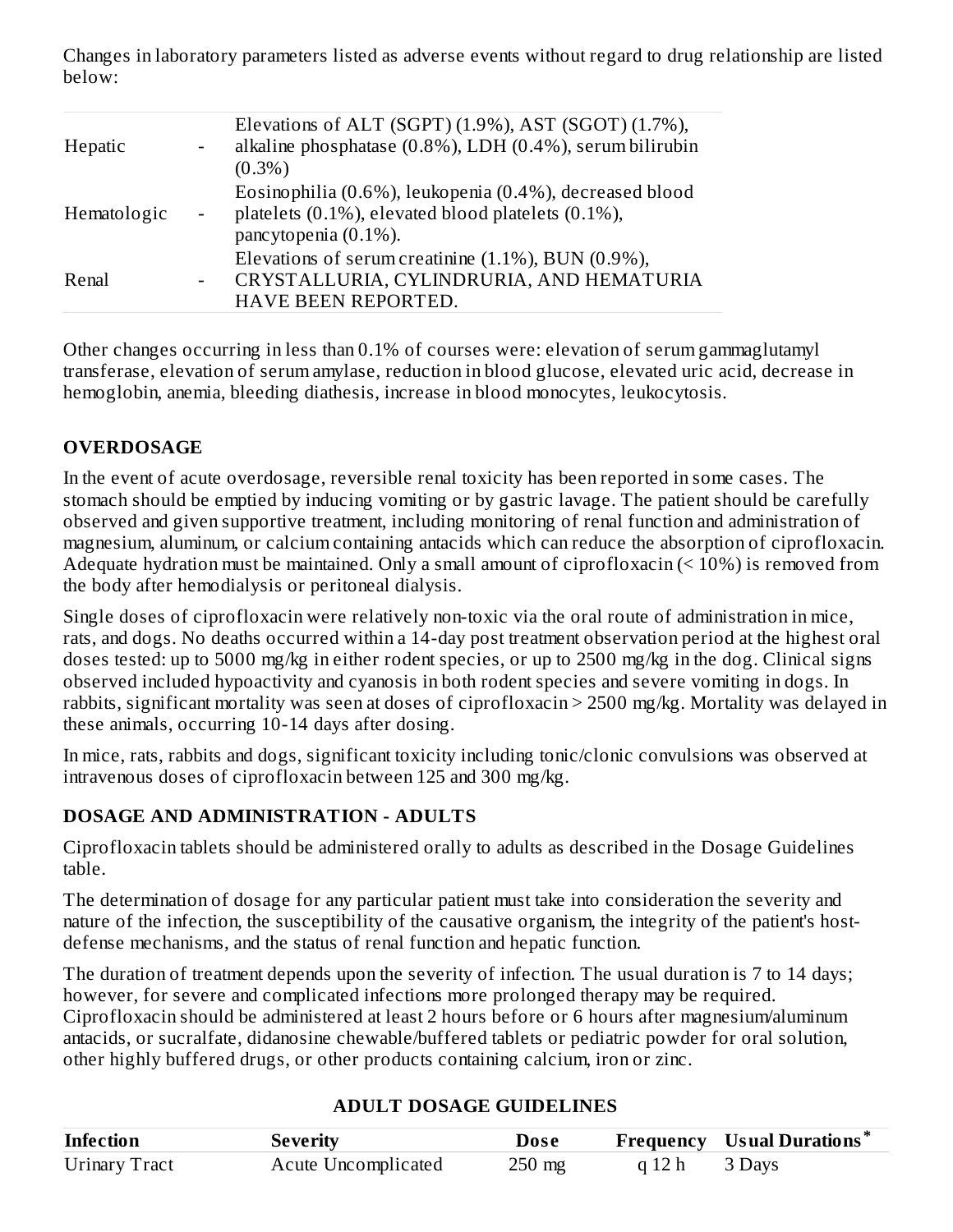|                                                                             | Mild/Moderate        | 250 mg           | q 12 h      | 7 to 14 Days        |
|-----------------------------------------------------------------------------|----------------------|------------------|-------------|---------------------|
|                                                                             | Severe/Complicated   | 500 mg           | q 12 h      | 7 to 14 Days        |
| Chronic Bacterial<br>Prostatitis                                            | Mild/Moderate        | $500$ mg         | q 12 h      | 28 Days             |
| Lower Respiratory Tract Mild/Moderate                                       |                      | $500$ mg         | q 12 h      | 7 to 14 days        |
|                                                                             | Severe/Complicated   | 750 mg           | q 12 h      | 7 to 14 days        |
| <b>Acute Sinusitis</b>                                                      | Mild/Moderate        | $500$ mg         | q 12 h      | 10 days             |
| Skin and Skin Structure                                                     | Mild/Moderate        | $500$ mg         | q 12 h      | 7 to 14 Days        |
|                                                                             | Severe/Complicated   | 750 mg           | q $12h$     | 7 to 14 Days        |
| Bone and Joint                                                              | Mild/Moderate        | 500 mg           | q 12 h      | $\geq$ 4 to 6 weeks |
|                                                                             | Severe/Complicated   | 750 mg           | q $12h$     | $\geq$ 4 to 6 weeks |
| Intra-Abdominal <sup>†</sup>                                                | Complicated          | $500$ mg         | q 12 h      | 7 to 14 Days        |
| Infectious Diarrhea                                                         | Mild/Moderate/Severe | $500$ mg         | q 12 h      | 5 to 7 Days         |
| <b>Typhoid Fever</b>                                                        | Mild/Moderate        | $500$ mg         | q 12 h      | 10 days             |
| Urethral and Cervical<br>Gonococcal Infections                              | Uncomplicated        | $250 \text{ mg}$ | single dose | single dose         |
| Inhalational anthrax (post-<br>$exposure)$ <sup><math>\ddagger</math></sup> |                      | 500 mg           | q 12 h      | 60 Days             |

\* Generally ciprofloxacin should be continued for at least 2 days after the signs and symptoms of infection have disappeared, except for inhalational anthrax (post-exposure).

† Used in conjunction with metronidazole

‡ Drug administration should begin as soon as possible after suspected or confirmed exposure. This indication is based on a surrogate endpoint, ciprofloxacin serum concentrations achieved in humans, reasonably likely to predict clinical benefit<sup>4</sup>. For a discussion of ciprofloxacin serum concentrations in various human populations, see **INHALATIONAL ANTHRAX - ADDITIONAL INFORMATION.**

### Conversion of I.V. to Oral Dosing in Adults

Patients whose therapy is started with Ciprofloxacin I.V. may be switched to Ciprofloxacin tablets when clinically indicated at the discretion of the physician (See **CLINICAL PHARMACOLOGY** and table below for the equivalent dosing regimens).

| <b>Ciprofloxacin Oral Dosage</b> | <b>Equivalent Ciprofloxacin I.V.</b><br><b>Dosage</b> |
|----------------------------------|-------------------------------------------------------|
| 250 mg Tablet q 12 h             | 200 mg I.V. q 12 h                                    |
| 500 mg Tablet q 12 h             | 400 mg I.V. q 12 h                                    |
| 750 mg Tablet q 12 h             | 400 mg I.V. q 8 h                                     |

### **Equivalent AUC Dosing Regimens**

### Adults with Impaired Renal Function

Ciprofloxacin is eliminated primarily by renal excretion; however, the drug is also metabolized and partially cleared through the biliary system of the liver and through the intestine. These alternative pathways of drug elimination appear to compensate for the reduced renal excretion in patients with renal impairment. Nonetheless, some modification of dosage is recommended, particularly for patients with severe renal dysfunction. The following table provides dosage guidelines for use in patients with renal impairment:

### **RECOMMENDED STARTING AND MAINTENANCE DOSES FOR PATIENTS WITH IMPAIRED RENAL FUNCTION**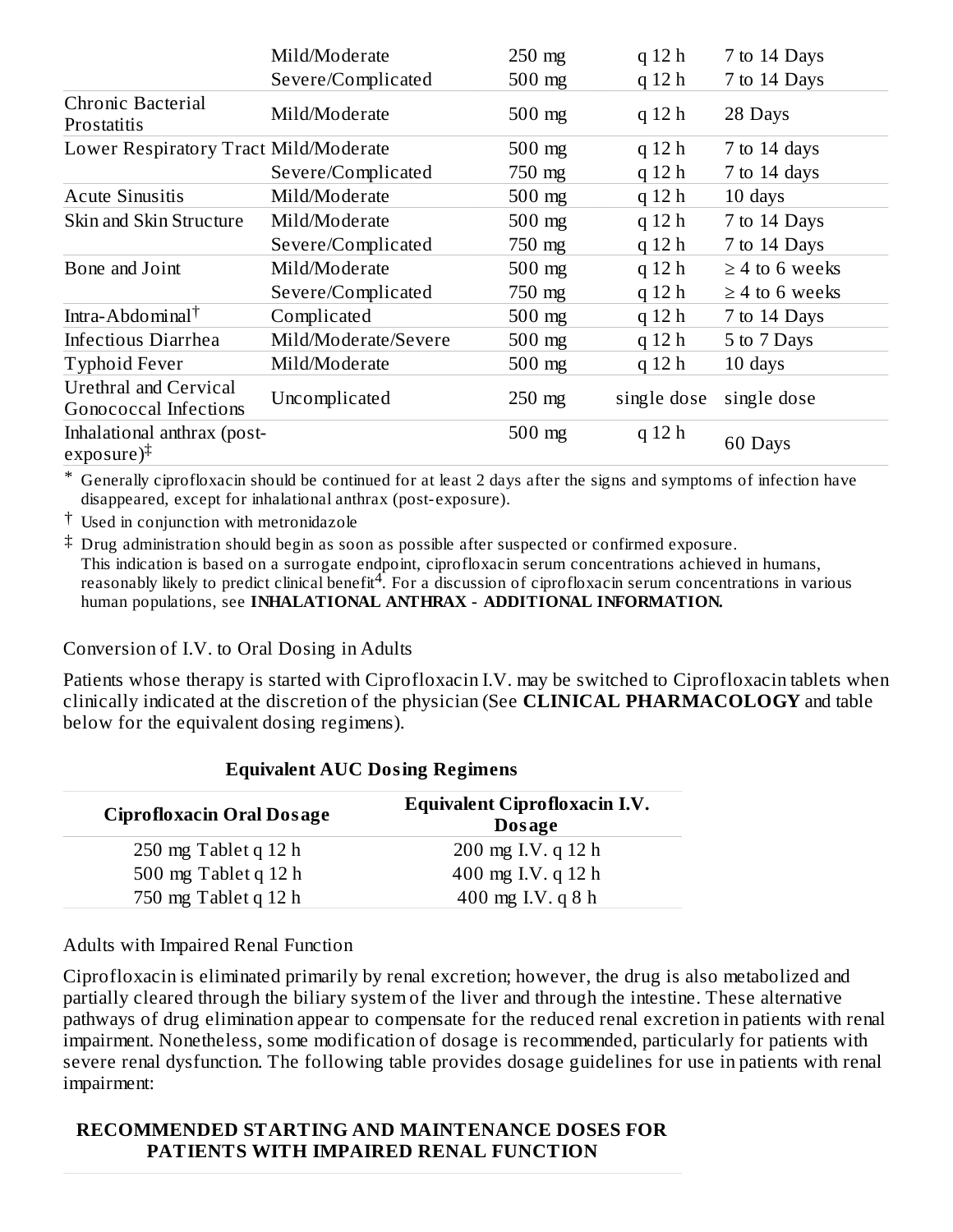| <b>Creatinine Clearance (mL/min)</b>               | <b>Dose</b>                            |
|----------------------------------------------------|----------------------------------------|
| > 50                                               | See Usual Dosage                       |
| $30 - 50$                                          | $250 - 500$ mg q 12 h                  |
| $5 - 29$                                           | $250 - 500$ mg q 18 h                  |
| Patients on hemodialysis or Peritoneal<br>dialysis | $250 - 500$ mg q 24 h (after dialysis) |

When only the serum creatinine concentration is known, the following formula may be used to estimate creatinine clearance.

| Men: Creatinine clearance<br>$(mL/min) =$          | <u>Weight (kg) <math>\times</math> (140 - age)</u> |
|----------------------------------------------------|----------------------------------------------------|
|                                                    | $72 \times$ serum creatinine<br>(mg/dL)            |
| Women: $0.85 \times$ the value calculated for men. |                                                    |

The serum creatinine should represent a steady-state of renal function.

In patients with severe infections and severe renal impairment, a unit dose of 750 mg may be administered at the intervals noted above. Patients should be carefully monitored.

### **DOSAGE AND ADMINISTRATION – PEDIATRICS**

Ciprofloxacin tablets should be administered orally as described in the Dosage Guidelines table. An increased incidence of adverse events compared to controls, including events related to joints and/or surrounding tissues, has been observed. (See **ADVERSE REACTIONS** and **CLINICAL STUDIES.)**

Dosing and initial route of therapy (i.e., I.V. or oral) for complicated urinary tract infection or pyelonephritis should be determined by the severity of the infection. In the clinical trial, pediatric patients with moderate to severe infection were initiated on 6 to 10 mg/kg I.V. every 8 hours and allowed to switch to oral therapy (10 to 20 mg/kg every 12 hours), at the discretion of the physician.

| <b>Infection</b>                                             | <b>Route of</b><br><b>Administration</b> | Dose (mg/kg)                                                                                                                     | Frequency      | <b>Total Duration</b>     |
|--------------------------------------------------------------|------------------------------------------|----------------------------------------------------------------------------------------------------------------------------------|----------------|---------------------------|
| Complicated<br><b>Urinary Tract</b><br>or                    | Intravenous                              | 6 to 10 mg/kg<br>(maximum 400<br>mg per dose;<br>not to be<br>exceeded even<br>in patients<br>weighing $> 51$<br>kg)             | Every 8 hours  |                           |
| Pyelonephritis<br>(patients from 1<br>to 17 years of<br>age) | Oral                                     | 10 mg/kg to $20$<br>mg/kg<br>(maximum 750<br>mg per dose;<br>not to be<br>exceeded even<br>in patients<br>weighing $> 51$<br>kg) | Every 12 hours | $10-21$ days <sup>*</sup> |

### **PEDIATRIC DOSAGE GUIDELINES**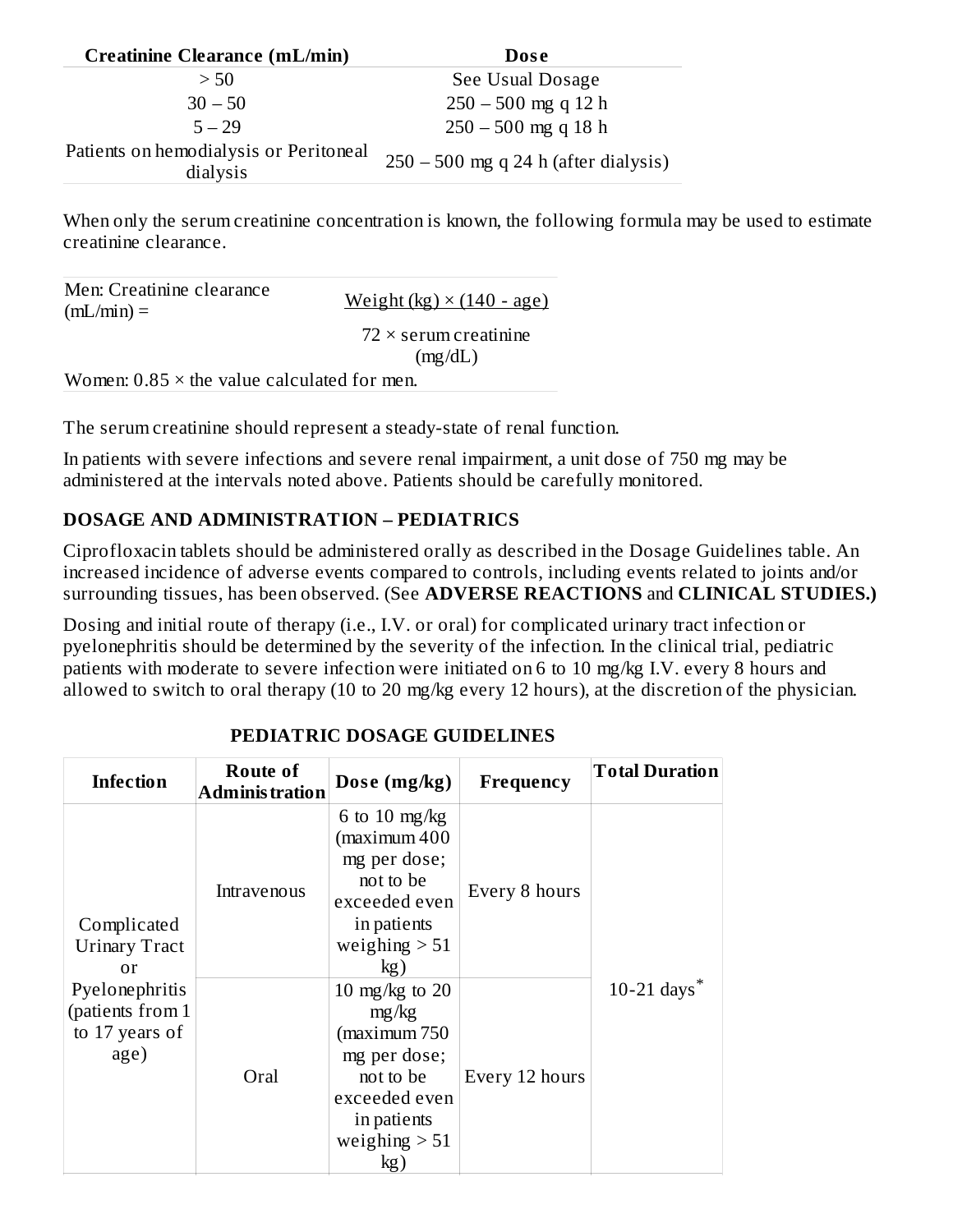| <b>Inhalational</b><br>Anthrax        | Intravenous | $10 \text{ mg/kg}$<br>mg per dose) | $\left(\frac{\text{maximum } 400}{\text{Every } 12 \text{ hours}}\right)$ |         |
|---------------------------------------|-------------|------------------------------------|---------------------------------------------------------------------------|---------|
| $(Post -$<br>$Exposure)$ <sup>†</sup> | Oral        | $15 \text{ mg/kg}$<br>mg per dose) | (maximum 500   Every 12 hours                                             | 60 days |

\* The total duration of therapy for complicated urinary tract infection and pyelonephritis in the clinical trial was determined by the physician. The mean duration of treatment was 11 days (range 10 to 21 days).

 $^\dagger$  Drug administration should begin as soon as possible after suspected or confirmed exposure to *Bacillus anthracis* spores. This indication is based on a surrogate endpoint, ciprofloxacin serum concentrations achieved in humans, reasonably likely to predict clinical benefit<sup>5</sup>. For a discussion of ciprofloxacin serum concentrations in various human populations, see **INHALATIONAL ANTHRAX — ADDITIONAL INFORMATION**.

Pediatric patients with moderate to severe renal insufficiency were excluded from the clinical trial of complicated urinary tract infection and pyelonephritis. No information is available on dosing adjustments necessary for pediatric patients with moderate to severe renal insufficiency (i.e., creatinine clearance of  $< 50 \text{ mL/min} / 1.73 \text{ m}^2$ ).

### **HOW SUPPLIED**

Ciprofloxacin Tablets USP 100 mg are white, oval shaped film-coated tablets embossed with "R" on one side and "125" on other side and supplied in a cystitis pack containing 6 tablets for use only in female patients with acute uncomplicated cystitis.

Cystitis package of 6 NDC 55111-125-06

Ciprofloxacin Tablets USP 250 mg are white, oval shaped film-coated tablets embossed with "R" on one side and "126" on other side and are supplied in bottles of 50, 100, 500 and unit dose packages of  $10 \times 10$ .

| Bottles of 50                       | NDC 55111-126-50 |
|-------------------------------------|------------------|
| Bottles of 100                      | NDC 55111-126-01 |
| Bottles of 500                      | NDC 55111-126-05 |
| Unit dose package of $10 \times 10$ | NDC 55111-126-78 |

Ciprofloxacin Tablets USP 500 mg are white, oval shaped film-coated tablets embossed with "R" on one side and "127" on other side and are supplied in bottles of 50, 100, 500 and unit dose packages of  $10 \times 10$ .

| Bottles of 50                       | NDC 55111-127-50 |
|-------------------------------------|------------------|
| Bottles of 100                      | NDC 55111-127-01 |
| Bottles of 500                      | NDC 55111-127-05 |
| Unit dose package of $10 \times 10$ | NDC 55111-127-78 |

Ciprofloxacin Tablets USP 750 mg are white, modified capsule shaped film-coated tablets embossed with "R" on one side and "128" on other side and are supplied in bottles of 50, 100, 500 and unit dose packages of  $10 \times 10$ .

| NDC 55111-128-50 |
|------------------|
| NDC 55111-128-01 |
| NDC 55111-128-05 |
| NDC 55111-128-78 |
|                  |

Store below 86°F (30°C).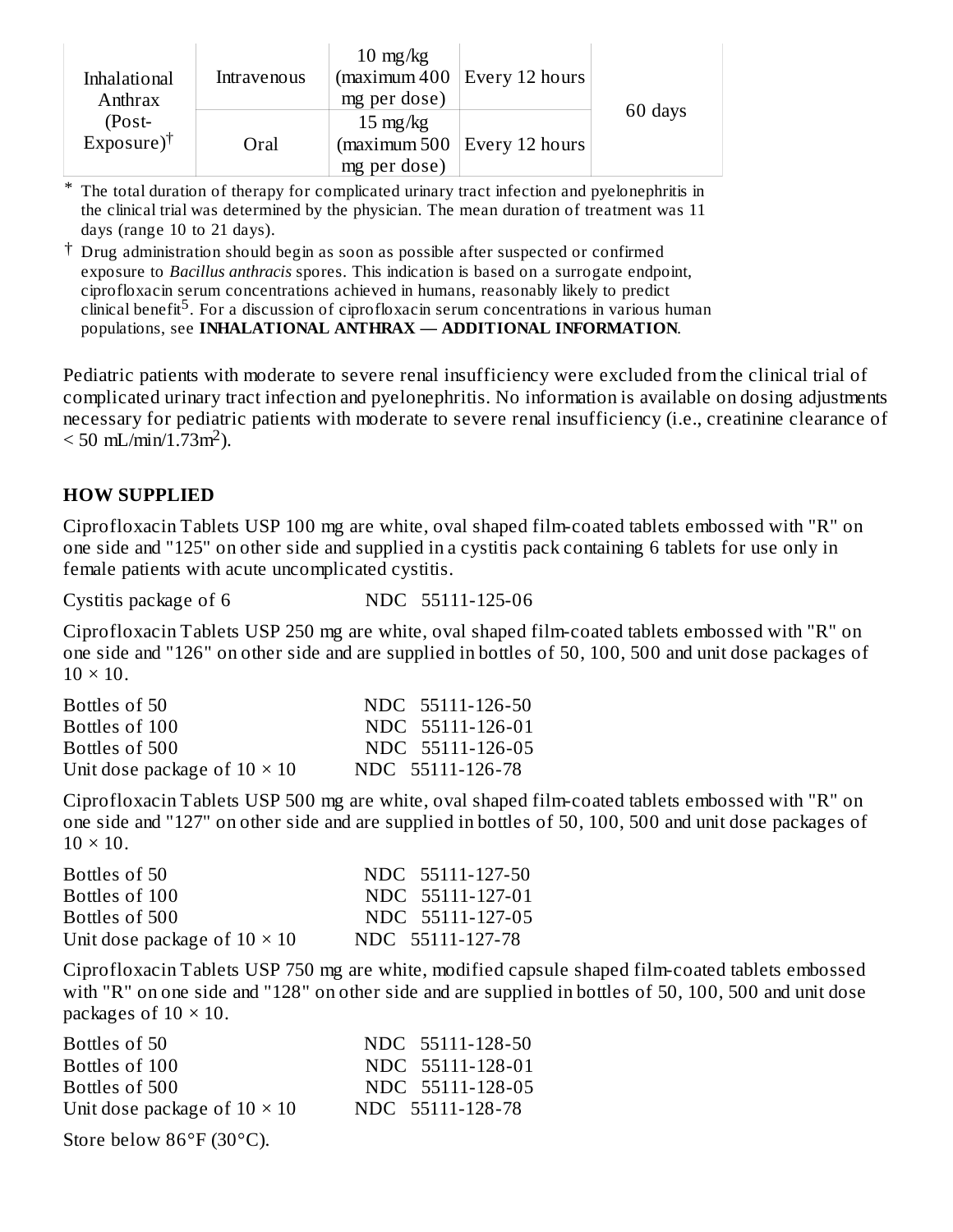### **ANIMAL PHARMACOLOGY**

Ciprofloxacin and other quinolones have been shown to cause arthropathy in immature animals of most species tested. (See **WARNINGS.**) Damage of weight bearing joints was observed in juvenile dogs and rats. In young beagles, 100 mg/kg ciprofloxacin, given daily for 4 weeks, caused degenerative articular changes of the knee joint. At 30 mg/kg, the effect on the joint was minimal. In a subsequent study in young beagle dogs, oral ciprofloxacin doses of 30 mg/kg and 90 mg/kg ciprofloxacin (approximately 1.3- and 3.5-times the pediatric dose based upon comparative plasma AUCs) given daily for 2 weeks caused articular changes which were still observed by histopathology after a treatment-free period of 5 months. At 10 mg/kg (approximately 0.6-times the pediatric dose based upon comparative plasma AUCs), no effects on joints were observed. This dose was also not associated with arthrotoxicity after an additional treatment-free period of 5 months. In another study, removal of weight bearing from the joint reduced the lesions but did not totally prevent them.

Crystalluria, sometimes associated with secondary nephropathy, occurs in laboratory animals dosed with ciprofloxacin. This is primarily related to the reduced solubility of ciprofloxacin under alkaline conditions, which predominate in the urine of test animals; in man, crystalluria is rare since human urine is typically acidic. In rhesus monkeys, crystalluria without nephropathy was noted after single oral doses as low as 5 mg/kg (approximately 0.07-times the highest recommended therapeutic dose based upon mg/m<sup>2</sup>). After 6 months of intravenous dosing at 10 mg/kg/day, no nephropathological changes were noted; however, nephropathy was observed after dosing at 20 mg/kg/day for the same duration (approximately 0.2-times the highest recommended therapeutic dose based upon mg/m<sup>2</sup>).

In dogs, ciprofloxacin at 3 and 10 mg/kg by rapid I.V. injection (15 sec.) produces pronounced hypotensive effects. These effects are considered to be related to histamine release, since they are partially antagonized by pyrilamine, an antihistamine. In rhesus monkeys, rapid I.V.injection also produces hypotension but the effect in this species is inconsistent and less pronounced.

In mice, concomitant administration of nonsteroidal anti-inflammatory drugs such as phenylbutazone and indomethacin with quinolones has been reported to enhance the CNS stimulatory effect of quinolones.

Ocular toxicity seen with some related drugs has not been observed in ciprofloxacin-treated animals.

# **CLINICAL STUDIES**

## **Complicated Urinary Tract Infection and Pyelonephritis – Efficacy in Pediatric Patients**

NOTE: Although effective in clinical trials, ciprofloxacin is not a drug of first choice in the pediatric population due to an increased incidence of adverse events compared to controls, including events related to joints and/or surrounding tissues.

Ciprofloxacin, administered I.V. and/or orally, was compared to a cephalosporin for treatment of complicated urinary tract infections (cUTI) and pyelonephritis in pediatric patients 1 to 17 years of age (mean age of  $6 \pm 4$  years). The trial was conducted in the US, Canada, Argentina, Peru, Costa Rica, Mexico, South Africa, and Germany. The duration of therapy was 10 to 21 days (mean duration of treatment was 11 days with a range of 1 to 88 days). The primary objective of the study was to assess musculoskeletal and neurological safety.

Patients were evaluated for clinical success and bacteriological eradication of the baseline organism(s) with no new infection or superinfection at 5 to 9 days post-therapy (Test of Cure or TOC). The Per Protocol population had a causative organism(s) with protocol specified colony count(s) at baseline, no protocol violation, and no premature discontinuation or loss to follow-up (among other criteria).

The clinical success and bacteriologic eradication rates in the Per Protocol population were similar between ciprofloxacin and the comparator group as shown below.

## **Clinical Success and Bacteriologic Eradication at Test of Cure (5 to 9 Days**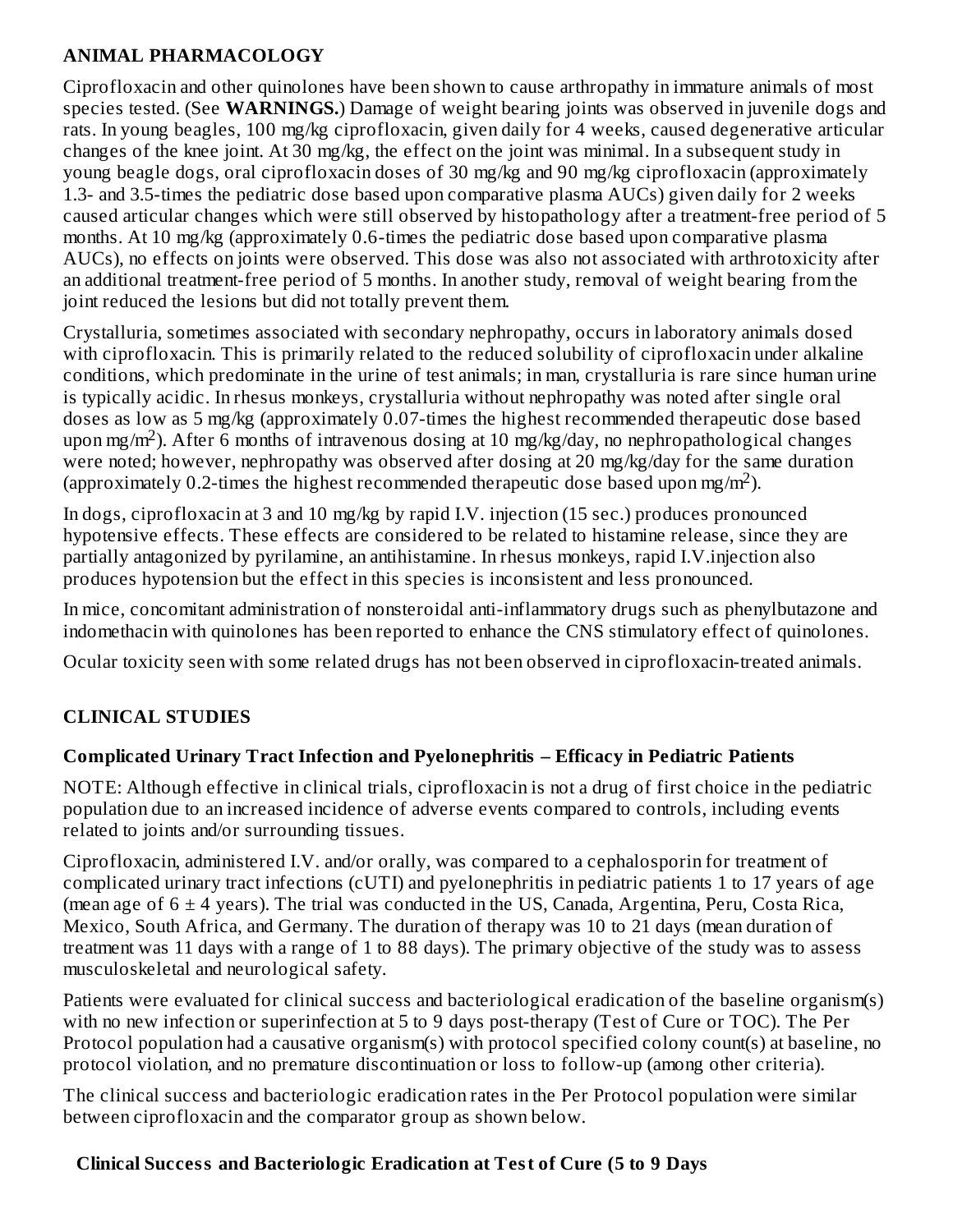|                                                    | Ciprofloxacin         | Comparator      |  |
|----------------------------------------------------|-----------------------|-----------------|--|
| Randomized Patients                                | 337                   | 352             |  |
| Per Protocol Patients                              | 211                   | 231             |  |
| Clinical Response at 5 to 9<br>Days Post-Treatment | 95.7% (202/211)       | 92.6% (214/231) |  |
|                                                    | 95% CI [-1.3%, 7.3%]  |                 |  |
| Bacteriologic Eradication                          |                       |                 |  |
| by<br>Patient at 5 to 9 Days<br>Post-Treatment*    | 84.4% (178/211)       | 78.3% (181/231) |  |
|                                                    | 95% CI [-1.3%, 13.1%] |                 |  |
| Bacteriologic Eradication                          |                       |                 |  |
| of the Baseline Pathogen at                        |                       |                 |  |
| 5 to 9 Days Post-Treatment                         |                       |                 |  |
| Escherichia coli                                   | 156/178 (88%)         | 161/179 (90%)   |  |

### **Post-Therapy)**

\* Patients with baseline pathogen(s) eradicated and no new infections or

superinfections/total number of patients. There were 5.5% (6/211) ciprofloxacin and 9.5%

(22/231) comparator patients with superinfections or new infections.

### **INHALATIONAL ANTHRAX IN ADULTS AND PEDIATRICS - ADDITIONAL INFORMATION**

The mean serum concentrations of ciprofloxacin associated with a statistically significant improvement in survival in the rhesus monkey model of inhalational anthrax are reached or exceeded in adult and pediatric patients receiving oral and intravenous regimens. (See **DOSAGE AND**

**ADMINISTRATION.**) Ciprofloxacin pharmacokinetics have been evaluated in various human populations. The mean peak serum concentration achieved at steady-state in human adults receiving 500 mg orally every 12 hours is 2.97 µg/mL, and 4.56 µg/mL following 400 mg intravenously every 12 hours. The mean trough serum concentration at steady-state for both of these regimens is 0.2 µg/mL. In a study of 10 pediatric patients between 6 and 16 years of age, the mean peak plasma concentration achieved is 8.3 µg/mL and trough concentrations range from 0.09 to 0.26 µg/mL, following two 30 minute intravenous infusions of 10 mg/kg administered 12 hours apart. After the second intravenous infusion patients switched to 15 mg/kg orally every 12 hours achieve a mean peak concentration of 3.6 µg/mL after the initial oral dose. Long-term safety data, including effects on cartilage, following the administration of ciprofloxacin to pediatric patients are limited. (For additional information, see **PRECAUTIONS, Pediatric Use.**) Ciprofloxacin serum concentrations achieved in humans serve as a surrogate endpoint reasonably likely to predict clinical benefit and provide the basis for this indication<sup>5</sup>.

A placebo-controlled animal study in rhesus monkeys exposed to an inhaled mean dose of  $11$   $LD_{50}$  (~5.5)  $\times$  10<sup>5</sup> spores (range 5-30 LD<sub>50</sub>) of *B. anthracis* was conducted. The minimal inhibitory concentration (MIC) of ciprofloxacin for the anthrax strain used in this study was 0.08 µg/mL. In the animals studied, mean serum concentrations of ciprofloxacin achieved at expected  $\rm T_{max}$  (1 hour post-dose) following oral dosing to steady-state ranged from 0.98 to 1.69 µg/mL. Mean steady-state trough concentrations at 12 hours post-dose ranged from 0.12 to 0.19  $\mu$ g/mL<sup>6</sup>. Mortality due to anthrax for animals that received a 30-day regimen for oral ciprofloxacin beginning 24 hours post-exposure was significantly lower  $(1/9)$ , compared to the placebo group  $(9/10)$  [p=0.001]. The one ciprofloxacin-treated animal that died of anthrax did so following the 30-day drug administration period<sup>7</sup>.

More than 9300 persons were recommended to complete a minimum of 60 days of antibiotic prophylaxis against possible inhalational exposure to *B. anthracis* during 2001. Ciprofloxacin was recommended to most of those individuals for all or part of the prophylaxis regimen. Some persons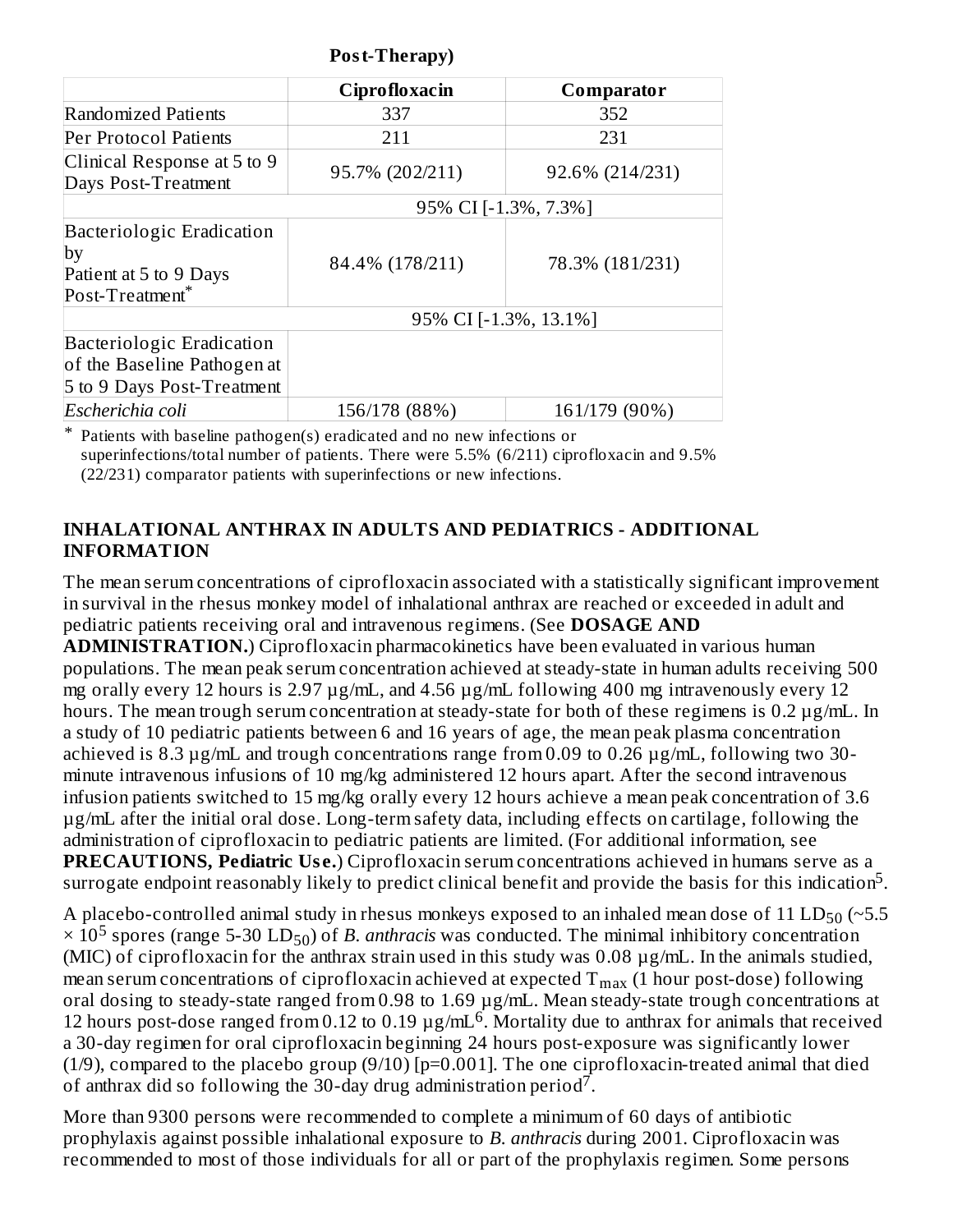were also given anthrax vaccine or were switched to alternative antibiotics. No one who received ciprofloxacin or other therapies as prophylactic treatment subsequently developed inhalational anthrax. The number of persons who received ciprofloxacin as all or part of their post-exposure prophylaxis regimen is unknown.

Among the persons surveyed by the Centers for Disease Control and Prevention, over 1000 reported receiving ciprofloxacin as sole post-exposure prophylaxis for inhalational anthrax. Gastrointestinal adverse events (nausea, vomiting, diarrhea, or stomach pain), neurological adverse events (problems sleeping, nightmares, headache, dizziness or lightheadedness) and musculoskeletal adverse events (muscle or tendon pain and joint swelling or pain) were more frequent than had been previously reported in controlled clinical trials. This higher incidence, in the absence of a control group, could be explained by a reporting bias, concurrent medical conditions, other concomitant medications, emotional stress or other confounding factors, and/or a longer treatment period with ciprofloxacin. Because of these factors and limitations in the data collection, it is difficult to evaluate whether the reported symptoms were drug-related.

## **REFERENCES**

- 1. National Committee for Clinical Laboratory Standards, Methods for Dilution Antimicrobial Susceptibility Tests for Bacteria That Grow Aerobically - Fifth Edition. Approved Standard NCCLS Document M7-A5, Vol. 20, No. 2, NCCLS, Wayne, PA, January, 2000.
- 2. Clinical and Laboratory Standards Institute, Methods for Antimicrobial Dilution and Disk Susceptibility Testing of Infrequently Isolated or Fastidious Bacteria; Approved Guideline., CLSI Document M45-A, Vol. 26, No. 19, CLSI, Wayne, PA, 2006.
- 3. National Committee for Clinical Laboratory Standards, Performance Standards for Antimicrobial Disk Susceptibility Tests - Seventh Edition. Approved Standard NCCLS Document M2-A7, Vol. 20, No. 1, NCCLS, Wayne, PA, January, 2000.
- 4. Report presented at the FDA's Anti-Infective Drug and Dermatological Drug Product's Advisory Committee meeting, March 31, 1993, Silver Spring, MD. Report available from FDA, CDER, Advisors and Consultants Staff, HFD-21, 1901 Chapman Avenue, Room 200, Rockville, MD 20852, USA.
- 5. 21 CFR 314.510 (Subpart H Accelerated Approval of New Drugs for Life-Threatening Illnesses).
- 6. Kelly DJ, et al. Serum concentrations of penicillin, doxycycline, and ciprofloxacin during prolonged therapy in rhesus monkeys. J Infect Dis 1992; 166: 1184-7.
- 7. Friedlander AM, et al. Postexposure prophylaxis against experimental inhalational anthrax. J Infect Dis 1993; 167: 1239-42.
- 8. Friedman J, Polifka J. Teratogenic effects of drugs: a resource for clinicians (TERIS). Baltimore, Maryland: Johns Hopkins University Press, 2000:149-195.
- 9. Loebstein R, Addis A, Ho E, et al. Pregnancy outcome following gestational exposure to fluoroquinolones: a multicenter prospective controlled study. Antimicrob Agents Chemother. 1998;42(6): 1336-1339.
- 10. Schaefer C, Amoura-Elefant E, Vial T, et al. Pregnancy outcome after prenatal quinolone exposure. Evaluation of a case registry of the European network of teratology information services (ENTIS). Eur J Obstet Gynecol Reprod Biol. 1996;69: 83-89.

## **MEDICATION GUIDE**

### **CIPROFLOXACIN TABLETS, USP CIPROFLOXACIN EXTENDED-RELEASE TABLETS**

Read the Medication Guide that comes with ciprofloxacin tablets before you start taking it and each time you get a refill. There may be new information. This Medication Guide does not take the place of talking to your healthcare provider about your medical condition or your treatment.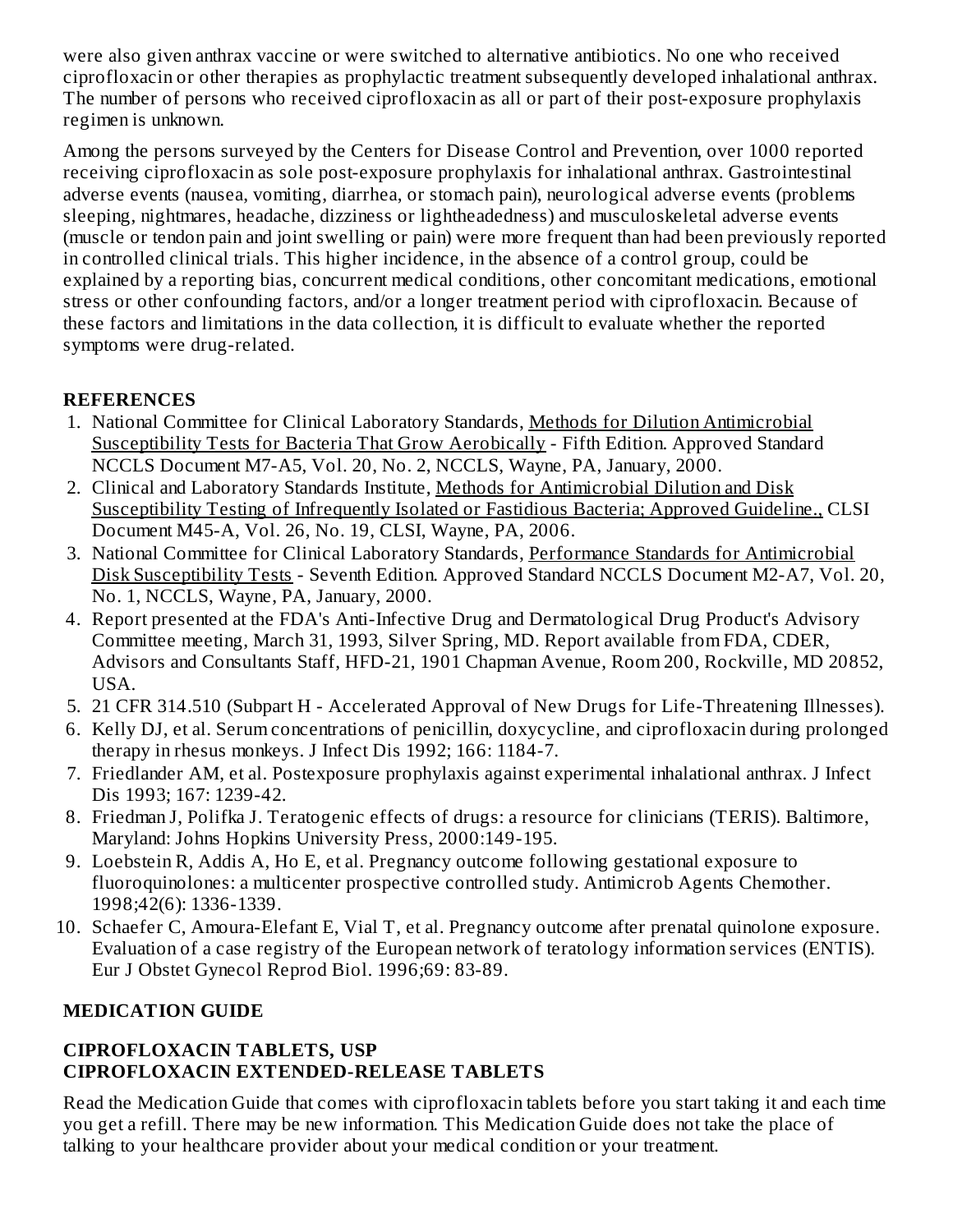### **What is the most important information I should know about ciprofloxacin tablets?**

Ciprofloxacin belongs to a class of antibiotics called fluoroquinolones. Ciprofloxacin tablets can cause side effects that may be serious or even cause death. If you get any of the following serious side effects, get medical help right away. Talk with your healthcare provider about whether you should continue to take ciprofloxacin tablets.

### **Tendon rupture or swelling of the tendon (tendinitis)**

- Tendons are tough cords of tissue that connect muscles to bones.
- Pain, swelling, tears, and inflammation of tendons including the back of the ankle (Achilles), shoulder, hand, or other tendon sites can happen in people of all ages who take fluoroquinolone antibiotics, including ciprofloxacin tablets. The risk of getting tendon problems is higher if you:
	- are over 60 years of age
	- are taking steroids (corticosteroids)
	- have had a kidney, heart, or lung transplant.
- Swelling of the tendon (tendinitis) and tendon rupture (breakage) have also happened in patients who take fluoroquinolones who do not have the above risk factors.
- Other reasons for tendon ruptures can include:
	- physical activity or exercise
		- **o** kidney failure
	- $\circ$  tendon problems in the past, such as in people with rheumatoid arthritis (RA)
- Call your healthcare provider right away at the first sign of tendon pain, swelling or inflammation. Stop taking ciprofloxacin tablets until tendinitis or tendon rupture has been ruled out by your healthcare provider. Avoid exercise and using the affected area. The most common area of pain and swelling is the Achilles tendon at the back of your ankle. This can also happen with other tendons. Talk to your healthcare provider about the risk of tendon rupture with continued use of ciprofloxacin tablets. You may need a different antibiotic that is not a fluoroquinolone to treat your infection.
- Tendon rupture can happen while you are taking or after you have finished taking ciprofloxacin tablets. Tendon ruptures have happened up to several months after patients have finished taking their fluoroquinolone.
- Get medical help right away if you get any of the following signs or symptoms of a tendon rupture:
	- hear or feel a snap or pop in a tendon area
	- bruising right after an injury in a tendon area
	- unable to move the affected area or bear weight
- See the section "**What are the possible side effects of ciprofloxacintablets?**" for more information about side effects.

## **What are ciprofloxacin tablets?**

Ciprofloxacin tablet is a fluoroquinolone antibiotic medicine used to treat certain infections caused by certain germs called bacteria.

Children less than 18 years of age have a higher chance of getting bone, joint, or tendon (musculoskeletal) problems such as pain or swelling while taking ciprofloxacin tablets. Ciprofloxacin tablets should not be used as the first choice of antibiotic medicine in children under 18 years of age. Ciprofloxacin tablets should not be used in children under 18 years old, except to treat specific serious infections, such as complicated urinary tract infections and to prevent anthrax disease after breathing the anthrax bacteria germ (inhalational exposure). It is not known if ciprofloxacin extended-release tablets are safe and works in children under 18 years of age.

Sometimes infections are caused by viruses rather than by bacteria. Examples include viral infections in the sinuses and lungs, such as the common cold or flu. Antibiotics, including ciprofloxacin tablets, do not kill viruses.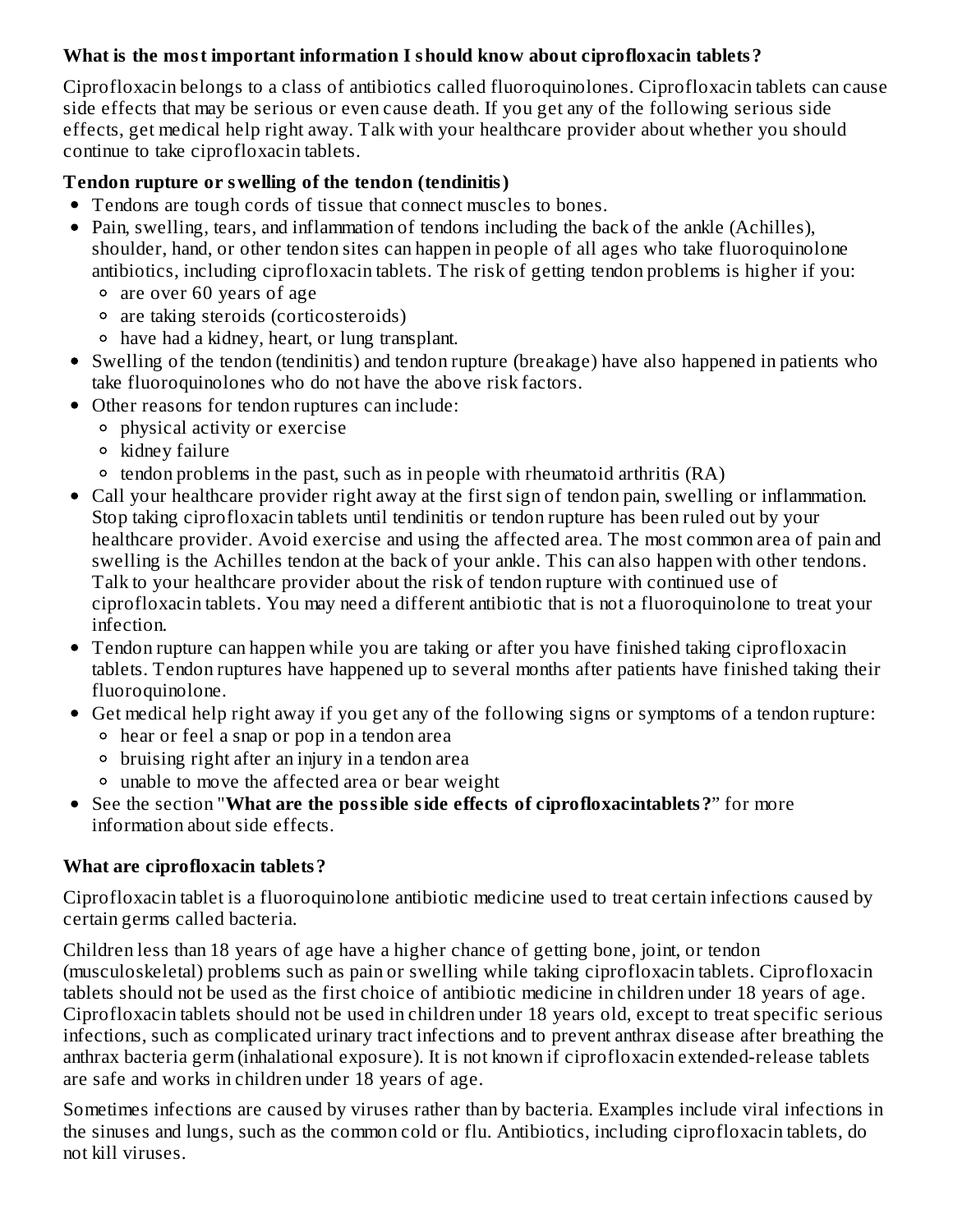Call your healthcare provider if you think your condition is not getting better while you are taking ciprofloxacin tablets.

# **Who should not take ciprofloxacin tablets?**

Do not take ciprofloxacin tablets if you:

- have ever had a severe allergic reaction to an antibiotic known as a fluoroquinolone, or are allergic to any of the ingredients in ciprofloxacin tablets. Ask your healthcare provider if you are not sure. See the list of ingredients in ciprofloxacin tablets at the end of this Medication Guide.
- also take a medicine called tizanidine (Zanaflex®). Serious side effects from tizanidine are likely to happen.

# **What should I tell my healthcare provider before taking ciprofloxacin tablets?**

# See "**What is the most important information I should know aboutciprofloxacin tablets?**"

# **Tell your healthcare provider about all your medical conditions, including if you:**

- have tendon problems
- have central nervous system problems (such as epilepsy)
- have nerve problems
- have or anyone in your family has an irregular heartbeat, especially a condition called "QT prolongation"
- have a history of seizures
- have kidney problems. You may need a lower dose of ciprofloxacin tablets if your kidneys do not work well.
- have rheumatoid arthritis (RA) or other history of joint problems
- have trouble swallowing pills
- are pregnant or planning to become pregnant. It is not known if ciprofloxacin tablets will harm your unborn child.
- are breast-feeding or planning to breast-feed. Ciprofloxacin tablets passes into breast milk. You and your healthcare provider should decide whether you will take ciprofloxacin tablets or breast-feed.

**Tell your healthcare provider about all the medicines you take**, including prescription and nonprescription medicines, vitamins, and herbal and dietary supplements. Ciprofloxacin tablets and other medicines can affect each other causing side effects. Especially tell your healthcare provider if you take:

- an NSAID (Non-Steroidal Anti-Inflammatory Drug). Many common medicines for pain relief are NSAIDs. Taking an NSAID while you take ciprofloxacin tablets or other fluoroquinolones may increase your risk of central nervous system effects and seizures. See "**What are the possible side effects ofciprofloxacin tablets?**".
- a blood thinner (warfarin, Coumadin®, Jantoven®)
- tizanidine (Zanaflex®) You should not take ciprofloxacin tablets if you are already taking tizanidine. See "**Whoshould not takeciprofloxacin tablets?**"
- theophylline (Theo-24®, Elixophyllin®, Theochron®, Uniphyl®, Theolair®)
- glyburide (Micronase®, Glynase®, Diabeta®, Glucovance®). See "**What are the possible side effects ofciprofloxacin tablets?**"
- phenytoin(Fosphenytoin Sodium®, Cerebyx®, Dilantin-125®, Dilantin®, Extended Phenytoin Sodium®, Prompt Penytoin Sodium®, Phenytek®)
- products that contain caffeine
- a medicine to control your heart rate or rhythm (antiarrhythmics) See "**Whatare the possible side effects ofciprofloxacin tablets?**"
- an anti-psychotic medicine
- a tricyclic antidepressant
- a water pill (diuretic)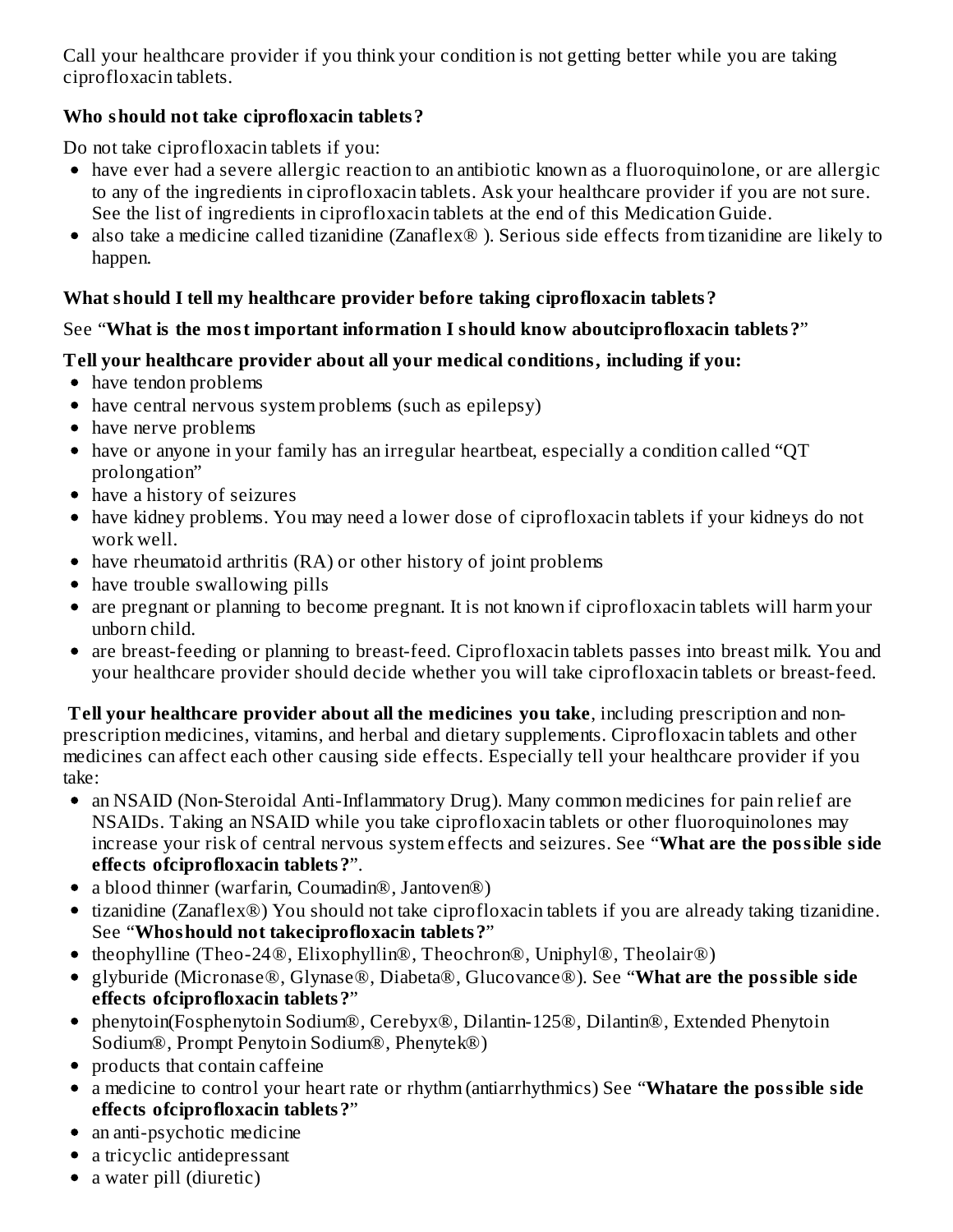- a steroid medicine. Corticosteroids taken by mouth or by injection may increase the chance of tendon injury. See "**What is the most important information I should knowabout ciprofloxacin tablets?**"
- methotrexate (Trexall®)
- Probenecid (Probalan®, Col-probenecid®)
- Metoclopromide (Reglan®, Reglan ODT®)
- Certain medicines may keep ciprofloxacin tablets from working correctly. Take ciprofloxacin tablets either 2 hours before or 6 hours after taking these products:
	- an antacid, multivitamin, or other product that has magnesium, calcium, aluminum, iron, or zinc
	- sucralfate (Carafate®)
	- didanosine (Videx®, Videx® EC).

Ask your healthcare provider if you are not sure if any of your medicines are listed above.

Know the medicines you take. Keep a list of your medicines and show it to your healthcare provider and pharmacist when you get a new medicine.

# **How should I take ciprofloxacin tablets?**

- Take ciprofloxacin tablets exactly as prescribed by your healthcare provider.
- Take ciprofloxacin tablets in the morning and evening at about the same time each day. Swallow the tablet whole. Do not split, crush or chew the tablet. Tell your healthcare provider if you can not swallow the tablet whole.
- Take ciprofloxacin extended-release tablets one time each day at about the same time each day. Swallow the tablet whole. Do not split, crush or chew the tablet. Tell your healthcare provider if you cannot swallow the tablet whole.
- Ciprofloxacin tablets can be taken with or without food.
- Ciprofloxacin tablets should not be taken with dairy products (like milk or yogurt) or calciumfortified juices alone, but may be taken with a meal that contains these products.
- Drink plenty of fluids while taking ciprofloxacin tablets.
- Do not skip any doses, or stop taking ciprofloxacin tablets even if you begin to feel better, until you finish your prescribed treatment, unless:
	- you have tendon effects (see "**What is the most important information I should know aboutciprofloxacin tablets?**"),
	- you have a serious allergic reaction (see "**What are the possible side effects of ciprofloxacin tablets?**"), or
	- your healthcare provider tells you to stop.
- This will help make sure that all of the bacteria are killed and lower the chance that the bacteria will become resistant to ciprofloxacin tablets. If this happens, ciprofloxacin tablets and other antibiotic medicines may not work in the future.
- If you miss a dose of ciprofloxacin tablets, take it as soon as you remember. Do not take two doses at the same time, and do not take more than two doses in one day.
- If you miss a dose of ciprofloxacin extended-release tablets, take it as soon as you remember. Do not take more than one dose in one day.
- If you take too much, call your healthcare provider or get medical help immediately.

# **If you have been pres cribed ciprofloxacin tablets after being expos ed to anthrax:**

- Ciprofloxacin tablets has been approved to lessen the chance of getting anthrax disease or worsening of the disease after you are exposed to the anthrax bacteria germ.
- Take ciprofloxacin tablets exactly as prescribed by your healthcare provider. Do not stop taking ciprofloxacin tablets without talking with your healthcare provider. If you stop taking ciprofloxacin tablets too soon, it may not keep you from getting the anthrax disease.
- Side effects may happen while you are taking ciprofloxacin tablets. When taking your ciprofloxacin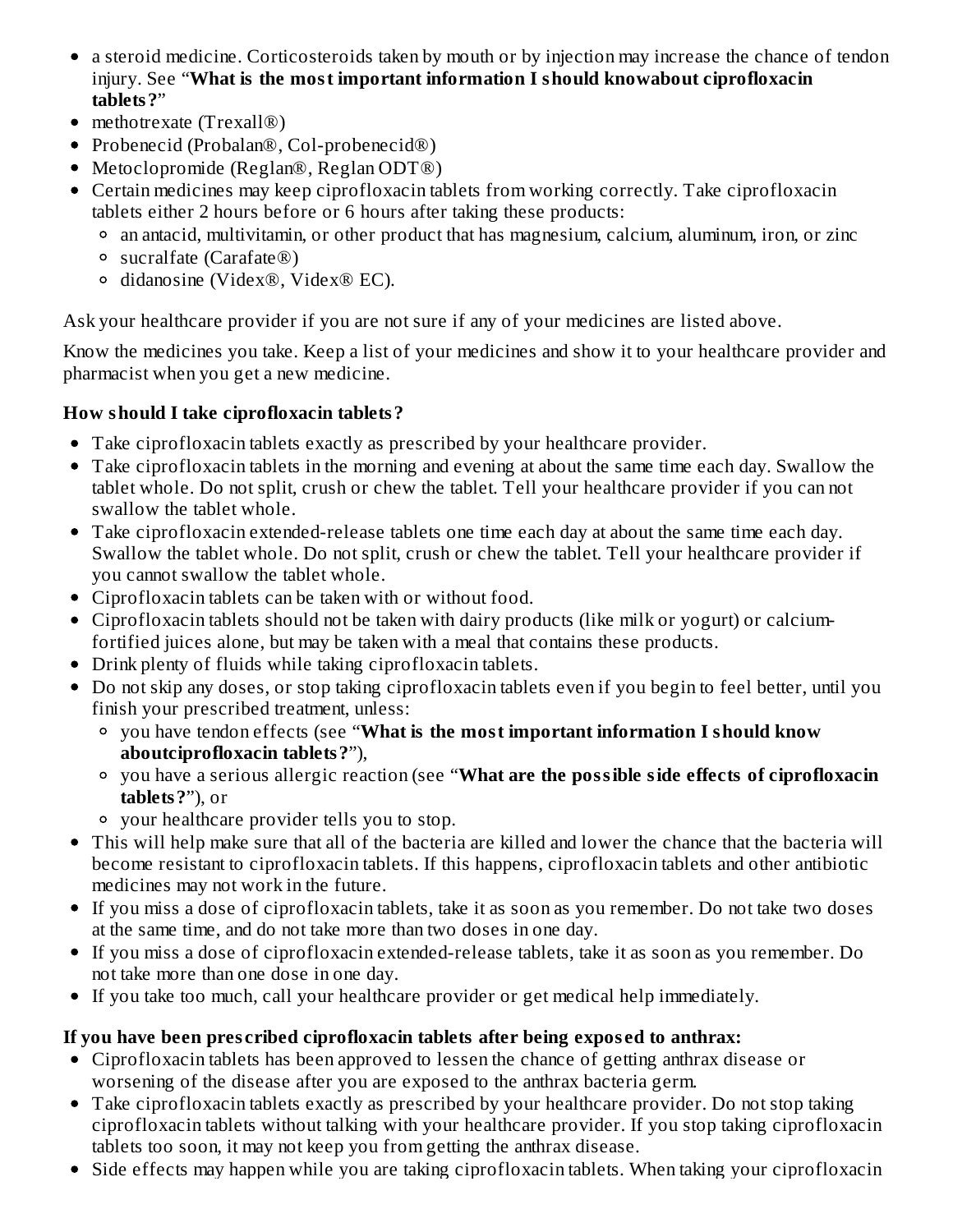tablets to prevent anthrax infection, you and your healthcare provider should talk about whether the risks of stopping ciprofloxacin tablets too soon are more important than the risks of side effects with ciprofloxacin tablets.

If you are pregnant, or plan to become pregnant while taking ciprofloxacin tablets, you and your healthcare provider should decide whether the benefits of taking ciprofloxacin tablets for anthrax are more important than the risks.

### **What should I avoid while taking ciprofloxacin tablets?**

- Ciprofloxacin tablets can make you feel dizzy and lightheaded. Do not drive, operate machinery, or do other activities that require mental alertness or coordination until you know how ciprofloxacin tablets affects you.
- Avoid sunlamps, tanning beds, and try to limit your time in the sun. Ciprofloxacin tablets can make your skin sensitive to the sun (photosensitivity) and the light from sunlamps and tanning beds. You could get severe sunburn, blisters or swelling of your skin. If you get any of these symptoms while taking ciprofloxacin tablets, call your healthcare provider right away. You should use a sunscreen and wear a hat and clothes that cover your skin if you have to be in sunlight.

### **What are the possible side effects of ciprofloxacin tablets?**

Ciprofloxacin tablets can cause side effects that may be serious or even cause death. See "**What is the most important information I should know aboutciprofloxacin tablets?**"

Other serious side effects of ciprofloxacin tablets include:

**Central Nervous System Effects:** Seizures have been reported in people who take fluoroquinolone antibiotics including ciprofloxacin tablets. Tell your healthcare provider if you have a history of seizures. Ask your healthcare provider whether taking ciprofloxacin tablets will change your risk of having a seizure.

Central Nervous System (CNS) side effects may happen as soon as after taking the first dose of ciprofloxacin tablets. Talk to your healthcare provider right away if you get any of these side effects, or other changes in mood or behavior:

o feel dizzy

o seizures

- o hear voices, see things, or sense things that are not there (hallucinations)
- o feel restless
- o tremors
- o feel anxious or nervous
- o confusion
- o depression
- **Serious allergic reactions:** Allergic reactions can happen in people taking fluoroquinolones, including ciprofloxacin tablets, even after only one dose. Stop taking ciprofloxacin tablets and get emergency medical help right away if you get any of the following symptoms of a severe allergic reaction:
	- hives
	- trouble breathing or swallowing
	- swelling of the lips, tongue, face
	- <sup>o</sup> throat tightness, hoarseness
	- rapid heartbeat
	- $o$  faint
	- yellowing of the skin or eyes. Stop taking ciprofloxacin tablets and tell your healthcare provider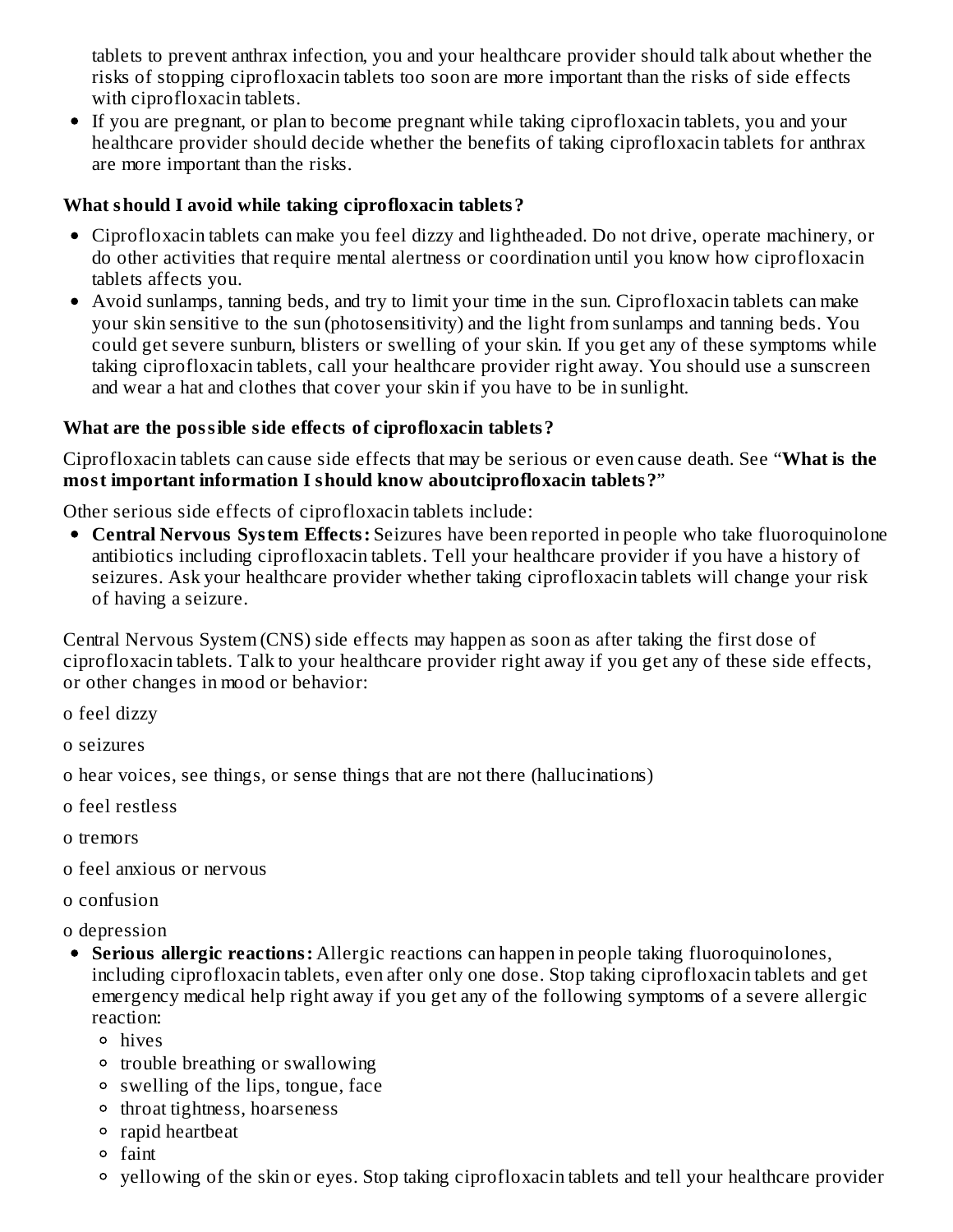right away if you get yellowing of your skin or white part of your eyes, or if you have dark urine. These can be signs of a serious reaction to ciprofloxacin tablets (a liver problem).

- **Skin rash:** Skin rash may happen in people taking ciprofloxacin tablets, even after only one dose. Stop taking ciprofloxacin tablets at the first sign of a skin rash and call your healthcare provider. Skin rash may be a sign of a more serious reaction to ciprofloxacin tablets.
- **Serious heart rhythm changes** (QT prolongation and torsades de pointes): Tell your healthcare provider right away if you have a change in your heart beat (a fast or irregular heartbeat), or if you faint. Ciprofloxacin tablets may cause a rare heart problem known as prolongation of the QT interval. This condition can cause an abnormal heartbeat and can be very dangerous. The chances of this event are higher in people:
	- who are elderly
	- with a family history of prolonged QT interval,
	- with low blood potassium (hypokalemia),
	- who take certain medicines to control heart rhythm (antiarrhythmics).
- **Intestine infection** (Pseudomembranous colitis): Pseudomembranous colitis can happen with most antibiotics, including ciprofloxacin tablets. Call your healthcare provider right away if you get watery diarrhea, diarrhea that does not go away, or bloody stools. You may have stomach cramps and a fever. Pseudomembranous colitis can happen 2 or more months after you have finished your antibiotic.
- **Changes in s ensation and possible nerve damage** (Peripheral Neuropathy): Damage to the nerves in arms, hands, legs, or feet can happen in people who take fluoroquinolones, including ciprofloxacin tablets. Talk with your healthcare provider right away if you get any of the following symptoms of peripheral neuropathy in your arms, hands, legs, or feet:
	- $\circ$  pain
	- burning
	- $\circ$  tingling
	- numbness
	- weakness

Ciprofloxacin tablets may need to be stopped to prevent permanent nerve damage.

- **Low blood sugar (hypoglycemia):** People who take ciprofloxacin tablets and other fluoroquinolone medicines with the oral anti-diabetes medicine glyburide (Micronase, Glynase, Diabeta, Glucovance) can get low blood sugar (hypoglycemia) which can sometimes be severe. Tell your healthcare provider if you get low blood sugar with ciprofloxacin tablets. Your antibiotic medicine may need to be changed.
- **Sensitivity to sunlight** (photosensitivity): See "**What should I avoid while takingciprofloxacin tablets?**"
- **Joint Problems:** Increased chance of problems with joints and tissues around joints in children under 18 years old. Tell your child's healthcare provider if your child has any joint problems during or after treatment with ciprofloxacin tablets.

The most common side effects of ciprofloxacin tablets include:

- nausea
- headache
- diarrhea
- vomiting
- vaginal yeast infection
- changes in liver function tests
- pain or discomfort in the abdomen

These are not all the possible side effects of ciprofloxacin tablets. Tell your healthcare provider about any side effect that bothers you, or that does not go away.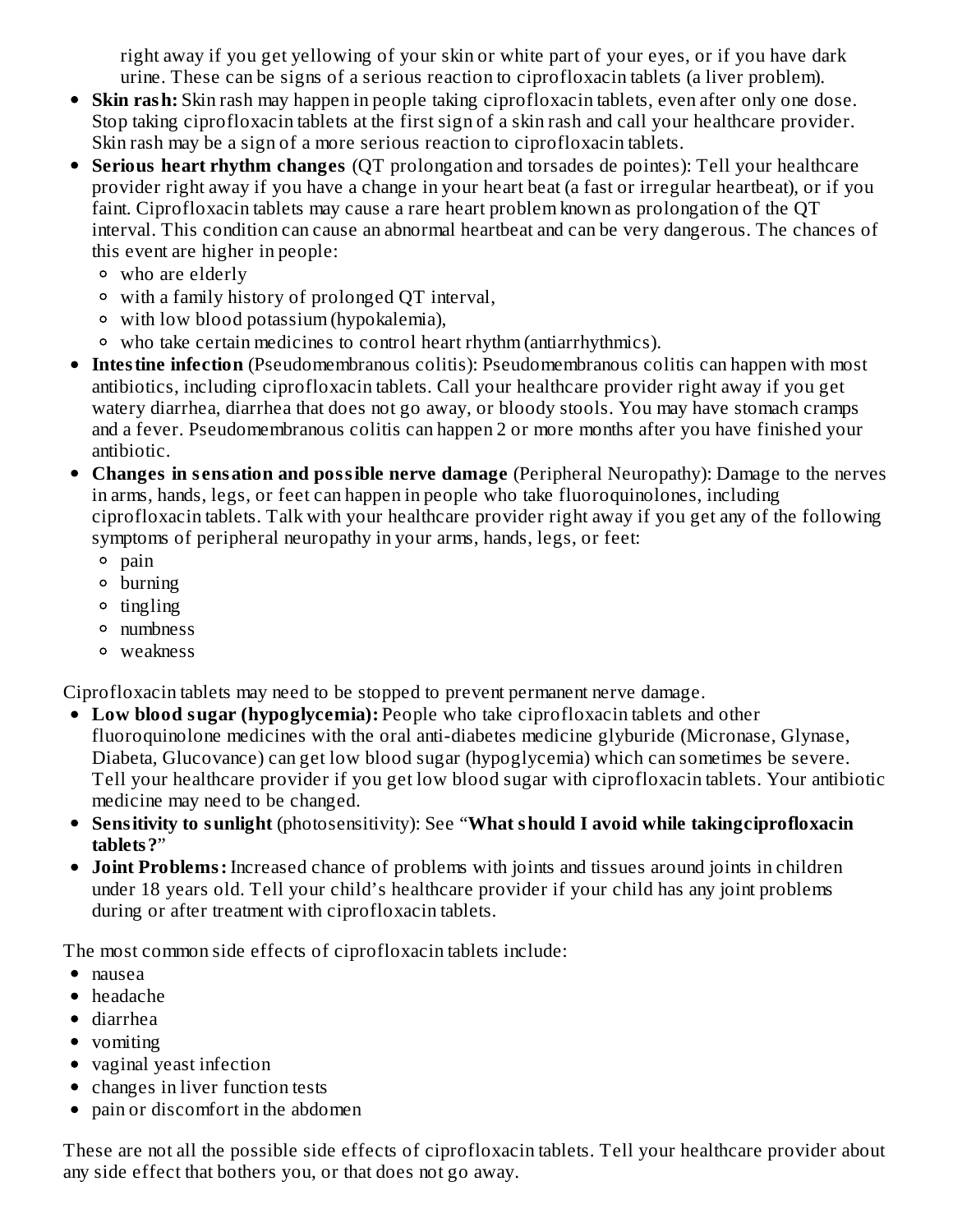Call your doctor for medical advice about side effects. You may report side effects to FDA at 1-800- FDA-1088.

### **How should I store ciprofloxacin tablets?**

• Ciprofloxacin Tablets:

o Store ciprofloxacin tablets below 86°F (30°C).

Ciprofloxacin Extended-Release Tablets:

o Store ciprofloxacin extended-release tablets at 20°-25°C (68°-77°F); excursions permitted to 15°- 30°C (59°-86°F) [see USP Controlled Room Temperature].

## **Keep ciprofloxacin tablets and all medicines out of the reach of children.**

### **General Information about ciprofloxacin tablets**

Medicines are sometimes prescribed for purposes other than those listed in a Medication Guide. Do not use ciprofloxacin tablets for a condition for which it is not prescribed. Do not give ciprofloxacin tablets to other people, even if they have the same symptoms that you have. It may harm them.

This Medication Guide summarizes the most important information about ciprofloxacin tablets. If you would like more information about ciprofloxacin tablets, talk with your healthcare provider. You can ask your healthcare provider or pharmacist for information about ciprofloxacin tablets that is written for healthcare professionals. For more information call 1-888-375-3784.

## **What are the ingredients in ciprofloxacin tablets?**

- Ciprofloxacin Tablets:
- o Active ingredient: ciprofloxacin

o Inactive ingredients: colloidal silicon dioxide, hypromellose, magnesium stearate, microcrystalline cellulose, polyethylene glycol 400, sodium starch glycolate, corn starch and titanium dioxide.

Ciprofloxacin Extended-Release Tablets:

o Active ingredient: ciprofloxacin

o Inactive ingredients: crospovidone, colloidal silicon dioxide, ethylcellulose, hypromellose, magnesium stearate, polyethylene glycol, succinic acid and titanium dioxide

To reorder additional medguides, please contact Dr. Reddy's Customer Service at 1-866-733-3952.

Rx Only

Manufactured by:

## **Dr. Reddy's Laboratories Limited**

Bachepalli – 502 325 INDIA

Revised: 0309

Bottle Label 10544-604-06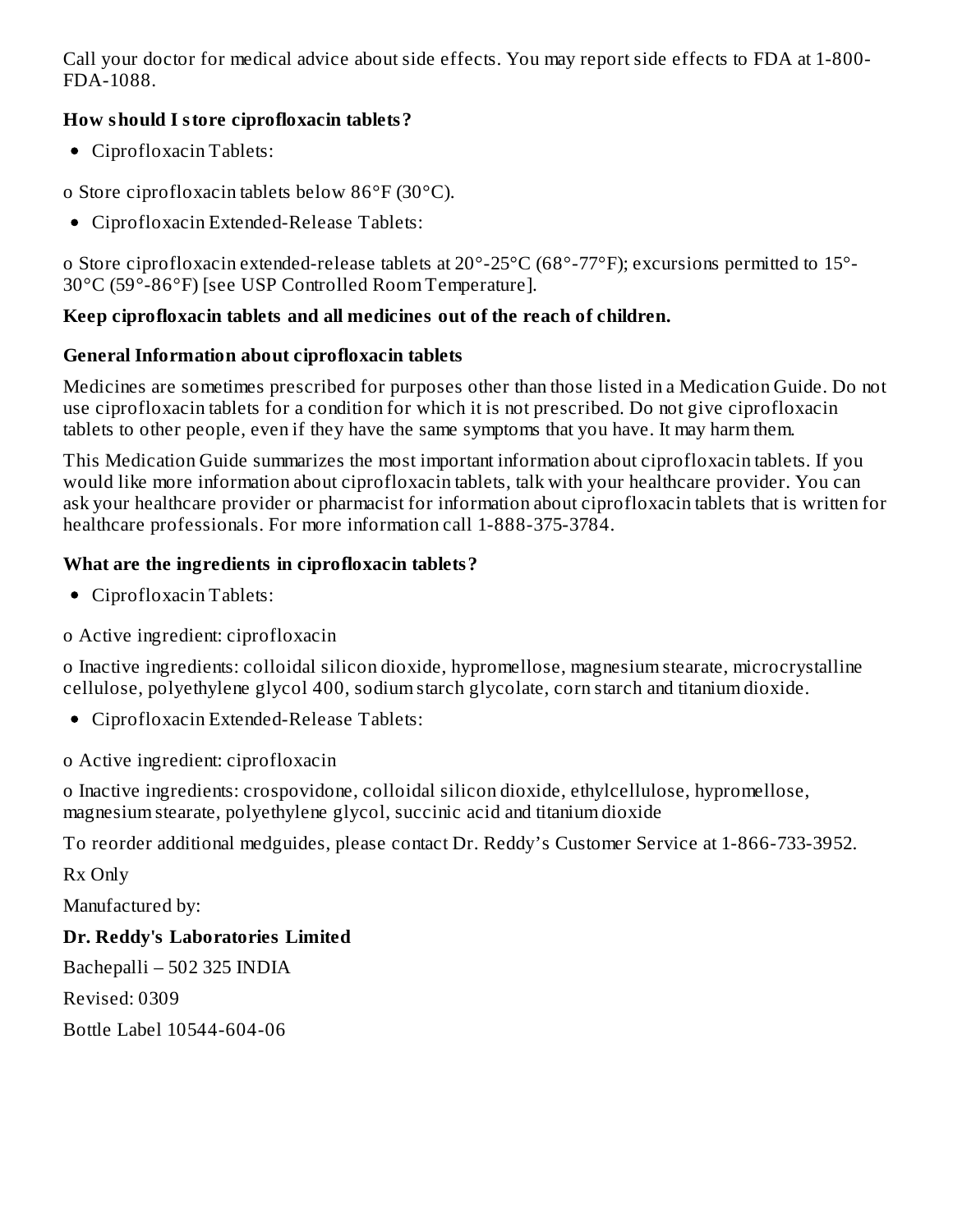

| <b>CIPROFLOXACIN</b>                                                             |                                    |                                                                               |                          |                  |        |
|----------------------------------------------------------------------------------|------------------------------------|-------------------------------------------------------------------------------|--------------------------|------------------|--------|
| ciprofloxacin tablet, film coated                                                |                                    |                                                                               |                          |                  |        |
|                                                                                  |                                    |                                                                               |                          |                  |        |
| <b>Product Information</b>                                                       |                                    |                                                                               |                          |                  |        |
| Product Type                                                                     |                                    | HUMAN PRESCRIPTION DRUG<br>Item Code (Source)<br>NDC:10544-604(NDC:55111-126) |                          |                  |        |
| <b>Route of Administration</b>                                                   | ORAL                               |                                                                               |                          |                  |        |
|                                                                                  |                                    |                                                                               |                          |                  |        |
|                                                                                  |                                    |                                                                               |                          |                  |        |
| <b>Active Ingredient/Active Moiety</b>                                           |                                    |                                                                               |                          |                  |        |
| <b>Ingredient Name</b>                                                           |                                    |                                                                               | <b>Basis of Strength</b> | Strength         |        |
| Ciprofloxacin hydrochloride (UNII: 4BA73M5E37) (ciprofloxacin - UNII:5E8K910O4U) |                                    |                                                                               |                          | ciprofloxacin    | 250 mg |
|                                                                                  |                                    |                                                                               |                          |                  |        |
| <b>Inactive Ingredients</b>                                                      |                                    |                                                                               |                          |                  |        |
|                                                                                  | <b>Ingredient Name</b><br>Strength |                                                                               |                          |                  |        |
| silicon dioxide (UNII: ETJ7Z6XBU4)                                               |                                    |                                                                               |                          |                  |        |
| HYPROMELLOSE 2910 (5 CPS) (UNII: R75537T0T4)                                     |                                    |                                                                               |                          |                  |        |
| magnesium stearate (UNII: 70097M6I30)                                            |                                    |                                                                               |                          |                  |        |
| CELLULOSE, MICRO CRYSTALLINE (UNII: OP1R32D61U)                                  |                                    |                                                                               |                          |                  |        |
| polyethylene glycol 400 (UNII: B697894SGQ)                                       |                                    |                                                                               |                          |                  |        |
| SO DIUM STARCH GLYCOLATE TYPE A POTATO (UNII: 5856J3G2A2)                        |                                    |                                                                               |                          |                  |        |
| <b>STARCH, CORN (UNII: O8232NY3SJ)</b>                                           |                                    |                                                                               |                          |                  |        |
| titanium dioxide (UNII: 15FIX9V2JP)                                              |                                    |                                                                               |                          |                  |        |
|                                                                                  |                                    |                                                                               |                          |                  |        |
| <b>Product Characteristics</b>                                                   |                                    |                                                                               |                          |                  |        |
| Color                                                                            | white                              | <b>Score</b>                                                                  |                          | no score         |        |
| <b>Shape</b>                                                                     | <b>OVAL</b>                        | <b>Size</b>                                                                   |                          | 14 <sub>mm</sub> |        |
| <b>Flavor</b>                                                                    |                                    | <b>Imprint Code</b>                                                           |                          | R;126            |        |
|                                                                                  |                                    |                                                                               |                          |                  |        |
| <b>Contains</b>                                                                  |                                    |                                                                               |                          |                  |        |

# **Packaging # Item Code Package Description Marketing Start Date Marketing End Date 1** NDC:10544-604-06 6 in 1 BOTTLE **2** NDC:10 544-604-10 10 in 1 BOTTLE